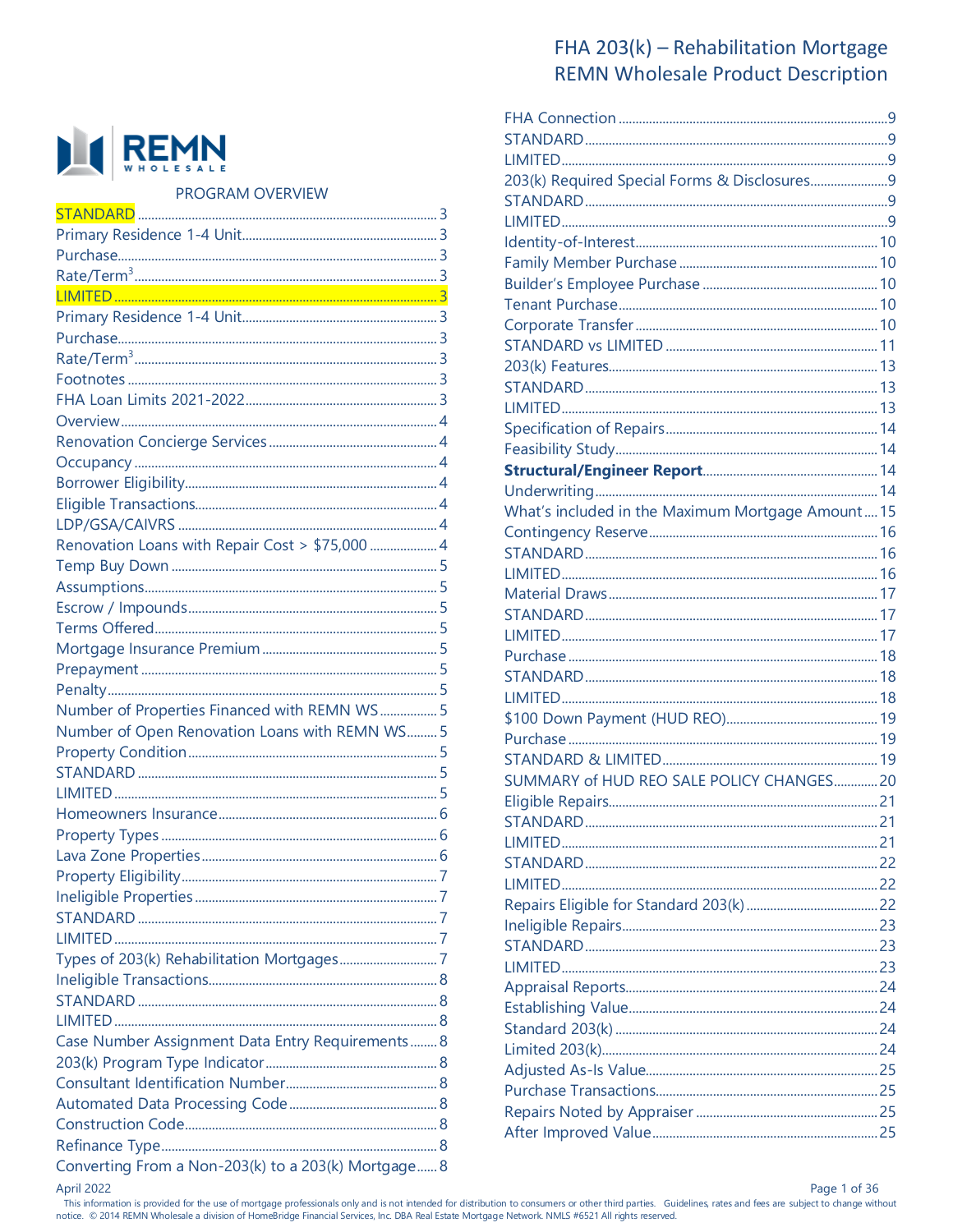| Documents to be provided to the Appraiser at |  |
|----------------------------------------------|--|
|                                              |  |
|                                              |  |
|                                              |  |
|                                              |  |
|                                              |  |
|                                              |  |
|                                              |  |
|                                              |  |
|                                              |  |
|                                              |  |
|                                              |  |
| REMN WS Contractor Review Requirements30     |  |
|                                              |  |
|                                              |  |
|                                              |  |
|                                              |  |
|                                              |  |
|                                              |  |
|                                              |  |

| Work Stoppages or Deviations from the Approved Write- |  |
|-------------------------------------------------------|--|
|                                                       |  |
|                                                       |  |
|                                                       |  |
|                                                       |  |
|                                                       |  |
|                                                       |  |
|                                                       |  |
|                                                       |  |
|                                                       |  |
|                                                       |  |
|                                                       |  |
|                                                       |  |
|                                                       |  |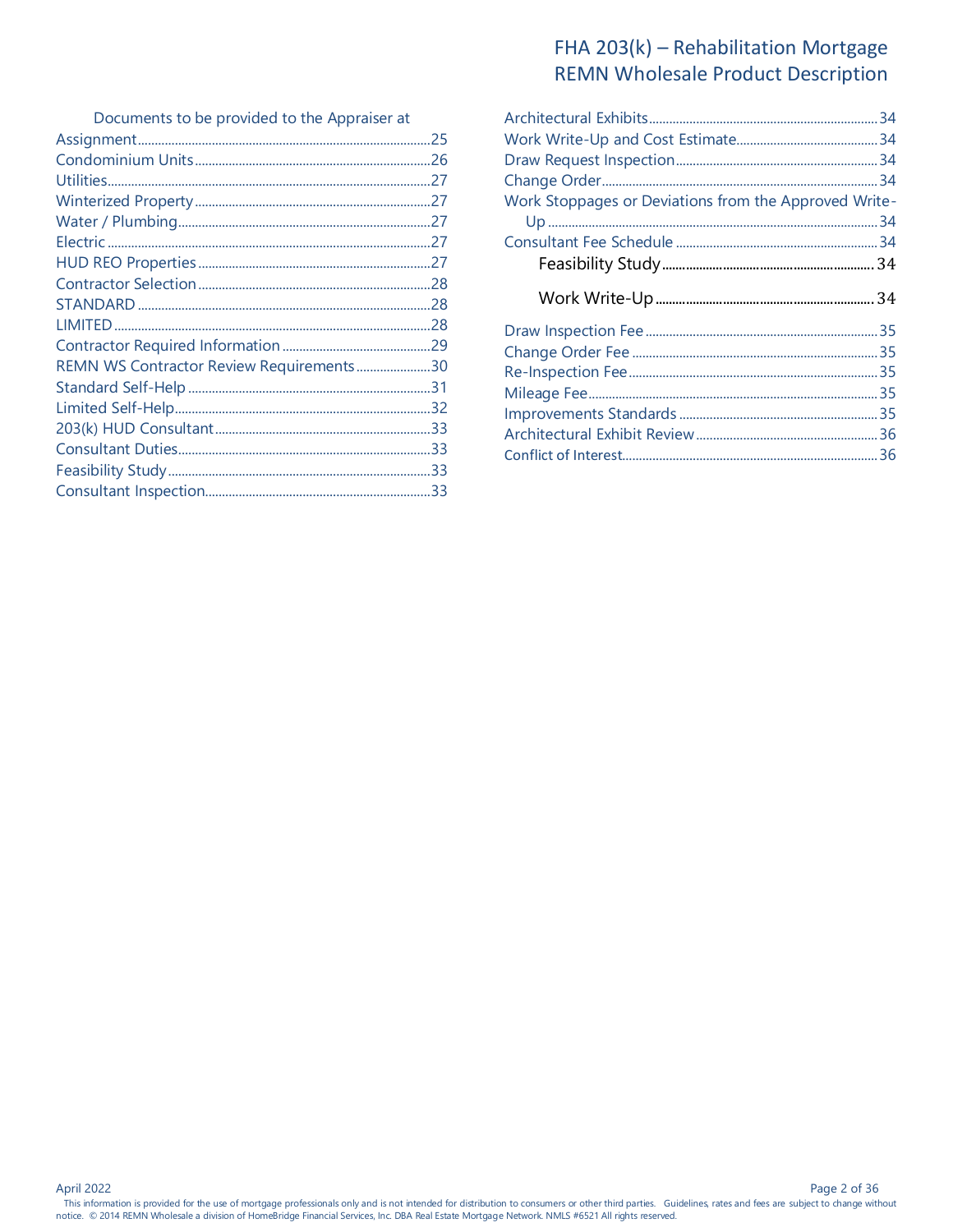<span id="page-2-1"></span><span id="page-2-0"></span>

| <b>STANDARD</b>                   |                |                      |                    |                     |
|-----------------------------------|----------------|----------------------|--------------------|---------------------|
| <b>Primary Residence 1-4 Unit</b> |                |                      |                    |                     |
| <b>PURPOSE</b>                    | <b>MAX LTV</b> | <b>MAX CLTV</b>      | <b>LOAN AMOUNT</b> | <b>MINIMUM FICO</b> |
| Purchase                          | 96.50%         | 105.00% <sup>1</sup> | <b>FHA Limit</b>   | 580 <sup>2</sup>    |
| Rate/Term <sup>3</sup>            | 97.75%         | 97.75%               | <b>FHA Limit</b>   | $580^4$             |

<span id="page-2-5"></span><span id="page-2-4"></span><span id="page-2-3"></span><span id="page-2-2"></span>

| <b>LIMITED</b>                    |                |                      |                            |                     |
|-----------------------------------|----------------|----------------------|----------------------------|---------------------|
| <b>Primary Residence 1-4 Unit</b> |                |                      |                            |                     |
| <b>PURPOSE</b>                    | <b>MAX LTV</b> | <b>MAX CLTV</b>      | <b>LOAN AMOUNT</b>         | <b>MINIMUM FICO</b> |
| Purchase                          | 96.50%         | 105.00% <sup>1</sup> | <b>FHA Limit</b>           | $580^2$             |
| Rate/Term <sup>3</sup>            | 97.75%         | 97.75%               | <b>FHA Limit</b>           | $580^2$             |
|                                   |                |                      | <b>FHA Mortgage Limits</b> |                     |

<span id="page-2-9"></span><span id="page-2-8"></span><span id="page-2-7"></span><span id="page-2-6"></span>

| <b>Footnotes</b>                         | CLTV's ≥100.01% limited to government approved programs (i.e. Federal, State or Local Government Agencies). When<br>secondary financing is provided by government agencies, the secondary lien must be made or held by the eligible<br>government body or instrumentality. Secondary financing must be approved by REMN WS<br>The monthly payments under the insured mortgage and second lien, plus housing expense and other recurring<br>✧<br>charges cannot exceed the Borrower's ability to repay.<br>✧<br>CLTV may not exceed 100% when financing is provided by an individual or financial institution.<br>See FHA FICO Overlay Matrix located at www.remnwholesale.com under Product Guidelines - FHA<br>$\overline{2}$<br><b>IMPORTANT:</b> For instances of renovation work where the number of units in the subject property will be<br>impacted, please reference the Property Types section.<br>$\overline{\mathbf{3}}$<br>Refinances are subject to all permits and building approvals secured prior to final approval |                       |                   |        |                                 |                   |
|------------------------------------------|-------------------------------------------------------------------------------------------------------------------------------------------------------------------------------------------------------------------------------------------------------------------------------------------------------------------------------------------------------------------------------------------------------------------------------------------------------------------------------------------------------------------------------------------------------------------------------------------------------------------------------------------------------------------------------------------------------------------------------------------------------------------------------------------------------------------------------------------------------------------------------------------------------------------------------------------------------------------------------------------------------------------------------------|-----------------------|-------------------|--------|---------------------------------|-------------------|
| <b>FHA Loan Limits</b>                   |                                                                                                                                                                                                                                                                                                                                                                                                                                                                                                                                                                                                                                                                                                                                                                                                                                                                                                                                                                                                                                     | Low Cost Area "Floor" |                   |        | <b>High Cost Area "Ceiling"</b> |                   |
| 2021-2022                                | 1 Unit                                                                                                                                                                                                                                                                                                                                                                                                                                                                                                                                                                                                                                                                                                                                                                                                                                                                                                                                                                                                                              | 2021<br>\$356,362     | 2022<br>\$420,680 | 1 Unit | 2021<br>\$822,375               | 2022<br>\$970,800 |
| (Case number issued in<br>calendar year) | 2022 Loan Limits are based upon case number assignment date and are effective for case numbers assigned<br>on or after January 1st, 2022.                                                                                                                                                                                                                                                                                                                                                                                                                                                                                                                                                                                                                                                                                                                                                                                                                                                                                           |                       |                   |        |                                 |                   |
|                                          |                                                                                                                                                                                                                                                                                                                                                                                                                                                                                                                                                                                                                                                                                                                                                                                                                                                                                                                                                                                                                                     |                       |                   |        |                                 |                   |

Page 3 of 36<br>This information is provided for the use of mortgage professionals only and is not intended for distribution to consumers or other third parties. Guidelines, rates and fees are subject to change without notice. © 2014 REMN Wholesale a division of HomeBridge Financial Services, Inc. DBA Real Estate Mortgage Network. NMLS #6521 All rights reserved.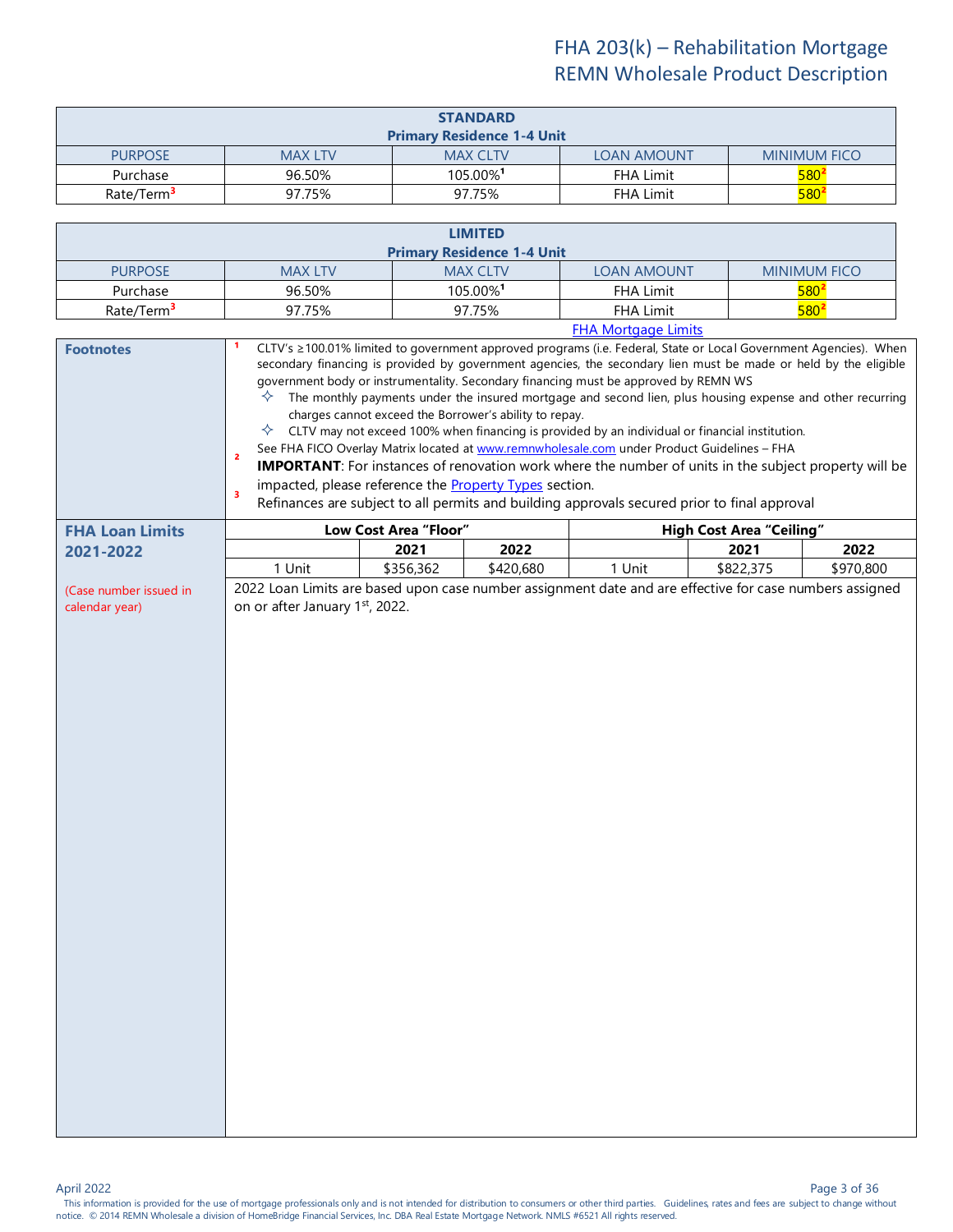<span id="page-3-6"></span><span id="page-3-5"></span><span id="page-3-4"></span><span id="page-3-3"></span><span id="page-3-2"></span><span id="page-3-1"></span><span id="page-3-0"></span>

| <b>Overview</b>              | A 203(k) loan deals specifically with the property and the maximum mortgage calculation. The "borrower"<br>✧<br>review regarding credit, income and assets are the same as a FHA 203(b). See FHA Product Guidelines<br>found on REMN WS Website for credit, income and asset guidelines.<br>✧<br>REMN WS follows the HUD Handbook 4000.1 except as stated in these guidelines.<br>II. Origination Through Post-Closing/Endorsement |
|------------------------------|------------------------------------------------------------------------------------------------------------------------------------------------------------------------------------------------------------------------------------------------------------------------------------------------------------------------------------------------------------------------------------------------------------------------------------|
|                              | A. Title II Insured Housing Programs Forward Mortgages                                                                                                                                                                                                                                                                                                                                                                             |
|                              | 8. Programs and Products - 203(k) Rehabilitation Mortgage Insurance Program                                                                                                                                                                                                                                                                                                                                                        |
| <b>Renovation Concierge</b>  | ✧<br>All correspondence with the Renovation Concierge Service Department can be made using the Renovation                                                                                                                                                                                                                                                                                                                          |
| <b>Services</b>              | <b>Concierge Service Help Desk</b>                                                                                                                                                                                                                                                                                                                                                                                                 |
|                              | The Renovation Construction Loan Agreement must be reviewed by the Renovation Concierge Team prior<br>✧                                                                                                                                                                                                                                                                                                                            |
|                              | to closing to ensure it is properly completed and included in the closing package.                                                                                                                                                                                                                                                                                                                                                 |
| <b>Occupancy</b>             | ✧<br>Owner Occupied                                                                                                                                                                                                                                                                                                                                                                                                                |
| <b>Borrower Eligibility</b>  | ✧<br>The Borrower must meet the eligibility requirements found in the Types of Borrowers section of the <b>FHA</b>                                                                                                                                                                                                                                                                                                                 |
|                              | Product Guidelines found on REMN WS Website.                                                                                                                                                                                                                                                                                                                                                                                       |
| <b>Eligible Transactions</b> | All health and safety issues must be addressed through the renovation process, or prior to closing if they<br>✧<br>will not be included in the repairs.                                                                                                                                                                                                                                                                            |
| LDP/GSA/CAIVRS               | $\Leftrightarrow$<br>Standard REMN WS guidelines apply; refer to FHA Product Guidelines for details.                                                                                                                                                                                                                                                                                                                               |
| <b>Renovation Loans</b>      | For renovation transactions with repair costs of \$75,000 or greater, the following apply:<br>✧                                                                                                                                                                                                                                                                                                                                    |
| with Repair Cost $\geq$      | Standard only; Limited is capped at \$35,000 total rehabilitation costs<br>$\mathbf{y}$                                                                                                                                                                                                                                                                                                                                            |
|                              | Rental income from the subject property is not eligible for qualifying purposes for the<br>$\rangle$                                                                                                                                                                                                                                                                                                                               |
| \$75,000                     | following:                                                                                                                                                                                                                                                                                                                                                                                                                         |
|                              | 1-unit with an accessory dwelling unit (ADU)                                                                                                                                                                                                                                                                                                                                                                                       |
|                              | Builder Risk Policy is required unless there is a written confirmation from HOI company that the<br>$\mathcal{Y}$                                                                                                                                                                                                                                                                                                                  |
|                              | appraisal and the final scope of work has been reviewed and the company will issue the HOI                                                                                                                                                                                                                                                                                                                                         |
|                              | policy without property-related exceptions. The Concierge group will be responsible for                                                                                                                                                                                                                                                                                                                                            |
|                              | communication with the HOI company prior to final approval and closing.                                                                                                                                                                                                                                                                                                                                                            |
|                              | 6mo Builder Risk policy for direct hard costs < \$100,000                                                                                                                                                                                                                                                                                                                                                                          |
|                              | 12mo Builder Risk policy for direct hard costs > \$100,000<br>$\qquad \qquad -$                                                                                                                                                                                                                                                                                                                                                    |
|                              | NOTE: All files that include mortgage payments in their escrow will require a Builder                                                                                                                                                                                                                                                                                                                                              |
|                              | Risk policy, regardless of the size of the project cost.                                                                                                                                                                                                                                                                                                                                                                           |
|                              | Soft costs (cost of architectural drawings, engineering fees, permits, etc.) will only be<br>$\mathcal{Y}$                                                                                                                                                                                                                                                                                                                         |
|                              | considered as reimbursable fees when the permits are approved and the Concierge group                                                                                                                                                                                                                                                                                                                                              |
|                              | receives a copy(s) of the permit(s). No payments can be drawn from the escrow account until                                                                                                                                                                                                                                                                                                                                        |
|                              | the permit(s) is provided.                                                                                                                                                                                                                                                                                                                                                                                                         |
|                              | If the subject property requires a zoning change or variance (e.g. conversion of 1 unit to 2-4<br>$\rightarrow$                                                                                                                                                                                                                                                                                                                    |
|                              | unit, etc.), local approvals must be provided prior to closing                                                                                                                                                                                                                                                                                                                                                                     |
|                              | If the subject property is considered a historical property where the scope of work requires<br>$\mathcal{V}$                                                                                                                                                                                                                                                                                                                      |
|                              | approvals from local authorities, the aforementioned approvals must be provided prior to                                                                                                                                                                                                                                                                                                                                           |
|                              | closing.<br>Appraisers must address, in the appraisal addendum, any repairs that must be made to meet                                                                                                                                                                                                                                                                                                                              |
|                              | $\mathcal{Y}$<br>fire, health and safety issues, as well as any other property repairs required for the subject                                                                                                                                                                                                                                                                                                                    |
|                              | property to meet agency minimum property standards.                                                                                                                                                                                                                                                                                                                                                                                |
|                              | All permits and building approvals are required prior to closing/funding.<br>$\mathcal{V}$                                                                                                                                                                                                                                                                                                                                         |
|                              |                                                                                                                                                                                                                                                                                                                                                                                                                                    |

April 2022 Page 4 of 36

Page 4 of 36<br>This information is provided for the use of mortgage professionals only and is not intended for distribution to consumers or other third parties. Guidelines, rates and fees are subject to change without notice. © 2014 REMN Wholesale a division of HomeBridge Financial Services, Inc. DBA Real Estate Mortgage Network. NMLS #6521 All rights reserved.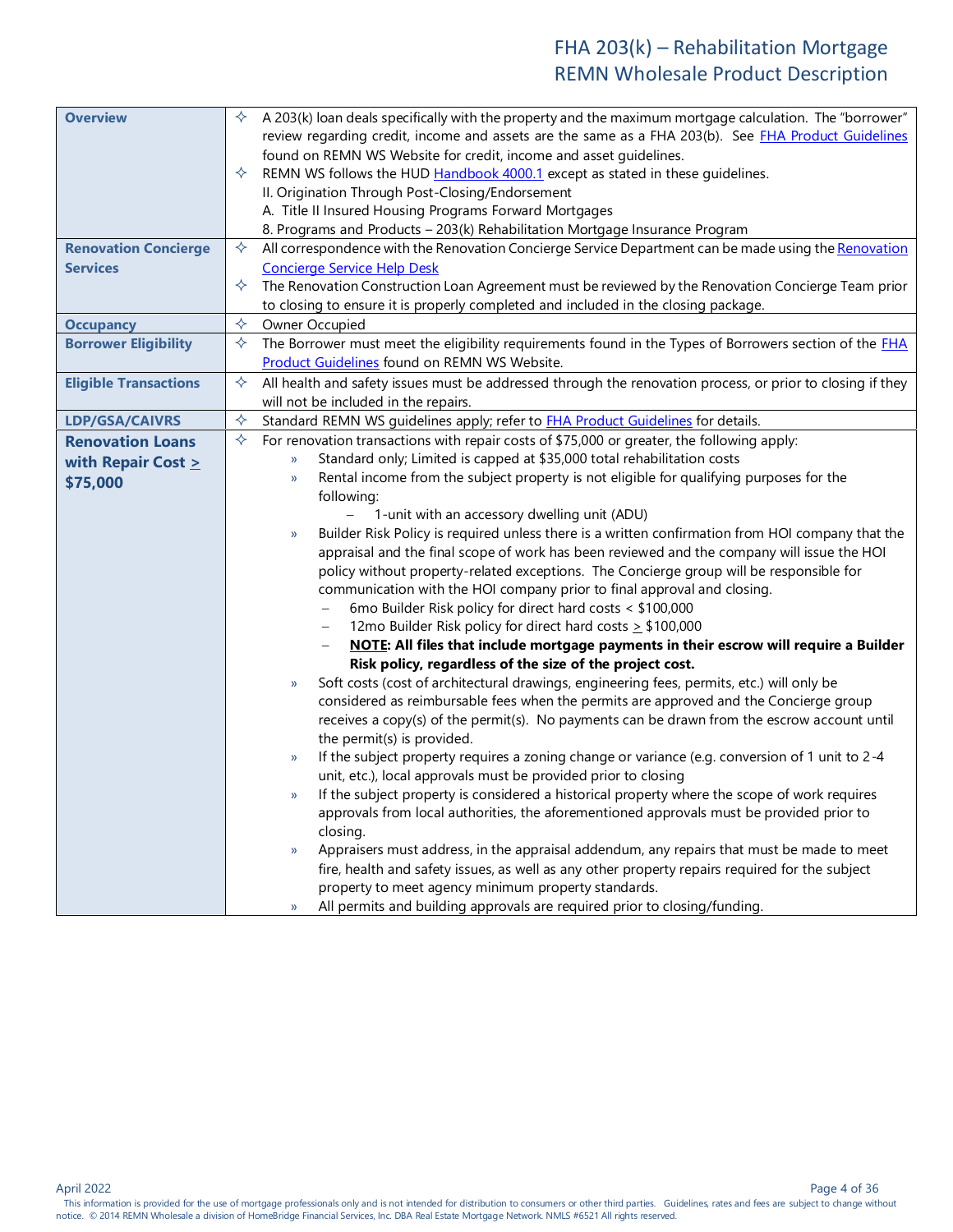<span id="page-4-9"></span><span id="page-4-8"></span><span id="page-4-7"></span><span id="page-4-6"></span><span id="page-4-5"></span><span id="page-4-4"></span><span id="page-4-3"></span><span id="page-4-2"></span><span id="page-4-1"></span><span id="page-4-0"></span>

|                                                          | <b>PROGRAM OVERVIEW</b>                                                                                                                                                                             |  |  |
|----------------------------------------------------------|-----------------------------------------------------------------------------------------------------------------------------------------------------------------------------------------------------|--|--|
| <b>Temp Buy Down</b>                                     | Not Allowed<br>✧                                                                                                                                                                                    |  |  |
| <b>Assumptions</b>                                       | ✧<br>Allowed                                                                                                                                                                                        |  |  |
| <b>Escrow / Impounds</b>                                 | ✧<br>Required. NOTE: it is acceptable to use the current tax amount for qualification purposes, rather than                                                                                         |  |  |
|                                                          | the property assessed value upon completion of the renovation work.                                                                                                                                 |  |  |
| <b>Terms Offered</b>                                     | ✧<br><b>Fixed Rate</b>                                                                                                                                                                              |  |  |
|                                                          | 5/1 ARM<br>✧                                                                                                                                                                                        |  |  |
| <b>Mortgage Insurance</b>                                | Upfront and monthly mortgage insurance premiums will be calculated according the current FHA Policy.<br>✧                                                                                           |  |  |
| <b>Premium</b>                                           |                                                                                                                                                                                                     |  |  |
| <b>Prepayment</b>                                        | Not Allowed<br>✧                                                                                                                                                                                    |  |  |
| <b>Penalty</b>                                           | ✧                                                                                                                                                                                                   |  |  |
| <b>Number of Properties</b><br><b>Financed with REMN</b> | Borrowers who own more than four (4) properties (including the subject property) are not eligible for<br>financing with REMN Wholesale. Exceptions may be granted on a case-by-case basis with REMN |  |  |
| <b>WS</b>                                                | Wholesale management approval. A price adjustment may apply.                                                                                                                                        |  |  |
|                                                          | No multiple simultaneous loan submissions allowed if contingent to qualify.<br>✧                                                                                                                    |  |  |
|                                                          | REMN limits its exposure to a maximum of 4 loans per borrower<br>✧                                                                                                                                  |  |  |
| <b>Number of Open</b>                                    | ✧<br>Borrower(s) are limited to one (1) open renovation loans in process at any given time with REMN WS.                                                                                            |  |  |
| <b>Renovation Loans with</b>                             |                                                                                                                                                                                                     |  |  |
| <b>REMN WS</b>                                           |                                                                                                                                                                                                     |  |  |
| <b>Property Condition</b>                                | <b>STANDARD</b><br><b>LIMITED</b>                                                                                                                                                                   |  |  |
|                                                          | $\leftrightarrow$<br>✧<br>Homes that are currently<br>boarded<br>that<br>currently<br>boarded<br>Homes<br>are<br>up,<br>up,                                                                         |  |  |
|                                                          | condemned and uninhabitable are not eligible<br>condemned and uninhabitable will require a                                                                                                          |  |  |
|                                                          | second review. The second level review must be<br>under the Limited 203(k) program.                                                                                                                 |  |  |
|                                                          | completed by the Chief Appraiser and/or the                                                                                                                                                         |  |  |
|                                                          | Chief Credit Officer prior to issuance of loan                                                                                                                                                      |  |  |
|                                                          | approval.                                                                                                                                                                                           |  |  |

<span id="page-4-11"></span><span id="page-4-10"></span>PROGRAM OVERVIEW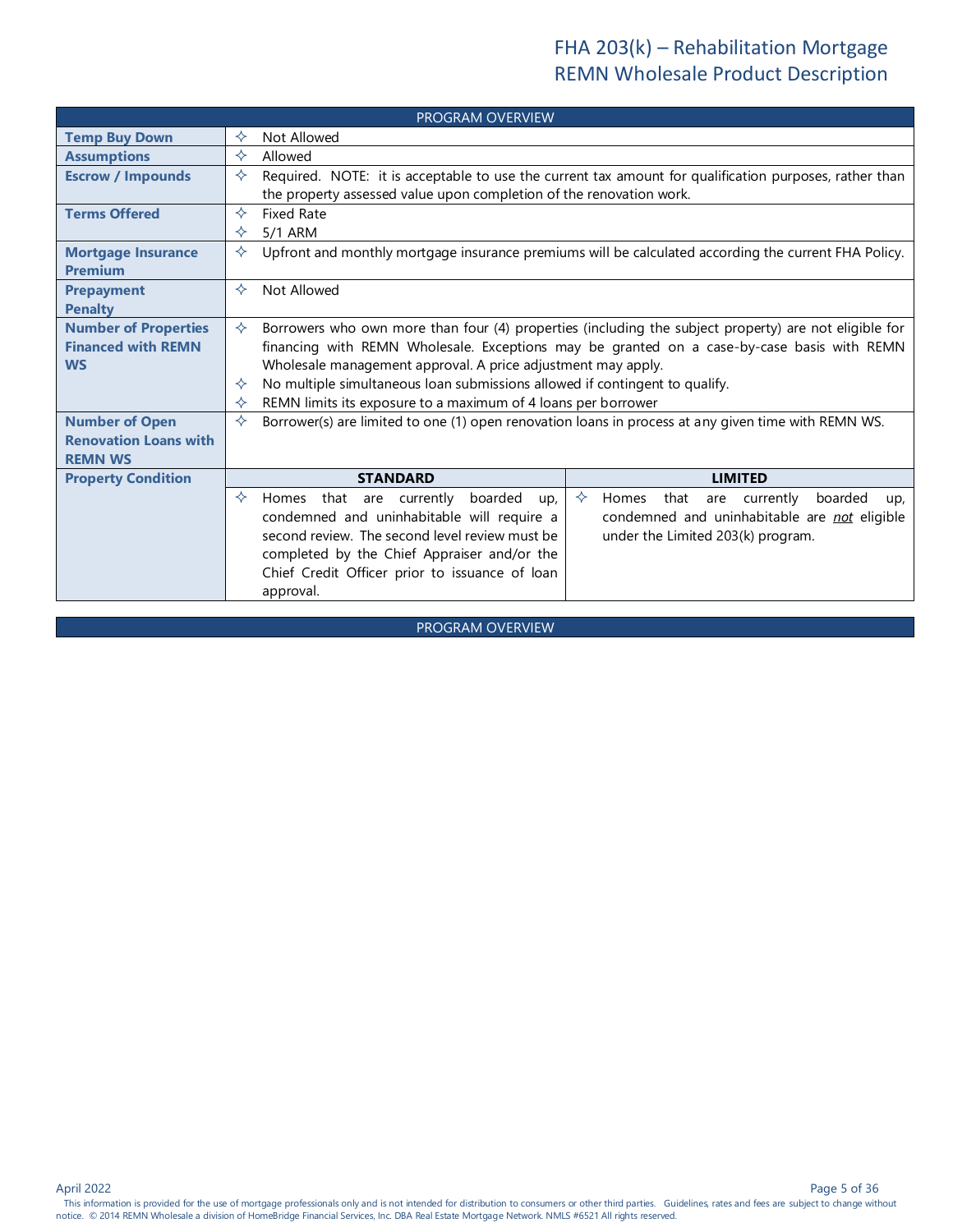<span id="page-5-1"></span><span id="page-5-0"></span>

| <b>Homeowners</b>           | ✧<br>Hazard Insurance                                                                                                                                                                                                          |                                                                                                                                       |                |
|-----------------------------|--------------------------------------------------------------------------------------------------------------------------------------------------------------------------------------------------------------------------------|---------------------------------------------------------------------------------------------------------------------------------------|----------------|
| <b>Insurance</b>            | Follow standard REMN WS Insurance Requirements.<br>$\mathcal{Y}$                                                                                                                                                               |                                                                                                                                       |                |
|                             | ✧<br>All Risk Insurance (Builders Risk)                                                                                                                                                                                        |                                                                                                                                       |                |
|                             | With physical loss form endorsement and mortgagee's loss payable clause equal to 100% of the full replacement costs<br>$\mathcal{Y}$                                                                                           |                                                                                                                                       |                |
|                             | of improvements, public liability insurance, workmen's compensation insurance (as required by applicable state law) and                                                                                                        |                                                                                                                                       |                |
|                             | automobile liability insurance.                                                                                                                                                                                                |                                                                                                                                       |                |
|                             | Must have coverage to insure the property during renovations equaling 100% of the full replacement cost of improvements for a<br>$\mathcal{Y}$                                                                                 |                                                                                                                                       |                |
|                             | 6-month period.                                                                                                                                                                                                                |                                                                                                                                       |                |
|                             | $\rangle$                                                                                                                                                                                                                      | All renovation loans where the borrower has included mortgage payment escrows into the loan amount must have a                        |                |
|                             | Builder's Risk policy.<br>$\mathcal{Y}$                                                                                                                                                                                        | For Renovation loans with repair costs $> $75,000$ (Standard only):                                                                   |                |
|                             |                                                                                                                                                                                                                                |                                                                                                                                       |                |
|                             | Builder Risk Policy is required unless there is a written confirmation from HOI company that the appraisal and the<br>final scope of work has been reviewed and the company will issue the HOI policy without property-related |                                                                                                                                       |                |
|                             | exceptions. The Concierge group will be responsible for communication with the HOI company prior to final                                                                                                                      |                                                                                                                                       |                |
|                             | approval and closing.                                                                                                                                                                                                          |                                                                                                                                       |                |
|                             |                                                                                                                                                                                                                                | 6 month Builder Risk policy fore direct hart costs < \$100,000<br>12 month Builder Risk policy for direct hard costs $\geq$ \$100,000 |                |
|                             | ✧<br>Flood Insurance                                                                                                                                                                                                           |                                                                                                                                       |                |
|                             | Follow standard REMN WS Insurance Requirements.                                                                                                                                                                                |                                                                                                                                       |                |
|                             | ✧<br>Title Insurance                                                                                                                                                                                                           |                                                                                                                                       |                |
|                             | ✧                                                                                                                                                                                                                              | Title Policy must cover the full amount of the recorded mortgage, must be dated concurrently with the recordation of the              |                |
|                             |                                                                                                                                                                                                                                | mortgage and must be updated to the date on which the renovation work is completed.                                                   |                |
| <b>Property Types</b>       | <b>PROPERTY</b>                                                                                                                                                                                                                | <b>STANDARD</b>                                                                                                                       | <b>LIMITED</b> |
|                             | Primary Residence                                                                                                                                                                                                              | Yes                                                                                                                                   | Yes            |
|                             | Second Home                                                                                                                                                                                                                    | No                                                                                                                                    | No             |
|                             | Investment                                                                                                                                                                                                                     | No                                                                                                                                    | No             |
|                             | 1-2 Unit                                                                                                                                                                                                                       | Yes                                                                                                                                   | Yes            |
|                             | 3-4 Unit <sup>5</sup><br><b>PUD</b>                                                                                                                                                                                            | Yes <sup>1</sup>                                                                                                                      | Yes            |
|                             | Condo <sup>2</sup>                                                                                                                                                                                                             | Yes<br>Yes                                                                                                                            | Yes<br>Yes     |
|                             | New Construction <sup>3</sup>                                                                                                                                                                                                  | No                                                                                                                                    | No             |
|                             | Mixed Use <sup>4</sup>                                                                                                                                                                                                         | Yes                                                                                                                                   | No             |
|                             | Co-Operatives                                                                                                                                                                                                                  | No                                                                                                                                    | No             |
|                             | Manufactured Housing*                                                                                                                                                                                                          | Yes                                                                                                                                   | Yes            |
|                             |                                                                                                                                                                                                                                | Convert a 1-Family dwelling into a 2, 3 or 4-Family dwelling as well as an existing multi-family being decreased to a 1-4 Family      |                |
|                             |                                                                                                                                                                                                                                | dwelling. For transactions that will involve the addition of livable units within the subject property, the maximum loan amount       |                |
|                             |                                                                                                                                                                                                                                | of the transaction must adhere to the current maximum loan limit based on the current as-is status of the subject property. e.g.      |                |
|                             |                                                                                                                                                                                                                                | If an existing 1-unit property will be converted to a 2 unit, the max loan limit for 1-unit property will apply                       |                |
|                             |                                                                                                                                                                                                                                | Maximum Mortgage cannot exceed 100% of the After-Improved value. See Condo Units in these guidelines for further detail.              |                |
|                             | $\overline{2}$                                                                                                                                                                                                                 | New Construction is not eligible; properties MUST have CO issued for at least one (1) year.                                           |                |
|                             | 3                                                                                                                                                                                                                              | Demolished homes or homes that will be torn down during the rehab process are eligible provided a complete existing                   |                |
|                             | foundation is in place.                                                                                                                                                                                                        | Repairing, reconstructing or elevating an existing foundation where the structure will not be demolished or torn down is              |                |
|                             | acceptable, providing that the original structure remains intact.                                                                                                                                                              |                                                                                                                                       |                |
|                             |                                                                                                                                                                                                                                | Additions to the structure: Any addition of a structure unit must be attached to the existing structure. All newly constructed        |                |
|                             |                                                                                                                                                                                                                                | additions the energy improvements must meet or exceed local codes and requires of the 2006 International Energy                       |                |
|                             |                                                                                                                                                                                                                                | Conservation Code or a successor energy code standard that has been adopted by HUD through a Federal Register notice.                 |                |
|                             |                                                                                                                                                                                                                                | Site improvements such as landscaping, patios, decks, etc. must increase the As Is Property Value equal to the dollar amount          |                |
|                             |                                                                                                                                                                                                                                | spent on the improvements or be necessary to preserve the property from erosion. Appraiser will need to comment on the                |                |
|                             | value added for these types of improvements.                                                                                                                                                                                   |                                                                                                                                       |                |
|                             | <sup>4</sup> Mixed Use (Standard only):                                                                                                                                                                                        |                                                                                                                                       |                |
|                             |                                                                                                                                                                                                                                | Additional FHA guidelines apply as detailed in FHA Handbook 4000.1                                                                    |                |
|                             |                                                                                                                                                                                                                                | All appraisals must be reviewed by either the Chief Appraiser and/or Chief Credit Officer to determine the                            |                |
|                             | acceptability of the collateral and neighborhood.                                                                                                                                                                              | Properties with business such as dry cleaners, gas stations and auto repair shops are not allowed.                                    |                |
|                             |                                                                                                                                                                                                                                | Although not limited to these, professional use and "light retail" are preferred mixed-use types                                      |                |
|                             | 53-4 Unit (Limited) - a feasibility study is required.                                                                                                                                                                         |                                                                                                                                       |                |
|                             |                                                                                                                                                                                                                                | Manufactured Housing - there are no unique requirements except for the following:                                                     |                |
|                             |                                                                                                                                                                                                                                | The rehab must not affect the structural components of the structure that were designed and constructed in                            |                |
|                             |                                                                                                                                                                                                                                | conformance with Federal Manufactured Home Construction & Safety Standards.                                                           |                |
|                             |                                                                                                                                                                                                                                | Additions are allowed however the foundation must be recertified with either:                                                         |                |
|                             |                                                                                                                                                                                                                                | An inspection by the state administrative agency that inspects Manufactured Housing for compliance; or                                |                |
|                             | ٠                                                                                                                                                                                                                              | A certification of the structural integrity from a licensed structural engineer if the state does not employ                          |                |
|                             | inspectors.                                                                                                                                                                                                                    |                                                                                                                                       |                |
|                             |                                                                                                                                                                                                                                |                                                                                                                                       |                |
| <b>Lava Zone Properties</b> | Not eligible for properties located in Lava Zones 1 & 2<br>➤                                                                                                                                                                   |                                                                                                                                       |                |
|                             | ⋗<br>No restrictions for properties located in Lava Zone 3 or higher.                                                                                                                                                          |                                                                                                                                       |                |
|                             |                                                                                                                                                                                                                                | PROGRAM OVERVIEW                                                                                                                      |                |

<span id="page-5-2"></span>Page 6 of 36<br>This information is provided for the use of mortgage professionals only and is not intended for distribution to consumers or other third parties. Guidelines, rates and fees are subject to change without notice. © 2014 REMN Wholesale a division of HomeBridge Financial Services, Inc. DBA Real Estate Mortgage Network. NMLS #6521 All rights reserved.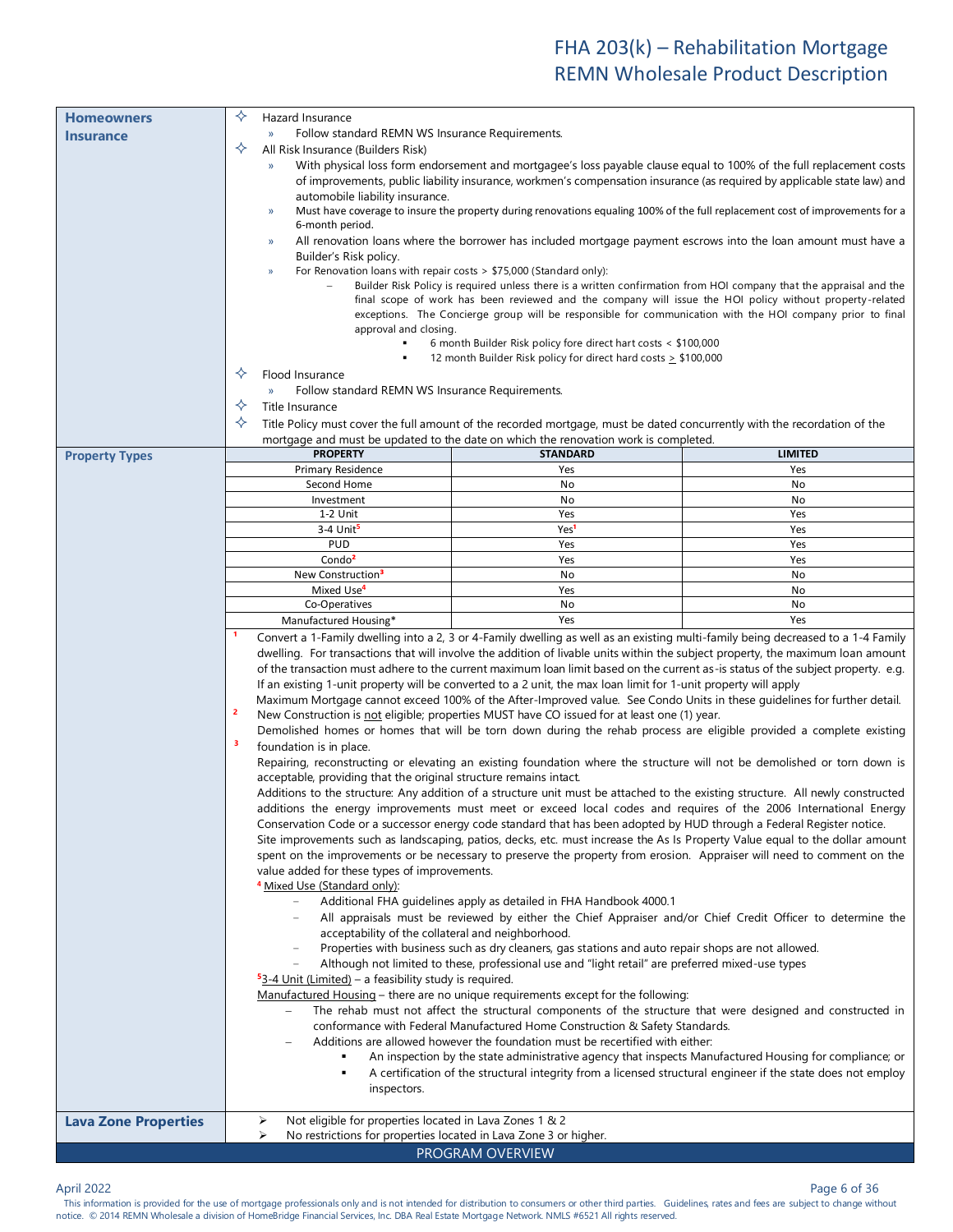<span id="page-6-4"></span><span id="page-6-3"></span><span id="page-6-2"></span><span id="page-6-1"></span><span id="page-6-0"></span>

| <b>Property Eligibility</b>  |                                                                                                                                                                                                                                                                                                                                                                                                                                                                                                                                                                                                                                                                                                                                                                                                                                                                                                                                                                                                                                                                                                                                                                                                                                                                                                                                                                                                                                                                                                                                                                                                                                                                                                                                                                                                                                                  |                                                                                                          |  |
|------------------------------|--------------------------------------------------------------------------------------------------------------------------------------------------------------------------------------------------------------------------------------------------------------------------------------------------------------------------------------------------------------------------------------------------------------------------------------------------------------------------------------------------------------------------------------------------------------------------------------------------------------------------------------------------------------------------------------------------------------------------------------------------------------------------------------------------------------------------------------------------------------------------------------------------------------------------------------------------------------------------------------------------------------------------------------------------------------------------------------------------------------------------------------------------------------------------------------------------------------------------------------------------------------------------------------------------------------------------------------------------------------------------------------------------------------------------------------------------------------------------------------------------------------------------------------------------------------------------------------------------------------------------------------------------------------------------------------------------------------------------------------------------------------------------------------------------------------------------------------------------|----------------------------------------------------------------------------------------------------------|--|
|                              | ✧<br>The property must be an existing property that has been completed for at least one (1) year prior to the<br>case number assignment date. If REMN WS is unsure whether the property has been completed for at<br>least one (1) year, REMN WS must request a copy of the Certificate of Occupancy (CO) or equivalent.<br>A property that is not eligible for a 203(b) Mortgage due to health and safety or security issues may be<br>✧<br>eligible under 203(k) if the rehabilitation or repair work performed will correct such issues.<br>A property with an existing 203(k) Mortgage is not eligible to be refinanced until all repairs are completed<br>✧<br>and the case has been electronically closed out.<br>The following property types may be financed:<br>A 1 Unit Single Family Structure;<br>✧<br>The Sales Contract must include a provision that the Borrower has applied for 203k financing and<br>y)<br>the contract is contingent upon mortgage approval and the Borrower's acceptance of additional<br>required improvements as determined by the Mortgagee.<br>An individual condominium unit, meeting the following requirements:<br>✧<br>The unit must be located in an FHA-approved Condominium Project and must comply with all<br>y)<br>other requirements for condominiums;<br>Rehabilitation or improvements are limited to the interior of the unit, except for the installation of<br>y)<br>firewalls in the attic for the unit;<br>No more than five units per condominium association, or 25% of the total number of units,<br>y)<br>whichever is less, can undergo rehabilitation at any time; and<br>After rehabilitation is complete, the unit is located in a structure containing no more than four (4)<br>y)<br>units. For townhouse style condominiums, each townhouse is considered as one structure, |                                                                                                          |  |
|                              |                                                                                                                                                                                                                                                                                                                                                                                                                                                                                                                                                                                                                                                                                                                                                                                                                                                                                                                                                                                                                                                                                                                                                                                                                                                                                                                                                                                                                                                                                                                                                                                                                                                                                                                                                                                                                                                  |                                                                                                          |  |
|                              | Mixed Use<br>✧                                                                                                                                                                                                                                                                                                                                                                                                                                                                                                                                                                                                                                                                                                                                                                                                                                                                                                                                                                                                                                                                                                                                                                                                                                                                                                                                                                                                                                                                                                                                                                                                                                                                                                                                                                                                                                   | provided each unit is separated by a one and one-half hour firewall from foundation to roof;             |  |
|                              | Manufactured Homes (all states except the State of New York)<br>✧                                                                                                                                                                                                                                                                                                                                                                                                                                                                                                                                                                                                                                                                                                                                                                                                                                                                                                                                                                                                                                                                                                                                                                                                                                                                                                                                                                                                                                                                                                                                                                                                                                                                                                                                                                                |                                                                                                          |  |
|                              | Site Condominium unit; and<br>✧                                                                                                                                                                                                                                                                                                                                                                                                                                                                                                                                                                                                                                                                                                                                                                                                                                                                                                                                                                                                                                                                                                                                                                                                                                                                                                                                                                                                                                                                                                                                                                                                                                                                                                                                                                                                                  |                                                                                                          |  |
|                              | HUD Real Estate Owned (REO) Property:<br>✧                                                                                                                                                                                                                                                                                                                                                                                                                                                                                                                                                                                                                                                                                                                                                                                                                                                                                                                                                                                                                                                                                                                                                                                                                                                                                                                                                                                                                                                                                                                                                                                                                                                                                                                                                                                                       |                                                                                                          |  |
|                              |                                                                                                                                                                                                                                                                                                                                                                                                                                                                                                                                                                                                                                                                                                                                                                                                                                                                                                                                                                                                                                                                                                                                                                                                                                                                                                                                                                                                                                                                                                                                                                                                                                                                                                                                                                                                                                                  |                                                                                                          |  |
|                              | $\mathcal{Y}$                                                                                                                                                                                                                                                                                                                                                                                                                                                                                                                                                                                                                                                                                                                                                                                                                                                                                                                                                                                                                                                                                                                                                                                                                                                                                                                                                                                                                                                                                                                                                                                                                                                                                                                                                                                                                                    | Property is identified as eligible for 203(k) financing as evidenced in the sales contract or            |  |
|                              | addendum.                                                                                                                                                                                                                                                                                                                                                                                                                                                                                                                                                                                                                                                                                                                                                                                                                                                                                                                                                                                                                                                                                                                                                                                                                                                                                                                                                                                                                                                                                                                                                                                                                                                                                                                                                                                                                                        |                                                                                                          |  |
|                              | Properties with an Accessory Dwelling Unit (ADU)<br>✧                                                                                                                                                                                                                                                                                                                                                                                                                                                                                                                                                                                                                                                                                                                                                                                                                                                                                                                                                                                                                                                                                                                                                                                                                                                                                                                                                                                                                                                                                                                                                                                                                                                                                                                                                                                            |                                                                                                          |  |
| <b>Ineligible Properties</b> | <b>STANDARD</b><br>Homes where final Certificate of Occupancy was<br>✧                                                                                                                                                                                                                                                                                                                                                                                                                                                                                                                                                                                                                                                                                                                                                                                                                                                                                                                                                                                                                                                                                                                                                                                                                                                                                                                                                                                                                                                                                                                                                                                                                                                                                                                                                                           | <b>LIMITED</b><br>Homes where final Certificate of Occupancy was<br>$\Leftrightarrow$                    |  |
|                              | issued within the past 12 months                                                                                                                                                                                                                                                                                                                                                                                                                                                                                                                                                                                                                                                                                                                                                                                                                                                                                                                                                                                                                                                                                                                                                                                                                                                                                                                                                                                                                                                                                                                                                                                                                                                                                                                                                                                                                 | issued within the past 12 months                                                                         |  |
|                              | Homes never completed<br>✧                                                                                                                                                                                                                                                                                                                                                                                                                                                                                                                                                                                                                                                                                                                                                                                                                                                                                                                                                                                                                                                                                                                                                                                                                                                                                                                                                                                                                                                                                                                                                                                                                                                                                                                                                                                                                       | Homes never completed<br>✧                                                                               |  |
| Types of 203(k)              |                                                                                                                                                                                                                                                                                                                                                                                                                                                                                                                                                                                                                                                                                                                                                                                                                                                                                                                                                                                                                                                                                                                                                                                                                                                                                                                                                                                                                                                                                                                                                                                                                                                                                                                                                                                                                                                  | There are two types of 203(k) rehabilitation Mortgages: Standard 203(k) and Limited 203(k), as described |  |
| <b>Rehabilitation</b>        |                                                                                                                                                                                                                                                                                                                                                                                                                                                                                                                                                                                                                                                                                                                                                                                                                                                                                                                                                                                                                                                                                                                                                                                                                                                                                                                                                                                                                                                                                                                                                                                                                                                                                                                                                                                                                                                  | below. The guidance is applicable to both Standard 203(k) and Limited 203(k) Mortgages unless noted      |  |
| <b>Mortgages</b>             | otherwise.<br>✧                                                                                                                                                                                                                                                                                                                                                                                                                                                                                                                                                                                                                                                                                                                                                                                                                                                                                                                                                                                                                                                                                                                                                                                                                                                                                                                                                                                                                                                                                                                                                                                                                                                                                                                                                                                                                                  |                                                                                                          |  |
|                              | To purchase a dwelling and the land on which the dwelling is located and rehabilitate it.<br><b>STANDARD 203(k)</b>                                                                                                                                                                                                                                                                                                                                                                                                                                                                                                                                                                                                                                                                                                                                                                                                                                                                                                                                                                                                                                                                                                                                                                                                                                                                                                                                                                                                                                                                                                                                                                                                                                                                                                                              |                                                                                                          |  |
|                              | May be used to accomplish rehabilitation and/or improvements of an existing 1-4-unit dwelling.<br>♦                                                                                                                                                                                                                                                                                                                                                                                                                                                                                                                                                                                                                                                                                                                                                                                                                                                                                                                                                                                                                                                                                                                                                                                                                                                                                                                                                                                                                                                                                                                                                                                                                                                                                                                                              |                                                                                                          |  |
|                              | There is a minimum repair cost of \$5,000 and the use of a $203(k)$ HUD Consultant is required.<br>✧                                                                                                                                                                                                                                                                                                                                                                                                                                                                                                                                                                                                                                                                                                                                                                                                                                                                                                                                                                                                                                                                                                                                                                                                                                                                                                                                                                                                                                                                                                                                                                                                                                                                                                                                             |                                                                                                          |  |
|                              | ✧                                                                                                                                                                                                                                                                                                                                                                                                                                                                                                                                                                                                                                                                                                                                                                                                                                                                                                                                                                                                                                                                                                                                                                                                                                                                                                                                                                                                                                                                                                                                                                                                                                                                                                                                                                                                                                                | Please refer to Renovation Loans with Repair Cost > $$75,000$ for transactions with rehabilitation costs |  |
|                              | $\ge$ \$75,000.<br>LIMITED 203(k)                                                                                                                                                                                                                                                                                                                                                                                                                                                                                                                                                                                                                                                                                                                                                                                                                                                                                                                                                                                                                                                                                                                                                                                                                                                                                                                                                                                                                                                                                                                                                                                                                                                                                                                                                                                                                |                                                                                                          |  |
|                              | May only be used for minor remodeling and non-structural repairs of an existing 1-4-unit dwelling.<br>✧                                                                                                                                                                                                                                                                                                                                                                                                                                                                                                                                                                                                                                                                                                                                                                                                                                                                                                                                                                                                                                                                                                                                                                                                                                                                                                                                                                                                                                                                                                                                                                                                                                                                                                                                          |                                                                                                          |  |
|                              | Does not require the use of a 203(k) Consultant, but a Consultant may be used.<br>✧<br>✧<br>The total rehabilitation cost must not exceed \$35,000. There is no minimum rehabilitation cost.                                                                                                                                                                                                                                                                                                                                                                                                                                                                                                                                                                                                                                                                                                                                                                                                                                                                                                                                                                                                                                                                                                                                                                                                                                                                                                                                                                                                                                                                                                                                                                                                                                                     |                                                                                                          |  |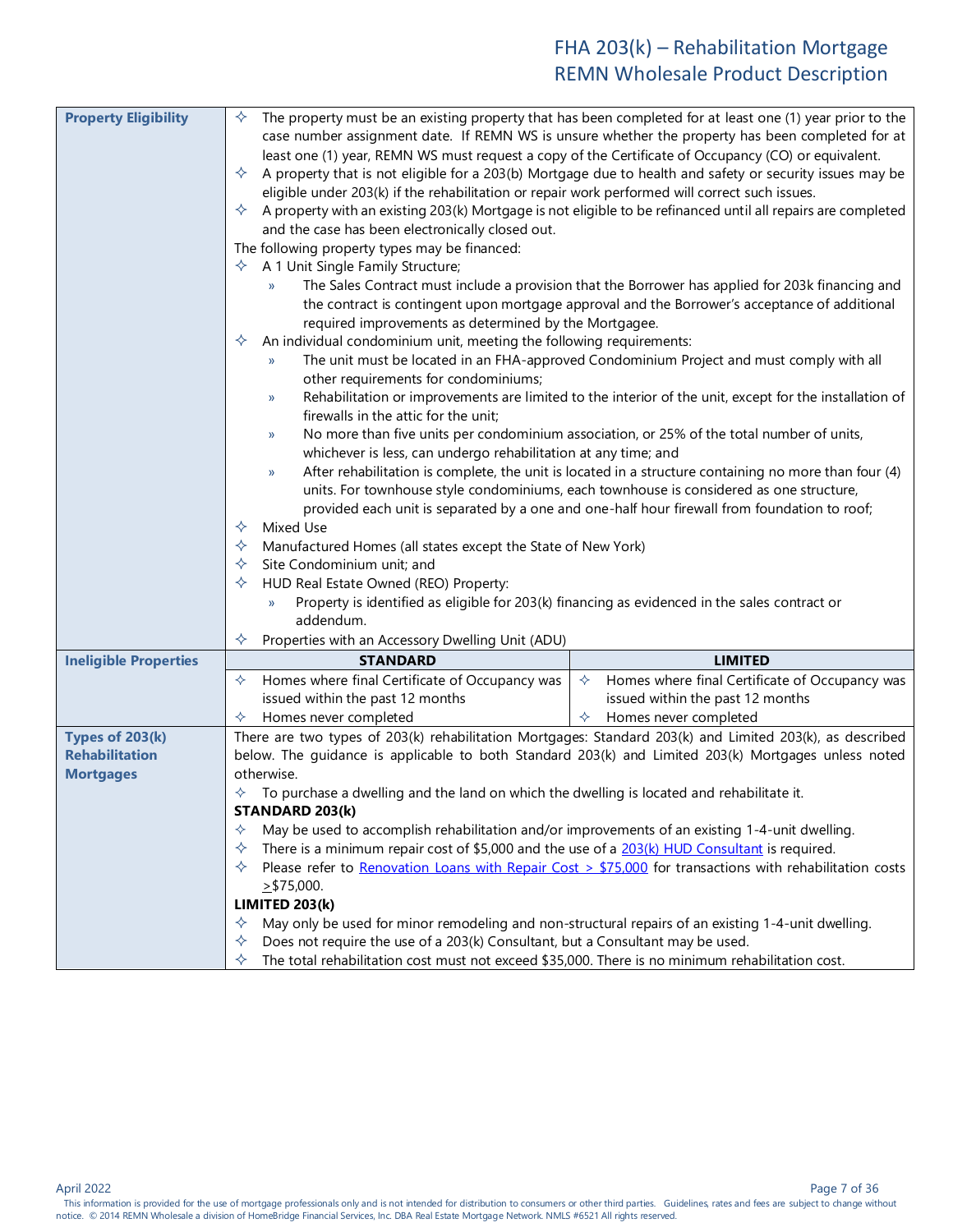<span id="page-7-9"></span><span id="page-7-8"></span><span id="page-7-7"></span><span id="page-7-6"></span><span id="page-7-5"></span><span id="page-7-4"></span><span id="page-7-3"></span><span id="page-7-2"></span><span id="page-7-1"></span><span id="page-7-0"></span>

|                                | PROGRAM OVERVIEW                                                                                                                                                            |                                                                                                                                 |  |
|--------------------------------|-----------------------------------------------------------------------------------------------------------------------------------------------------------------------------|---------------------------------------------------------------------------------------------------------------------------------|--|
| <b>Ineligible Transactions</b> | Transactions resulting in cash back to the borrower.<br>✧<br>Texas Refinance Section 50(a)(6) – if renovation loan funds will be paying off the balance of an existing<br>✧ |                                                                                                                                 |  |
|                                | cash-out refinance loan, the renovation is considered a Section 50(a)(6) loan and state regulations would                                                                   |                                                                                                                                 |  |
|                                | prohibit the lender from controlling the disbursement of funds.                                                                                                             |                                                                                                                                 |  |
|                                | <b>STANDARD</b>                                                                                                                                                             | <b>LIMITED</b>                                                                                                                  |  |
|                                | Work requiring longer than six (6) months to<br>✧<br>complete                                                                                                               | Work requiring longer than six (6) months to<br>✧<br>complete                                                                   |  |
|                                | Renovations requiring more than five (5) draw<br>✧<br>payments                                                                                                              | Renovations requiring more than two (2) draw<br>✧<br>payments per contractor                                                    |  |
|                                |                                                                                                                                                                             | Purchase of a dwelling on another site, move in<br>✧<br>onto a new foundation on the mortgaged property<br>and rehabilitate it. |  |
|                                |                                                                                                                                                                             | Rehabilitations that are considered structural<br>✧<br>and/or require detailed drawing, architectural                           |  |
|                                |                                                                                                                                                                             | exhibits, special permits, etc.<br>Any repair that prevents the borrower from<br>✧                                              |  |
|                                |                                                                                                                                                                             | occupying the property for more than 15 days<br>during the rehabilitation period is not eligible.                               |  |
| <b>Case Number</b>             | <b>Case Number Assignment Data Entry Requirements</b>                                                                                                                       |                                                                                                                                 |  |
| <b>Assignment Data Entry</b>   | $\Diamond$ In order to request a case number for a 203(k) Mortgage, REMN WS must enter the following information:                                                           |                                                                                                                                 |  |
| <b>Requirements</b>            | 203(k) Program Type Indicator                                                                                                                                               |                                                                                                                                 |  |
|                                | $\Diamond$ REMN WS must select either Standard 203(k) or Limited 203(k) as the program type.                                                                                |                                                                                                                                 |  |
|                                | <b>Consultant Identification Number</b><br>REMN WS must enter the Consultant identification number into the "Consultant ID" field on the "Case<br>✧                         |                                                                                                                                 |  |
|                                | Number Assignment" screen in FHA Connection. For a Limited 203(k) with no Consultant, REMN WS must<br>enter "203(k)S" in the "Consultant ID" field.                         |                                                                                                                                 |  |
|                                | <b>Automated Data Processing Code</b>                                                                                                                                       |                                                                                                                                 |  |
|                                | $\Diamond$ REMN WS must enter the appropriate 203(k) Automated Data Processing (ADP) code.                                                                                  |                                                                                                                                 |  |
|                                | <b>Construction Code</b>                                                                                                                                                    |                                                                                                                                 |  |
|                                | ✧                                                                                                                                                                           | REMN WS must enter "Substantial Rehabilitation" in the drop-down menu labeled "Construction Code."                              |  |
|                                | <b>Refinance Type</b><br>✧                                                                                                                                                  | For a refinance transaction, REMN WS must select "Not Streamlined" in the drop-down menu labeled "All                           |  |
|                                | Refinances."                                                                                                                                                                |                                                                                                                                 |  |
|                                | Converting From a Non-203(k) to a 203(k) Mortgage                                                                                                                           |                                                                                                                                 |  |
|                                | ✧                                                                                                                                                                           | If REMN WS had originally requested the case number assignment for a non-203(k) Mortgage, REMN WS                               |  |
|                                | a valid 203(k) ADP Code and the "Construction Code" to "Substantial Rehabilitation."                                                                                        | must update the existing case data in the "Case Number Assignment" screen, changing the ADP Code to                             |  |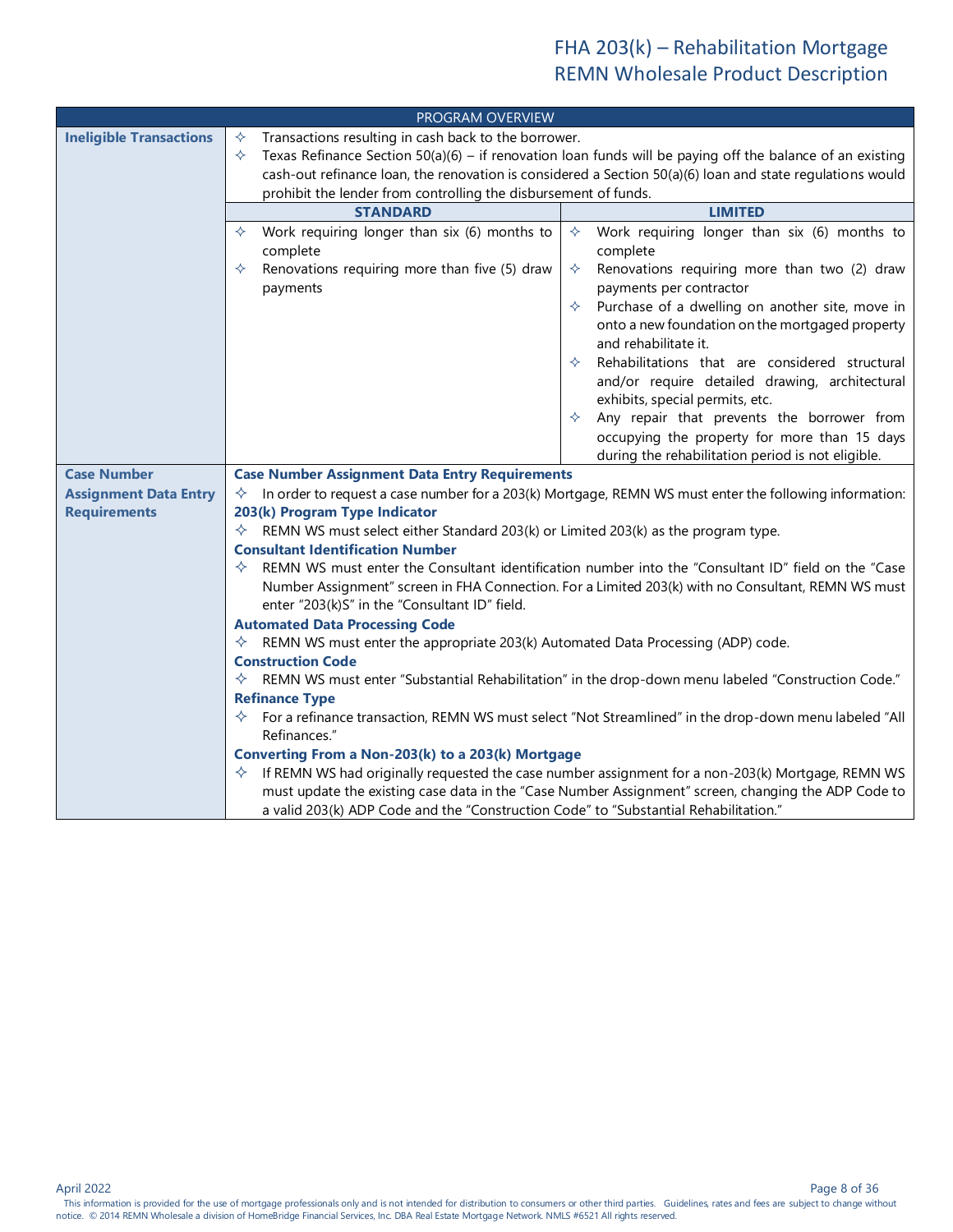<span id="page-8-5"></span><span id="page-8-4"></span><span id="page-8-3"></span><span id="page-8-2"></span><span id="page-8-1"></span><span id="page-8-0"></span>

| <b>FHA Connection</b>      | <b>STANDARD</b>                                                                                                                                                                                                                                                                                                                                                                                                                                                                                                                                                                                                                                                                              | <b>LIMITED</b>                                                                                      |  |
|----------------------------|----------------------------------------------------------------------------------------------------------------------------------------------------------------------------------------------------------------------------------------------------------------------------------------------------------------------------------------------------------------------------------------------------------------------------------------------------------------------------------------------------------------------------------------------------------------------------------------------------------------------------------------------------------------------------------------------|-----------------------------------------------------------------------------------------------------|--|
|                            | To obtain a 203(k) Consultant ID<br>✧                                                                                                                                                                                                                                                                                                                                                                                                                                                                                                                                                                                                                                                        | ✧<br>203(k) Consultant ID - Enter ID previously                                                     |  |
|                            | Log into FHA Connection<br>$\mathcal{Y}$                                                                                                                                                                                                                                                                                                                                                                                                                                                                                                                                                                                                                                                     | obtained from search                                                                                |  |
|                            | Single Family Origination<br>$\mathcal{Y}$                                                                                                                                                                                                                                                                                                                                                                                                                                                                                                                                                                                                                                                   | ✧<br>203(k) - 702 First Lien                                                                        |  |
|                            | FHA Approved List<br>$\mathcal{Y}$                                                                                                                                                                                                                                                                                                                                                                                                                                                                                                                                                                                                                                                           | ✧<br>203(k) - 807 Energy Efficient Mortgage                                                         |  |
|                            | 203(k) Consultant<br>$\mathcal{Y}$                                                                                                                                                                                                                                                                                                                                                                                                                                                                                                                                                                                                                                                           | ✧<br>$203(k) - 804$ Condominiums                                                                    |  |
|                            | Enter Consultants name or search for a<br>$\mathcal{Y}$                                                                                                                                                                                                                                                                                                                                                                                                                                                                                                                                                                                                                                      |                                                                                                     |  |
|                            | Consultant by state                                                                                                                                                                                                                                                                                                                                                                                                                                                                                                                                                                                                                                                                          |                                                                                                     |  |
|                            | ✧<br>203(k) - 702 First Lien                                                                                                                                                                                                                                                                                                                                                                                                                                                                                                                                                                                                                                                                 |                                                                                                     |  |
|                            | ✧<br>203(k) - 807 Energy Efficient Mortgage                                                                                                                                                                                                                                                                                                                                                                                                                                                                                                                                                                                                                                                  |                                                                                                     |  |
|                            | ✧<br>$203(k) - 804$ Condominiums                                                                                                                                                                                                                                                                                                                                                                                                                                                                                                                                                                                                                                                             |                                                                                                     |  |
| 203(k) Required            |                                                                                                                                                                                                                                                                                                                                                                                                                                                                                                                                                                                                                                                                                              |                                                                                                     |  |
| <b>Special Forms &amp;</b> |                                                                                                                                                                                                                                                                                                                                                                                                                                                                                                                                                                                                                                                                                              |                                                                                                     |  |
| <b>Disclosures</b>         | <b>STANDARD</b>                                                                                                                                                                                                                                                                                                                                                                                                                                                                                                                                                                                                                                                                              | <b>LIMITED</b>                                                                                      |  |
|                            | 203(k) Borrowers Acknowledgement                                                                                                                                                                                                                                                                                                                                                                                                                                                                                                                                                                                                                                                             | 203(k) Borrowers Acknowledgement                                                                    |  |
|                            | 203(k) Borrowers Acknowledgement:                                                                                                                                                                                                                                                                                                                                                                                                                                                                                                                                                                                                                                                            |                                                                                                     |  |
|                            | ✧                                                                                                                                                                                                                                                                                                                                                                                                                                                                                                                                                                                                                                                                                            | Borrower must complete Loan Requirements section indicating how they want the interest paid on the  |  |
|                            |                                                                                                                                                                                                                                                                                                                                                                                                                                                                                                                                                                                                                                                                                              | Rehabilitation Escrow Account to be released (this information must also be input on the 203(k) Max |  |
|                            | Mortgage WS).                                                                                                                                                                                                                                                                                                                                                                                                                                                                                                                                                                                                                                                                                |                                                                                                     |  |
|                            | <b>Loan Requirements</b>                                                                                                                                                                                                                                                                                                                                                                                                                                                                                                                                                                                                                                                                     |                                                                                                     |  |
|                            | I understand at the time of the loan closing of an FHA-insured 203(k)<br>Rehabilitation Loan, for which I have applied to my lender, the<br>proceeds designated for the rehabilitation or improvement (including<br>a contingency reserve, mortgage payments and any other fees,<br>where applicable) are to be placed in an interest bearing escrow<br>account. The Rehabilitation Escrow Account is not, nor will it be<br>treated as an escrow for the paying of real estate taxes, insurance<br>premiums, delinquent notes, ground rents or assessments. I hereby<br>request the lender, after the Final Release Notice is issued, to:<br>Pay the net interest income directly to me/us. |                                                                                                     |  |
|                            |                                                                                                                                                                                                                                                                                                                                                                                                                                                                                                                                                                                                                                                                                              | Apply the net interest income directly to the mortgage principal                                    |  |
|                            | balance for an equal amount of principal reduction.                                                                                                                                                                                                                                                                                                                                                                                                                                                                                                                                                                                                                                          |                                                                                                     |  |
|                            | Other:                                                                                                                                                                                                                                                                                                                                                                                                                                                                                                                                                                                                                                                                                       |                                                                                                     |  |
|                            | 203(k) Maximum Mortgage Worksheet                                                                                                                                                                                                                                                                                                                                                                                                                                                                                                                                                                                                                                                            | 203(k) Maximum Mortgage Worksheet                                                                   |  |
|                            | Borrowers Identity-of-Interest Certification                                                                                                                                                                                                                                                                                                                                                                                                                                                                                                                                                                                                                                                 | Borrowers Identity-of-Interest Certification                                                        |  |
|                            | Contractor's Identity-of-Interest                                                                                                                                                                                                                                                                                                                                                                                                                                                                                                                                                                                                                                                            | Contractors Identity-of-Interest                                                                    |  |
|                            | Homeowner / Contractor Agreement                                                                                                                                                                                                                                                                                                                                                                                                                                                                                                                                                                                                                                                             | Homeowner / Contractor Agreement                                                                    |  |
|                            | Homeowner / Contractor 203(k) Certification                                                                                                                                                                                                                                                                                                                                                                                                                                                                                                                                                                                                                                                  | Homeowner / Contractor 203(k) Certification                                                         |  |
|                            | Contractor Acknowledgement Consultant 203(k)                                                                                                                                                                                                                                                                                                                                                                                                                                                                                                                                                                                                                                                 | Contractor Acknowledgement LIMITED 203(k) 203(k)                                                    |  |
|                            | W <sub>9</sub>                                                                                                                                                                                                                                                                                                                                                                                                                                                                                                                                                                                                                                                                               | W <sub>9</sub>                                                                                      |  |
|                            | Contractor Profile Report                                                                                                                                                                                                                                                                                                                                                                                                                                                                                                                                                                                                                                                                    | Contractor Profile Report                                                                           |  |
|                            | Mortgage Payment Disclosure                                                                                                                                                                                                                                                                                                                                                                                                                                                                                                                                                                                                                                                                  | N/A                                                                                                 |  |
|                            | Consultant Identity-of-Interest Certification                                                                                                                                                                                                                                                                                                                                                                                                                                                                                                                                                                                                                                                | N/A                                                                                                 |  |
|                            | Interest Rate on 203(k) Repair Escrow Account -                                                                                                                                                                                                                                                                                                                                                                                                                                                                                                                                                                                                                                              | Interest Rate on 203(k) Repair Escrow Account -                                                     |  |
|                            | <b>Closing Document</b>                                                                                                                                                                                                                                                                                                                                                                                                                                                                                                                                                                                                                                                                      | <b>Closing Document</b>                                                                             |  |
|                            | REMN Consultant Borrower Fee Agreement                                                                                                                                                                                                                                                                                                                                                                                                                                                                                                                                                                                                                                                       | REMN Consultant Borrower Fee Agreement if<br>applicable                                             |  |
|                            |                                                                                                                                                                                                                                                                                                                                                                                                                                                                                                                                                                                                                                                                                              |                                                                                                     |  |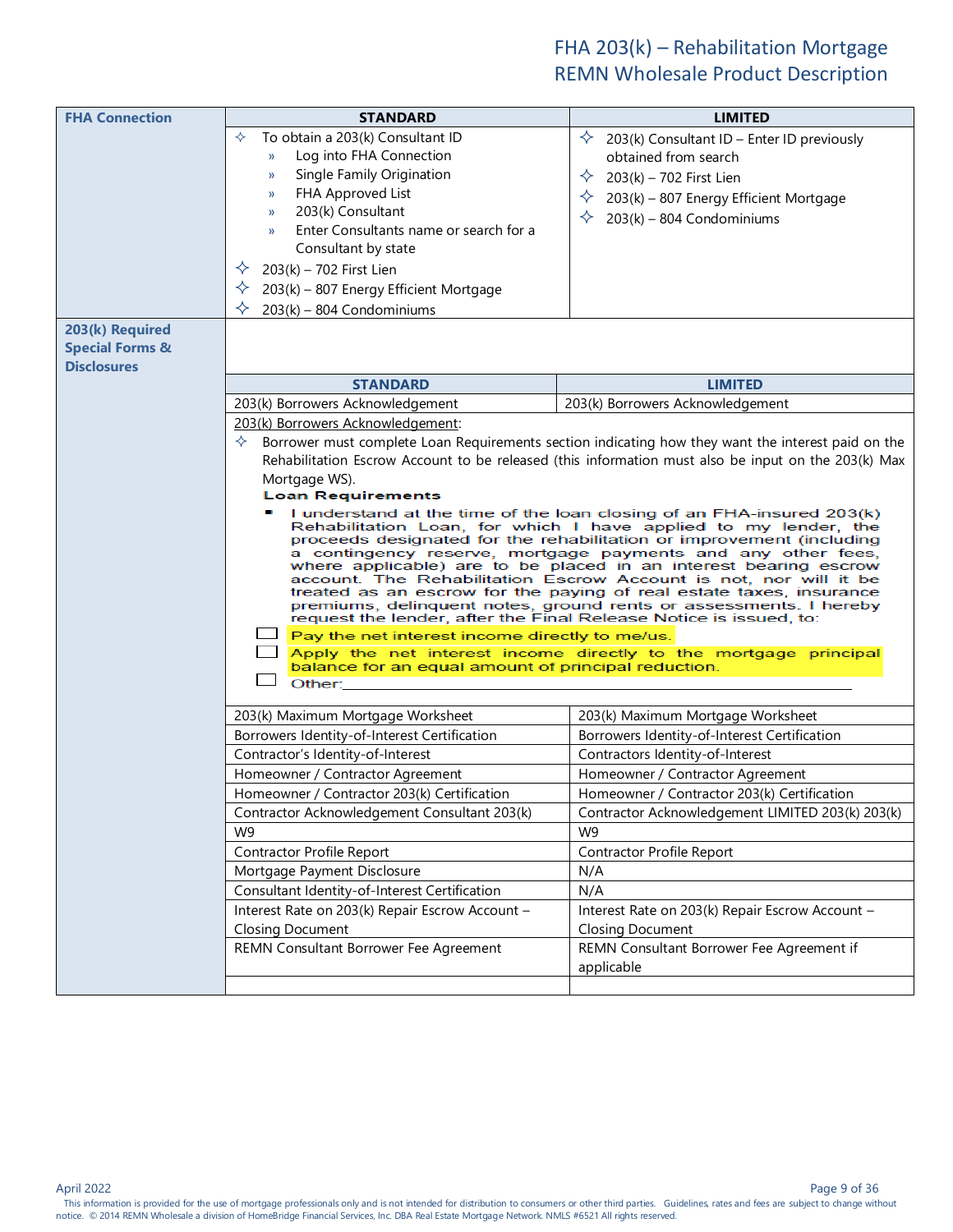<span id="page-9-4"></span><span id="page-9-3"></span><span id="page-9-2"></span><span id="page-9-1"></span><span id="page-9-0"></span>

| PROGRAM OVERVIEW |                                                                          |                                                                                                                                                                                                                                    |  |  |  |  |
|------------------|--------------------------------------------------------------------------|------------------------------------------------------------------------------------------------------------------------------------------------------------------------------------------------------------------------------------|--|--|--|--|
| Identity-of-     | ➤                                                                        | Identity-of-Interest transactions:                                                                                                                                                                                                 |  |  |  |  |
| <b>Interest</b>  |                                                                          | Purchase of a principal residence between; parties with a familial or business relationship or business                                                                                                                            |  |  |  |  |
|                  | affiliates.                                                              |                                                                                                                                                                                                                                    |  |  |  |  |
|                  | $\mathcal{Y}$                                                            | The maximum LTV is limited to 85% for Identity-of-Interest transactions.                                                                                                                                                           |  |  |  |  |
|                  | ➤                                                                        | Exceptions to the maximum LTV for Identity-of-Interest transactions. Maximum financing above the 85% LTV                                                                                                                           |  |  |  |  |
|                  |                                                                          | is permitted under certain circumstances. The table below describes circumstances in which financing above                                                                                                                         |  |  |  |  |
|                  | 85% LTV is permitted.                                                    |                                                                                                                                                                                                                                    |  |  |  |  |
|                  | <b>Family</b>                                                            | $\triangleright$ A family member purchases another family member's home as a principal residence.                                                                                                                                  |  |  |  |  |
|                  | <b>Member</b>                                                            | $\triangleright$ If the property is sold from one (1) family member to another and is the sellers' investment                                                                                                                      |  |  |  |  |
|                  | <b>Purchase</b>                                                          | property, the maximum mortgage is the lesser of;                                                                                                                                                                                   |  |  |  |  |
|                  |                                                                          | 85% of the appraised value; or,<br>y)                                                                                                                                                                                              |  |  |  |  |
|                  |                                                                          | The appropriate LTV factor percentage applied to the sale price, plus or minus<br>»                                                                                                                                                |  |  |  |  |
|                  |                                                                          | adjustments.                                                                                                                                                                                                                       |  |  |  |  |
|                  |                                                                          | NOTE: The 85% limit may be waived if the family member has been a tenant in the                                                                                                                                                    |  |  |  |  |
|                  |                                                                          | property for at least six (6) months immediately preceding the date of the sales contract.                                                                                                                                         |  |  |  |  |
|                  | A lease or other written evidence must be submitted to verify occupancy. |                                                                                                                                                                                                                                    |  |  |  |  |
|                  | <b>Builder's</b>                                                         | $\triangleright$ An employee of a builder, who is not a Family Member, purchases one (1) of the builder's new                                                                                                                      |  |  |  |  |
|                  | <b>Employee</b>                                                          | homes or models as a principal residence.                                                                                                                                                                                          |  |  |  |  |
|                  | <b>Purchase</b>                                                          |                                                                                                                                                                                                                                    |  |  |  |  |
|                  | <b>Tenant</b>                                                            | $\triangleright$ A current tenant, including a family member tenant purchased the property where he/she has                                                                                                                        |  |  |  |  |
|                  | <b>Purchase</b>                                                          | rented for at least six (6) months immediately preceding the date of the sales contract.                                                                                                                                           |  |  |  |  |
|                  |                                                                          | NOTE: A lease or other written evidence to verify occupancy is required. The maximum                                                                                                                                               |  |  |  |  |
|                  |                                                                          | mortgage calculation is not affected by a sales transaction between a tenant and a landlord                                                                                                                                        |  |  |  |  |
|                  |                                                                          | with no Identity-of-Interest relationship.                                                                                                                                                                                         |  |  |  |  |
|                  | <b>Corporate</b>                                                         | $\triangleright$ A corporation                                                                                                                                                                                                     |  |  |  |  |
|                  | <b>Transfer</b>                                                          | » Transfers an employee to another location,                                                                                                                                                                                       |  |  |  |  |
|                  |                                                                          | » Purchase the employee's home; and,                                                                                                                                                                                               |  |  |  |  |
|                  |                                                                          | » Sells the home to another employee.                                                                                                                                                                                              |  |  |  |  |
|                  | $\blacktriangleright$                                                    | Conflict of interest refers to any party to the transaction who has a direct or indirect personal, business, or                                                                                                                    |  |  |  |  |
|                  |                                                                          | financial relationship sufficient to appear that may cause partiality and influence the transaction.                                                                                                                               |  |  |  |  |
|                  |                                                                          | Any transaction with a potential conflict of interest must be escalated to REMN WS Chief Credit                                                                                                                                    |  |  |  |  |
|                  |                                                                          | Officer for review and approval.                                                                                                                                                                                                   |  |  |  |  |
|                  | ➤                                                                        | Sales transactions between Family Members are permitted (see above). REMN WS must ensure there are no other instances                                                                                                              |  |  |  |  |
|                  |                                                                          | of Identity-of-Interest or conflict of interest between parties in the 203(k) transaction. The Borrower and the 203(k)                                                                                                             |  |  |  |  |
|                  |                                                                          | Consultant must each sign an Identity-of-Interest certification that is placed in the case binder.<br>> If the Borrower selected a 203(k) Consultant to perform a Feasibility Study, REMN WS may select the same 203(k) Consultant |  |  |  |  |
|                  |                                                                          | for the project without creating an Identity of Interest.                                                                                                                                                                          |  |  |  |  |

April 2022 Page 10 of 36

Page 10 of 36<br>This information is provided for the use of mortgage professionals only and is not intended for distribution to consumers or other third parties. Guidelines, rates and fees are subject to change without notice. © 2014 REMN Wholesale a division of HomeBridge Financial Services, Inc. DBA Real Estate Mortgage Network. NMLS #6521 All rights reserved.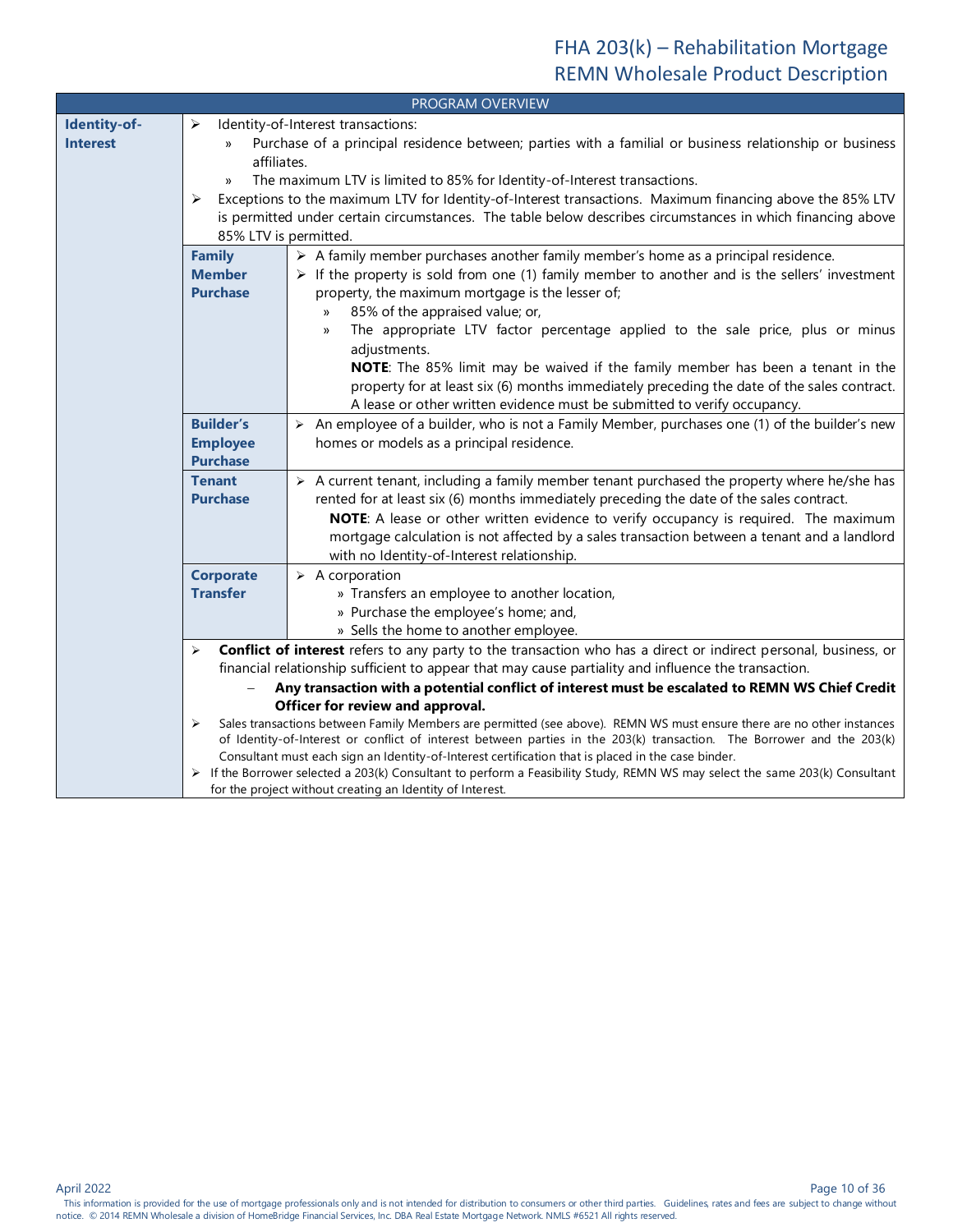<span id="page-10-0"></span>

| <b>PROGRAM OVERVIEW</b>                                                                                                                                                  |                                                                                                                                                                                                                                                                                                                                                                                                                                                                                                                                                                                     |                                                                                                                                                                                                                                                                                                                                                                                                                 |  |  |  |
|--------------------------------------------------------------------------------------------------------------------------------------------------------------------------|-------------------------------------------------------------------------------------------------------------------------------------------------------------------------------------------------------------------------------------------------------------------------------------------------------------------------------------------------------------------------------------------------------------------------------------------------------------------------------------------------------------------------------------------------------------------------------------|-----------------------------------------------------------------------------------------------------------------------------------------------------------------------------------------------------------------------------------------------------------------------------------------------------------------------------------------------------------------------------------------------------------------|--|--|--|
| <b>STANDARD vs</b><br><b>LIMITED</b>                                                                                                                                     | <b>STANDARD</b>                                                                                                                                                                                                                                                                                                                                                                                                                                                                                                                                                                     | <b>LIMITED</b>                                                                                                                                                                                                                                                                                                                                                                                                  |  |  |  |
| Down Payment &<br><b>Credit Underwriting</b>                                                                                                                             | Standard REMN WS FHA Guidelines apply                                                                                                                                                                                                                                                                                                                                                                                                                                                                                                                                               | Standard REMN WS FHA Guidelines apply                                                                                                                                                                                                                                                                                                                                                                           |  |  |  |
| Who can get 203(k)                                                                                                                                                       | <b>Owner Occupant Borrowers</b>                                                                                                                                                                                                                                                                                                                                                                                                                                                                                                                                                     | Owner Occupant Borrower                                                                                                                                                                                                                                                                                                                                                                                         |  |  |  |
| <b>Eligible Improvements</b>                                                                                                                                             | Minimum \$5,000 requirement for improvements.<br>Any repair acceptable; however, health and safety<br>items and building code or ordinance violations<br>must be addressed first. Then minor repairs and<br>discretionary items may be included.                                                                                                                                                                                                                                                                                                                                    | Minor remodeling and non-structural repairs<br>(Eligible Repairs).                                                                                                                                                                                                                                                                                                                                              |  |  |  |
| <b>HUD Consultant</b>                                                                                                                                                    | Required REMN WS must select an FHA-approved<br>203(k) Consultant from the FHA 203(k) Consultant<br>Roster in FHAC. REMN WS must not use the services<br>of a Consultant who has demonstrated previous<br>poor performance based on reviews performed by<br>REMN WS. The Consultant must inspect the<br>property and prepare the Work Write-Up and Cost<br>Estimate. A separate contractor bid is no longer<br>required. Contractor must agree to complete the<br>work described in the Work Write-up for the amount<br>of the Cost estimate and within the allotted time<br>frame. | <b>NOT Required</b>                                                                                                                                                                                                                                                                                                                                                                                             |  |  |  |
| What may be included<br>in rehabilitation costs<br>(The loan amount<br>including the costs of<br>rehab cannot exceed the<br>FHA maximum loan<br>limit for jurisdiction.) | Total cost of rehabilitation (including energy<br>package and lead based paint abatement costs),<br>Consultant Fees, Architectural/Engineering Fees,<br>Contingency Reserves, Title Update Fee, Inspections,<br>up to six months PITI and Supplemental Origination<br>Fee (REMN does not charge). Please refer to<br>Renovation Loans with Repair Cost > \$75,000 for<br>transactions with rehabilitation costs $\geq$ \$75,000.                                                                                                                                                    | Total cost of rehabilitation (including energy<br>package and lead based paint abatement costs),<br>Contingency Reserves, Inspection (if required),<br>Supplemental Origination Fee (REMN does not<br>charge), Title Update Fee and Discount Points; not to<br>exceed \$35,000.                                                                                                                                 |  |  |  |
| <b>Contingency Reserve</b>                                                                                                                                               | REMN WS must establish a Contingency<br>Reserve, the reserve should be between $10 - 20\%$ of<br>the rehab cost (minimum 15% if the utilities are not<br>on and in good working order), as established by the<br>HUD Consultant based on the score of the<br>rehabilitation work.                                                                                                                                                                                                                                                                                                   | REMN WS will establish a Contingency Reserve<br>based on the following options:<br>Contractor Bid only - standard 10% - 15%<br>(determined by REMN WS)<br>Contractor Bid and Feasibility Study -<br>٠<br>Reduced 5% - 10%<br>Contractor Bid and Consultant SOR - as<br>determined by HUD Consultant.<br>If utilities are not turned on and in good working<br>order a 15% Contingency Reserve will be required. |  |  |  |
| <b>Contractors</b>                                                                                                                                                       | A separate contractor bid is no longer required on a<br>Standard 203(k), but the Contractor(s) should supply<br>a detailed narrative describing the total scope of<br>work and material being utilized in the project.<br>Contractor must agree to complete the work<br>described in the work write up for the amount of the<br>Cost Estimate and within the allotted time frame.<br>Contractor must be licensed and insured; as required<br>by locality.<br>See REMN WS Contractor Review Requirements for<br>additional eligibility criteria.                                     | Contractor must be licensed and insured; as required<br>by locality.<br>See REMN WS Contractor Review Requirements for<br>additional eligibility criteria.                                                                                                                                                                                                                                                      |  |  |  |
| <b>Allowable Fees</b>                                                                                                                                                    | Title Update Fee, Final Inspection, Consultant fee<br>(including mileage) and if applicable; Up to six<br>months mortgage payments for homes where the                                                                                                                                                                                                                                                                                                                                                                                                                              | Title Update Fee, Final Inspection and Permit Fee; as<br>applicable.                                                                                                                                                                                                                                                                                                                                            |  |  |  |

Page 11 of 36<br>This information is provided for the use of mortgage professionals only and is not intended for distribution to consumers or other third parties. Guidelines, rates and fees are subject to change without notice. © 2014 REMN Wholesale a division of HomeBridge Financial Services, Inc. DBA Real Estate Mortgage Network. NMLS #6521 All rights reserved.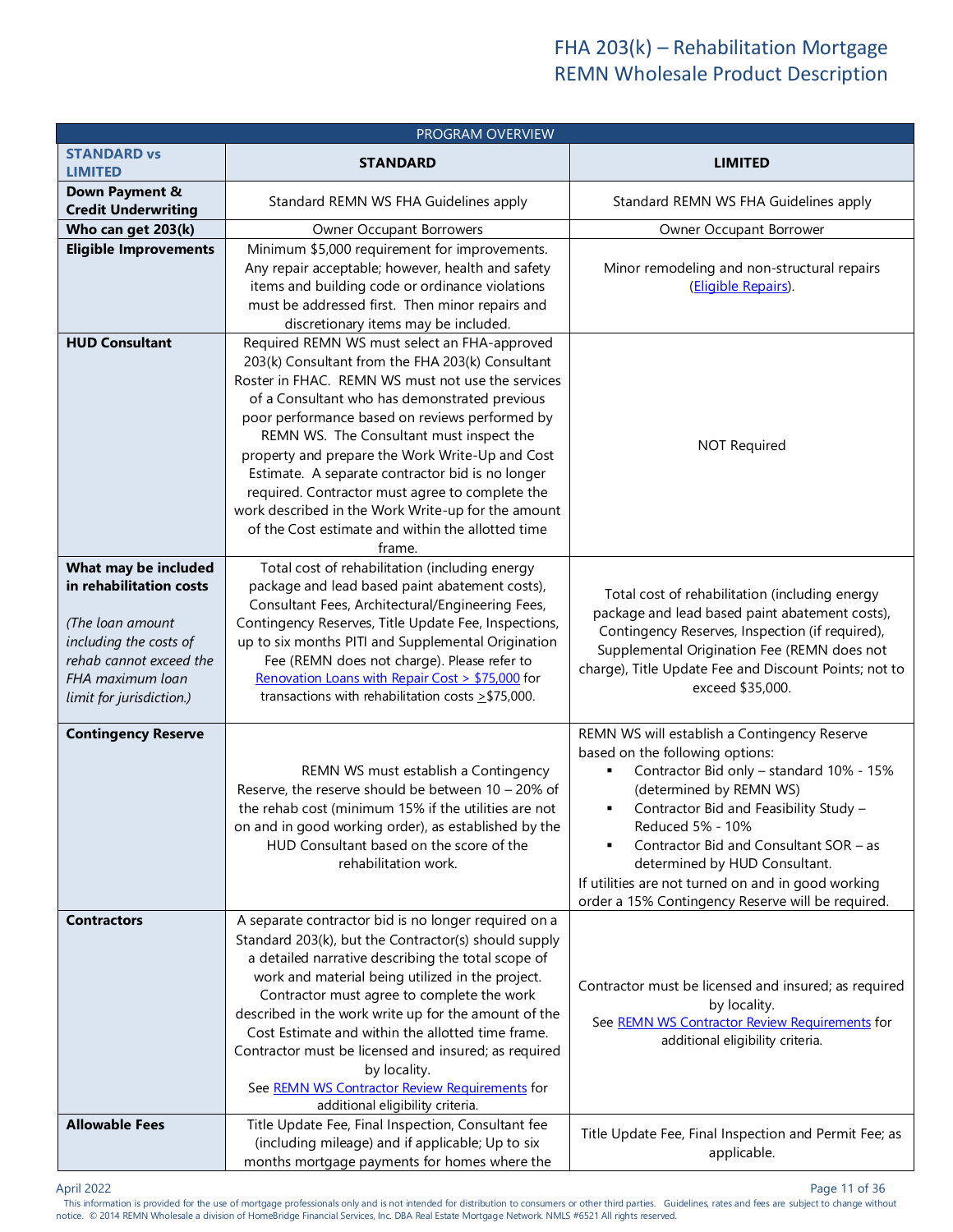| subject property is uninhabitable,          |  |
|---------------------------------------------|--|
| Architect/Engineering Fees and Permit Fees. |  |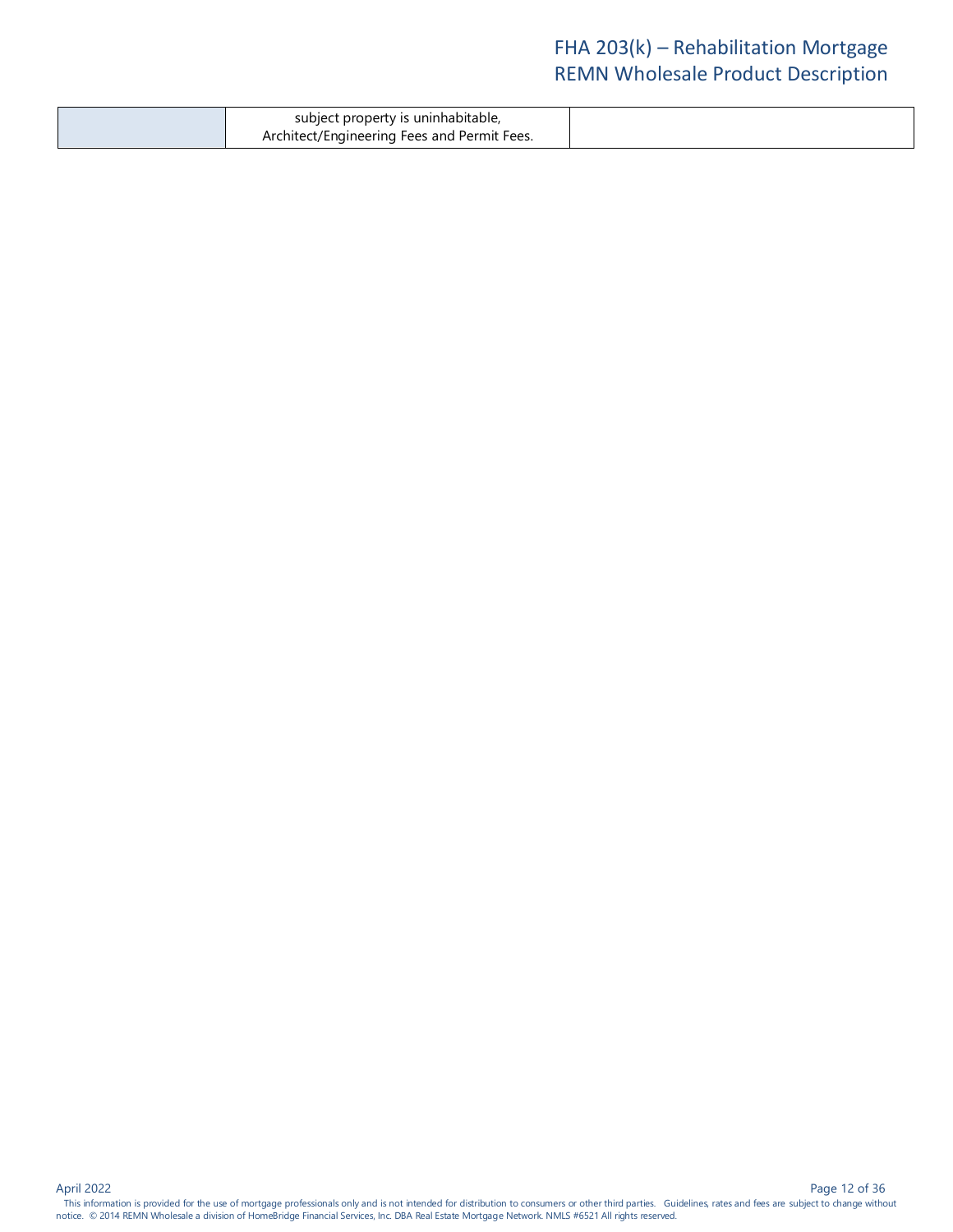<span id="page-12-2"></span><span id="page-12-1"></span><span id="page-12-0"></span>

| PROGRAM OVERVIEW |                                                                                             |                                                                                        |  |  |  |
|------------------|---------------------------------------------------------------------------------------------|----------------------------------------------------------------------------------------|--|--|--|
| 203(k) Features  | <b>STANDARD</b>                                                                             | <b>LIMITED</b>                                                                         |  |  |  |
|                  | The Standard 203(k) program is designated for more                                          | The Limited 203(k) program is intended to help                                         |  |  |  |
|                  | complicated projects that many times require                                                | facilitate uncomplicated improvements or repairs and                                   |  |  |  |
|                  | detailed plans, permits, inspections, etc., and allows                                      | may be used for discretionary repairs and/or                                           |  |  |  |
|                  | Borrowers to obtain a single mortgage loan, at a                                            | improvements that may not have been identified in                                      |  |  |  |
|                  | long-term fixed rate to finance both the acquisition                                        | the course of a pre-purchase inspection or appraisal.                                  |  |  |  |
|                  | and the rehabilitation of the property.                                                     | No minimum rehabilitation amount.<br>✧                                                 |  |  |  |
|                  | Minimum cost of rehabilitation must be at least                                             | Maximum \$35,000 in total rehabilitation costs.<br>✧<br>✧                              |  |  |  |
|                  | \$5,000.<br>Please refer to Renovation Loans with Repair<br>✧                               | HUD Consultant NOT Required.<br>Work must start within 30 days of closing, cannot<br>✧ |  |  |  |
|                  | Cost > \$75,000<br>for transactions<br>with                                                 | cease for more than 30 days.                                                           |  |  |  |
|                  | rehabilitation costs $\geq$ \$75,000.                                                       | Work to be completed within six (6) months of<br>✧                                     |  |  |  |
|                  | HUD Consultant Required.<br>✧                                                               | closing.                                                                               |  |  |  |
|                  | Work must start within 30 days of closing, cannot                                           | ✧<br><b>Contingency Reserve:</b>                                                       |  |  |  |
|                  | cease for more than 30 days.                                                                | Contractor Bid only - standard 10% - 15%                                               |  |  |  |
|                  | Work must be completed within six (6) months of                                             | (determined by REMN WS)                                                                |  |  |  |
|                  | closing.                                                                                    | Contractor Bid and Feasibility Study -<br>٠                                            |  |  |  |
|                  | Contingency Reserve 10 - 20% (determined by                                                 | Reduced 5% - 10%                                                                       |  |  |  |
|                  | HUD Consultant).                                                                            | Contractor Bid and Consultant SOR - as<br>٠                                            |  |  |  |
|                  | Maximum of five (5) draws allowed.<br>✧                                                     | determined by HUD Consultant                                                           |  |  |  |
|                  | Refer to Disbursement Process for specifics.<br>$\mathcal{Y}$                               | If utilities are not turned on and in good<br>٠                                        |  |  |  |
|                  | One (1) General Contractor allowed<br>✧                                                     | working order a 15% Contingency Reserve                                                |  |  |  |
|                  | Additional "Specialty" Contractor allowed<br>$\mathcal{Y}$                                  | will be required.                                                                      |  |  |  |
|                  | for very special technical items such as;                                                   | Up to two (2) draws allowed per Contractor.<br>✧                                       |  |  |  |
|                  | pool, repair, fencing, well/septic, lead based                                              | Refer to Disbursement Process for<br>$\rangle\!\rangle$                                |  |  |  |
|                  | paint, etc. contact RCS for details.<br>Can finance up to 6 months PITI if home deemed<br>✧ | specifics.<br>Up to three (3) Licensed Contractors allowed.<br>✧                       |  |  |  |
|                  | uninhabitable by the HUD Consultant and                                                     | Cannot finance mortgage payment.<br>✧                                                  |  |  |  |
|                  | approved by Renovation Concierge Service.                                                   |                                                                                        |  |  |  |
|                  | For 2-4 units, if one or more units are<br>$\mathcal{Y}$                                    |                                                                                        |  |  |  |
|                  | occupied, the Mortgage Payment                                                              |                                                                                        |  |  |  |
|                  | Reserve may only include the portion                                                        |                                                                                        |  |  |  |
|                  | of the mortgage payment attributable                                                        |                                                                                        |  |  |  |
|                  | to the units that cannot be occupied.                                                       |                                                                                        |  |  |  |
|                  |                                                                                             |                                                                                        |  |  |  |
|                  | To calculate the amount to be                                                               |                                                                                        |  |  |  |
|                  | included, the monthly mortgage                                                              |                                                                                        |  |  |  |
|                  | payment must be divided by the                                                              |                                                                                        |  |  |  |
|                  | number of units in the Property, and                                                        |                                                                                        |  |  |  |
|                  | multiply that figure by the number of                                                       |                                                                                        |  |  |  |
|                  | units that cannot be occupied.                                                              |                                                                                        |  |  |  |
|                  | The resulting figure is the amount of<br>$\mathcal{Y}$                                      |                                                                                        |  |  |  |
|                  | the mortgage payment that will be                                                           |                                                                                        |  |  |  |
|                  | paid through the Mortgage Payment                                                           |                                                                                        |  |  |  |
|                  | Reserve. The borrower is responsible                                                        |                                                                                        |  |  |  |
|                  | for paying the servicing Mortgagee the                                                      |                                                                                        |  |  |  |
|                  | portion of the mortgage not covered                                                         |                                                                                        |  |  |  |
|                  | by the Mortgage Payment Reserve.                                                            |                                                                                        |  |  |  |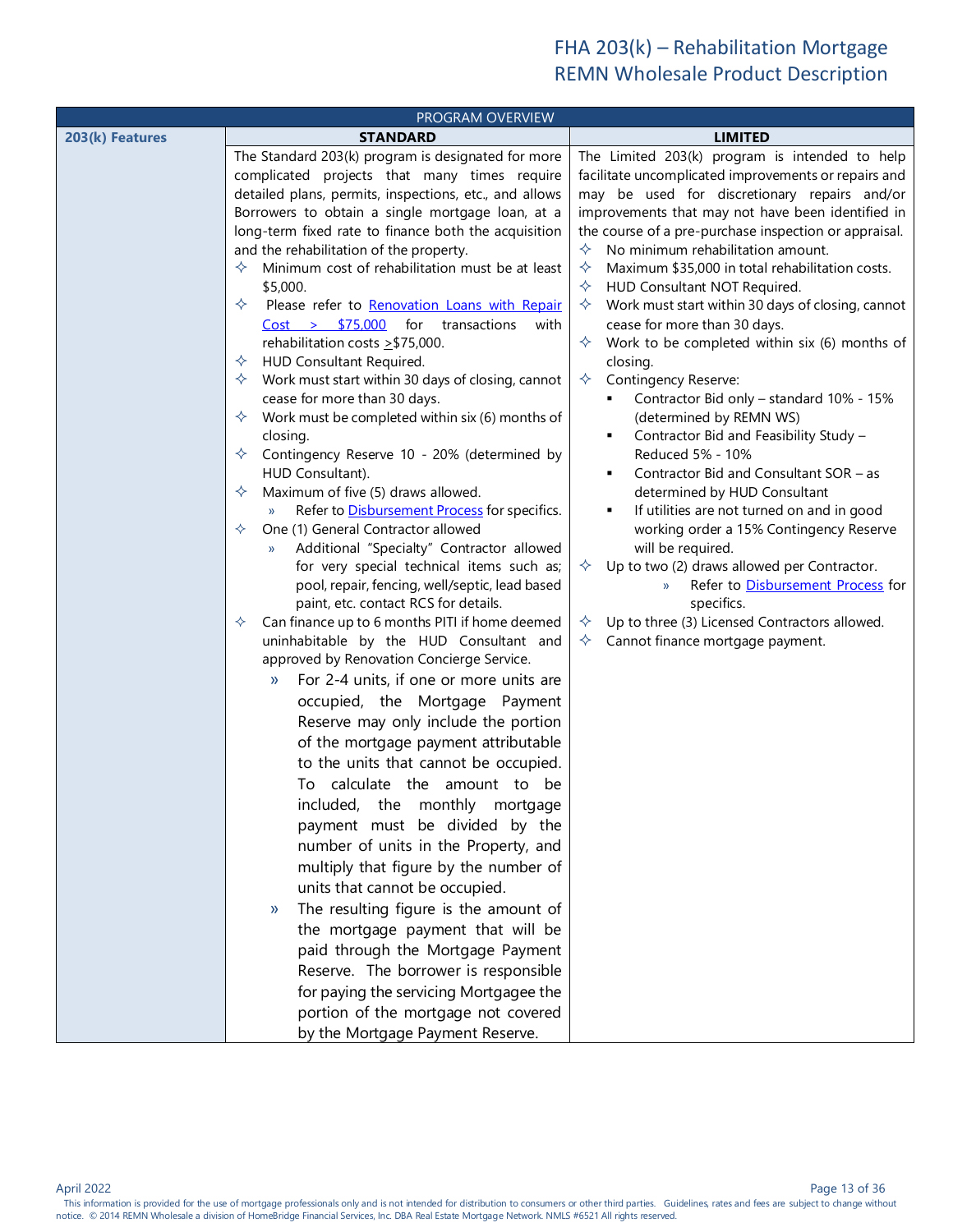<span id="page-13-3"></span><span id="page-13-2"></span><span id="page-13-1"></span><span id="page-13-0"></span>

|                            | SPECIAL CONSIDERATION                                                                                                                                                             |
|----------------------------|-----------------------------------------------------------------------------------------------------------------------------------------------------------------------------------|
| <b>Specification of</b>    | Details of the HUD Consultant's Work-Write Up Report (AKA Specification of Repairs) Report<br>✧                                                                                   |
| <b>Repairs</b>             | Signed by Consultant, Borrower and Contractor<br>y)                                                                                                                               |
|                            | All pages to be initialed by the Contractor<br>y)                                                                                                                                 |
|                            | Original plan/specifications for project<br>y)                                                                                                                                    |
|                            | Describes quantity/quality of materials required<br>y)                                                                                                                            |
|                            | Lists market costs of materials, labor, overhead, profit<br>y)                                                                                                                    |
|                            | Provides a detailed narrative of the scope of the work being completed.<br>y)                                                                                                     |
|                            | Includes adequacy of existing structural, heating, plumbing, electrical and roofing<br>y)                                                                                         |
|                            | List all required and/or recommended industry certifications and permits<br>y)                                                                                                    |
|                            | Provides recommended Contingency Reserve and mortgage payment escrow amounts<br>y)                                                                                                |
| <b>Feasibility Study</b>   | Required on all Standard 203(k) Loans<br>y)<br>A Feasibility Analysis (AKA Feasibility Study or Feasibility Site Report) serves to help Borrowers make a<br>✧                     |
|                            | quick decision regarding the cost involved to renovate a property to meet HUD minimum property                                                                                    |
|                            | standards.                                                                                                                                                                        |
|                            | Completed at discretion of Borrower on both the Standard 203(k) and Limited 203(k) programs.<br>y)                                                                                |
|                            | Not required; often used for purchase transactions.<br>»                                                                                                                          |
|                            | Typical fee \$250 - \$350.<br>y)                                                                                                                                                  |
|                            | Reviews property for compliance for Minimum Property Standard (MPS) per HUD.<br>y)                                                                                                |
|                            | Advises if Standard 203(k) or Limited 203(k) should be utilized.<br>y)                                                                                                            |
|                            | If Ioan progresses to Standard 203(k), cost of study typically credited towards Consultant Fee.<br>y)                                                                             |
|                            | Often used to assist with Contractor Bids.<br>y)                                                                                                                                  |
|                            | Required by Renovation Concierge Services on Self-Help Limited projects.<br>y)                                                                                                    |
| <b>Structural/Engineer</b> | For transactions where the scope of the renovation work includes major additions to the existing<br>✧                                                                             |
| <b>Report</b>              | structure, a Structural/Engineer's report will be required prior to closing. Examples of "major additions"                                                                        |
|                            | include, but are not limited to:                                                                                                                                                  |
|                            | Tearing down of existing structure and rebuilding on the current foundation<br>$\mathcal{Y}$                                                                                      |
|                            | Addition of new level on the existing structure<br>y)                                                                                                                             |
| <b>Underwriting</b>        | TOTAL Mortgage Scorecard and Manual Underwriting Allowed.<br>✧<br>Refer to FHA Product Description for details.<br>✧                                                              |
|                            | REMN WS must obtain a credit report for a non-borrowing spouse who resides in a community property<br>✧                                                                           |
|                            | state, or if the subject Property is located in a community property state. The credit report must indicate                                                                       |
|                            | the non-borrowing spouse's SSN, where an SSN exists, was matched with the SSA, or REMN WS must                                                                                    |
|                            | either provide separate documentation indicating that the SSN was matched with the SSA or provide a                                                                               |
|                            | statement that the non-borrowing spouse does not have an SSN. Where an SSN does not exist for a non-                                                                              |
|                            | borrowing spouse, the credit report must contain, at a minimum, the non-borrowing spouse's full name,                                                                             |
|                            | date of birth, and previous addresses for the last two years.                                                                                                                     |
|                            | ✧<br>Government Loan Fico overlays apply.                                                                                                                                         |
|                            | ✧<br>Cost of EEM energy improvements can be in addition to the \$35,000 limit for a Limited 203(k)                                                                                |
|                            | Sales transactions between family members are now Allowed.<br>✧                                                                                                                   |
|                            | FHA will not issue a new case number for any FHA to FHA Refinance where the existing Mortgage to be<br>✧                                                                          |
|                            | paid off has a Repair or Rehabilitation escrow account that has not been electronically closed out in FHAC.                                                                       |
|                            | Added guidance to allow the combination of the Solar and Wind Technologies product with the Section<br>✧                                                                          |
|                            | 203(k) program effective for endorsements on or after March 14, 2016.                                                                                                             |
|                            | REMN WS must ensure the sales contract includes provision that the Borrower has applied for Section<br>✧                                                                          |
|                            | 203(k) financing, and that the contract is contingent upon mortgage approval and the Borrower's<br>acceptance of additional required improvements as determined by the Mortgagee. |
|                            | All renovation loans where the cost of the direct renovation project is $\geq$ \$75,000 require evidence from<br>✧                                                                |
|                            | the HOI company that they have reviewed the bid and appraisal and determined whether a HOI policy                                                                                 |
|                            | will or will not be issued (i.e. confirmation of the scope of the work and the current condition of the subject                                                                   |
|                            | property).                                                                                                                                                                        |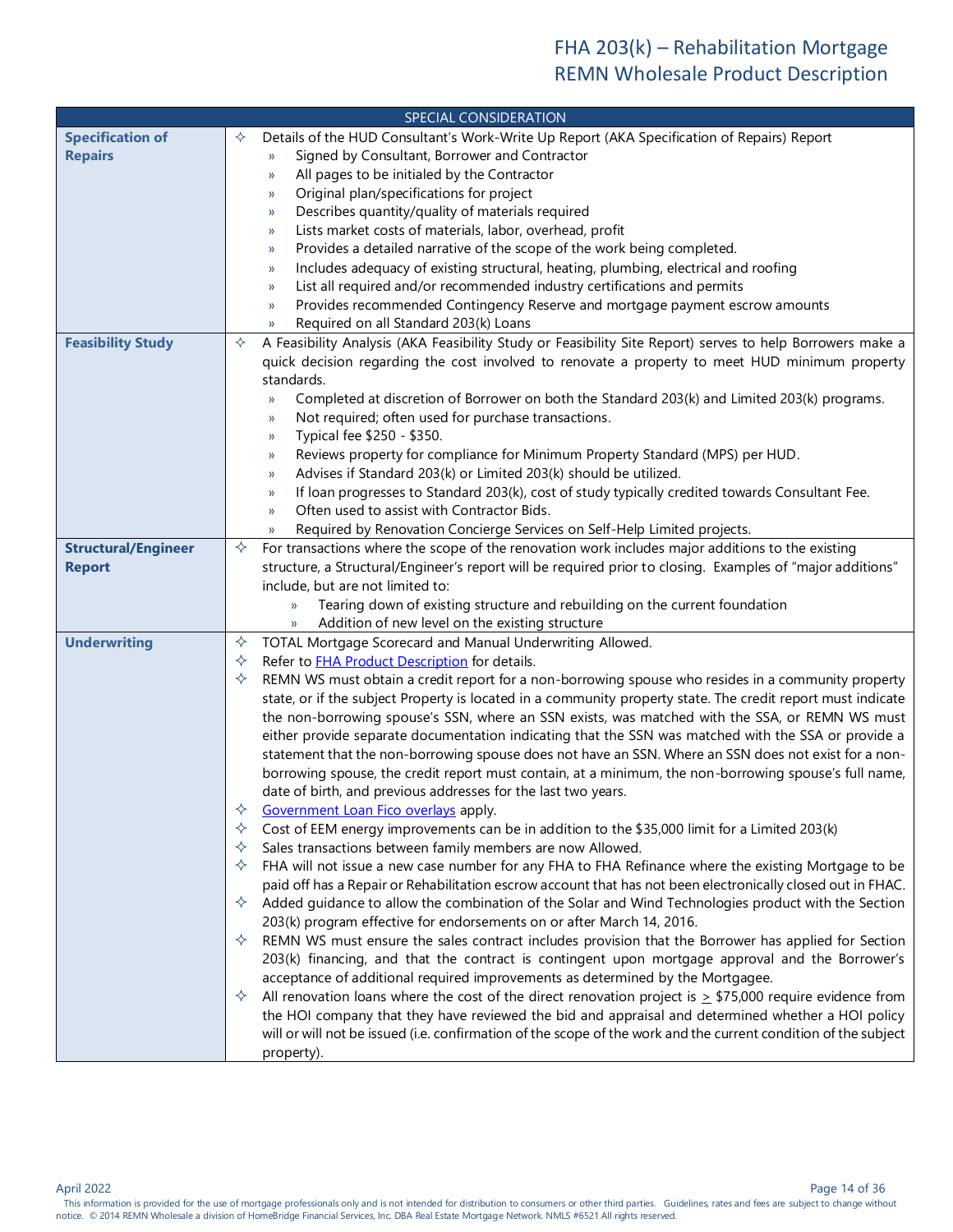<span id="page-14-0"></span>

| <b>RENOVATION RELATED COSTS</b>                                           |                                                                                                                                                                                                                                                                                                                                                                                                                                                                                                                                                                                                                                                                                                                                                                                                                                                                                                                                                                                                                                                                                                                                                                                                                                                                                                                                                                                                                                                                                                                                                                                                               |                                                                                                                                                                                                                                            |  |  |
|---------------------------------------------------------------------------|---------------------------------------------------------------------------------------------------------------------------------------------------------------------------------------------------------------------------------------------------------------------------------------------------------------------------------------------------------------------------------------------------------------------------------------------------------------------------------------------------------------------------------------------------------------------------------------------------------------------------------------------------------------------------------------------------------------------------------------------------------------------------------------------------------------------------------------------------------------------------------------------------------------------------------------------------------------------------------------------------------------------------------------------------------------------------------------------------------------------------------------------------------------------------------------------------------------------------------------------------------------------------------------------------------------------------------------------------------------------------------------------------------------------------------------------------------------------------------------------------------------------------------------------------------------------------------------------------------------|--------------------------------------------------------------------------------------------------------------------------------------------------------------------------------------------------------------------------------------------|--|--|
| <b>What's included in the</b><br><b>Maximum Mortgage</b><br><b>Amount</b> | The mortgage amount, when added to any other existing indebtedness against the property, cannot<br>✧<br>exceed the applicable LTV ratio and maximum dollar amount limitation as Section 203(b) loans. The<br>down payment requirements are the same as under the Section 203(b) program.<br>Maximum LTV varies by loan purpose;<br>✧<br>Purchase = $96.50\%$<br>$\mathcal{Y}$<br>✧<br>Condo transactions cannot exceed 100% of the After-Improved value.<br>✧<br>Up to 6 months PITI if home deemed uninhabitable by the HUD Consultant on the STANDARD 203(k)<br>program.<br>New maximum base mortgage calculation worksheets for standard purchase, refinance and<br>$\rangle$<br>limited purchase refinance                                                                                                                                                                                                                                                                                                                                                                                                                                                                                                                                                                                                                                                                                                                                                                                                                                                                                                |                                                                                                                                                                                                                                            |  |  |
| Included in Total<br><b>Rehabilitation Costs</b>                          | <b>STANDARD</b><br><b>LIMITED</b>                                                                                                                                                                                                                                                                                                                                                                                                                                                                                                                                                                                                                                                                                                                                                                                                                                                                                                                                                                                                                                                                                                                                                                                                                                                                                                                                                                                                                                                                                                                                                                             |                                                                                                                                                                                                                                            |  |  |
| Repairs<br>Contingency Reserve                                            | Material & Labor<br>10 - 20% of Financeable Repairs and Costs (15% if<br>utilities are not on and properly functioning)<br><b>Established by HUD Consultant</b>                                                                                                                                                                                                                                                                                                                                                                                                                                                                                                                                                                                                                                                                                                                                                                                                                                                                                                                                                                                                                                                                                                                                                                                                                                                                                                                                                                                                                                               | Material & Labor<br>Contractor Bid only - standard 10% -<br>п<br>$15%$ *<br>Contractor Bid and Feasibility Study -<br>Reduced 5% - 10%<br>Contractor Bid and Consultant SOR -as<br>determined by HUD Consultant<br>*Established by REMN WS |  |  |
| Inspection Fee(s) <sup>1</sup>                                            | Up to 5 Inspection Fees allowed<br>1 Inspection Per Contractor<br><b>Completed by HUD Consultant</b><br><b>Completed by Appraiser</b><br><b>Refer to Work Write-Up</b>                                                                                                                                                                                                                                                                                                                                                                                                                                                                                                                                                                                                                                                                                                                                                                                                                                                                                                                                                                                                                                                                                                                                                                                                                                                                                                                                                                                                                                        |                                                                                                                                                                                                                                            |  |  |
| Final Title Update Fee<br><b>Escrowed Mortgage</b><br>Payments            | 1 Final Title Update Fee<br>1 Final Title Update Fee<br>Up to 6 months PITI if property is uninhabitable.<br>Recommended by<br>N/A<br>HUD Consultant & approved by REMN WS.<br>If 2-4 units, see 203(k) Features                                                                                                                                                                                                                                                                                                                                                                                                                                                                                                                                                                                                                                                                                                                                                                                                                                                                                                                                                                                                                                                                                                                                                                                                                                                                                                                                                                                              |                                                                                                                                                                                                                                            |  |  |
| Architectural/Engineering<br>$\text{Fee(s)}^2$                            | Included<br>N/A                                                                                                                                                                                                                                                                                                                                                                                                                                                                                                                                                                                                                                                                                                                                                                                                                                                                                                                                                                                                                                                                                                                                                                                                                                                                                                                                                                                                                                                                                                                                                                                               |                                                                                                                                                                                                                                            |  |  |
| <b>Consultant Fees</b>                                                    | Included                                                                                                                                                                                                                                                                                                                                                                                                                                                                                                                                                                                                                                                                                                                                                                                                                                                                                                                                                                                                                                                                                                                                                                                                                                                                                                                                                                                                                                                                                                                                                                                                      | May not be financed in the loan amount                                                                                                                                                                                                     |  |  |
| Permit Fees <sup>3</sup>                                                  | Included                                                                                                                                                                                                                                                                                                                                                                                                                                                                                                                                                                                                                                                                                                                                                                                                                                                                                                                                                                                                                                                                                                                                                                                                                                                                                                                                                                                                                                                                                                                                                                                                      | Included                                                                                                                                                                                                                                   |  |  |
| <b>Discount Points</b>                                                    | Calculated from repair costs and fees                                                                                                                                                                                                                                                                                                                                                                                                                                                                                                                                                                                                                                                                                                                                                                                                                                                                                                                                                                                                                                                                                                                                                                                                                                                                                                                                                                                                                                                                                                                                                                         | Calculated from repair costs and fees                                                                                                                                                                                                      |  |  |
| Supplemental Origination<br>Fee                                           | REMN WS does not charge a Supplemental<br>Origination Fee                                                                                                                                                                                                                                                                                                                                                                                                                                                                                                                                                                                                                                                                                                                                                                                                                                                                                                                                                                                                                                                                                                                                                                                                                                                                                                                                                                                                                                                                                                                                                     | REMN WS does not charge a Supplemental<br>Origination Fee                                                                                                                                                                                  |  |  |
|                                                                           | Inspection Fee(s) - If all inspections are not required, remaining funds will be applied to the principal<br>balance after the Final Release Notice is issued. If additional inspections are required by REMN WS to<br>ensure satisfactory compliance with exhibits, the Borrower or Contractor will be responsible for payment;<br>however, REMN WS has the ultimate responsibility.<br>$\overline{\mathbf{z}}$<br>Architectural/Engineering Fee(s) - Borrower may finance costs incurred for these items when the HUD<br>Consultant cannot supply them. A plot plan of the site is required only when a new addition is planned.<br>Structural evaluation, examinations and reports (should be stated in the contract between the<br>Contractor and homeowner who pays for the permits and when they should be obtained.<br>Permit Fee(s) - Costs for any and all permits can be included in the rehabilitation costs. If the Contractor<br>has included fees as part of his overhead, they should not be financed. The HUD Consultant will provide<br>information on permits; however, permits are not a line item or included in miscellaneous on the Work<br>Write-Up. Very few projects do not have permits.<br>For renovation loans with repair costs $\geq$ \$75,000 (Standard only), soft costs (cost of architectural drawings,<br>engineering fees, permits, etc.) will only be considered as reimbursable fees when the permits are approved and the<br>Concierge group receives a copy(s) of the permit(s). No payments can be drawn from the escrow account until the<br>permit(s) is provided. |                                                                                                                                                                                                                                            |  |  |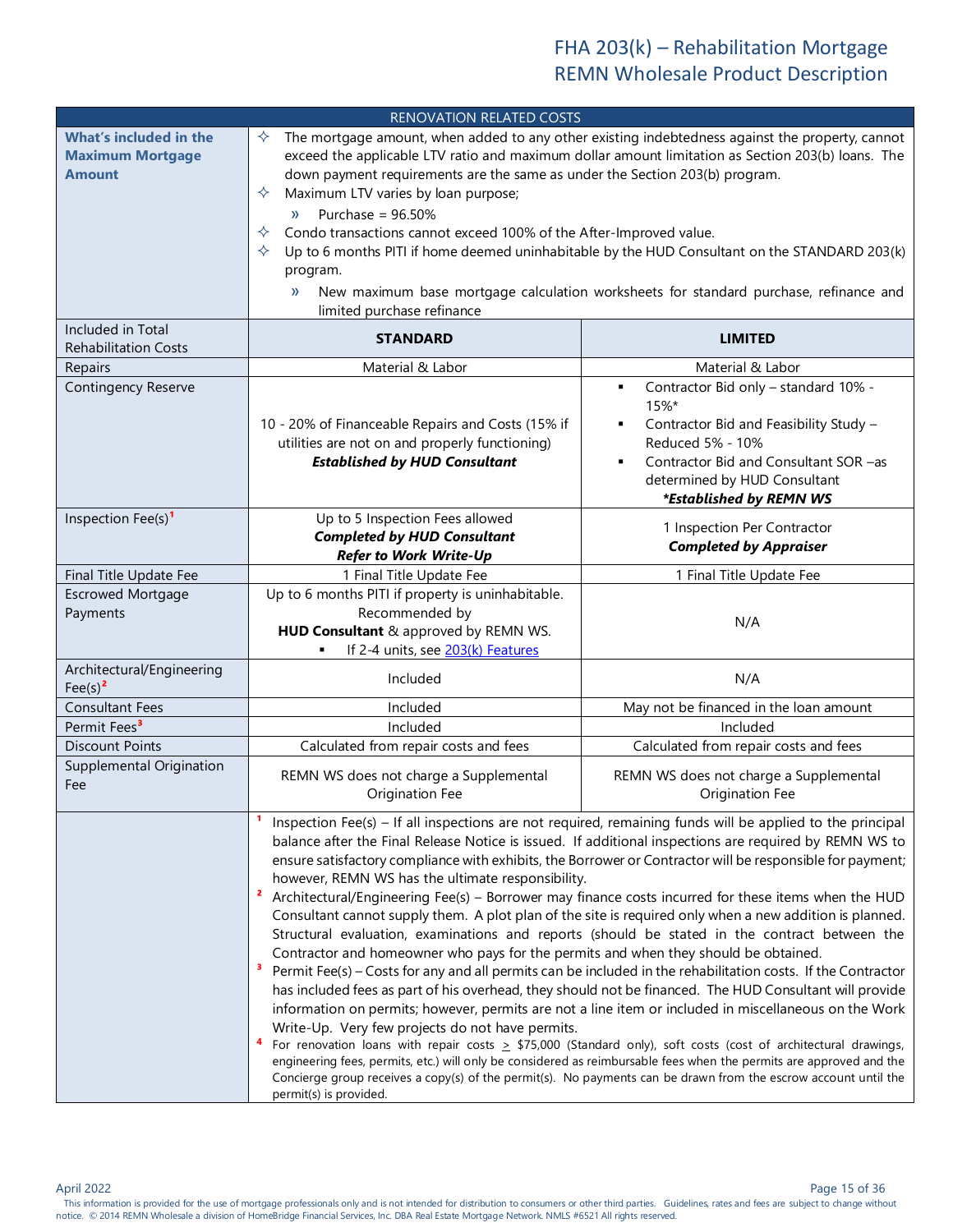<span id="page-15-2"></span><span id="page-15-1"></span><span id="page-15-0"></span>

|                            | RENOVATION RELATED COSTS                                           |                                             |                                                         |                   |                                                                                 |
|----------------------------|--------------------------------------------------------------------|---------------------------------------------|---------------------------------------------------------|-------------------|---------------------------------------------------------------------------------|
| <b>Contingency Reserve</b> | <b>STANDARD</b>                                                    |                                             |                                                         |                   | <b>LIMITED</b>                                                                  |
|                            | A contingency reserve is held from the loan<br>✧                   |                                             |                                                         | ♦                 | A contingency reserve is held from the loan                                     |
|                            |                                                                    |                                             | proceeds to cover health, safety and unplanned          |                   | proceeds to cover health and safety costs that arise                            |
|                            | costs that arise during construction.<br>Percentage                |                                             |                                                         |                   | during construction (i.e. mold/termite).                                        |
|                            |                                                                    | includes Cost of Construction,              | Repairs and                                             | ✧                 | Following options for contingency reserve include:                              |
|                            | Rehabilitation.                                                    |                                             |                                                         |                   | Contractor Bid only - standard 10% -                                            |
|                            | »                                                                  | For structures with actual age < 30yrs      |                                                         |                   | 15% of rehab costs as established by the                                        |
|                            |                                                                    | <b>Minimum</b>                              | <b>Maximum</b>                                          |                   | HUD consultant (determined by REMN                                              |
|                            | Req'd<br>when                                                      | 10%                                         | 20%                                                     |                   | WS)                                                                             |
|                            | of<br>evidence                                                     |                                             |                                                         |                   | Contractor Bid and Feasibility Study -<br>٠                                     |
|                            | termite damage                                                     |                                             |                                                         |                   | Reduced 5% - 10%                                                                |
|                            | Discretionary                                                      | No minimum                                  | 20%                                                     |                   | Contractor Bid and Consultant SOR - as                                          |
|                            | »                                                                  | For structures with actual age $\geq$ 30yrs |                                                         |                   | determined by the HUD Consultant                                                |
|                            |                                                                    | <b>Minimum</b>                              | <b>Maximum</b>                                          |                   | 15% required if utilities not currently on.                                     |
|                            |                                                                    | 10%                                         | 20%                                                     |                   | In all instances, utilities must be tested                                      |
|                            | Required<br>Req'd<br>when                                          | 15%                                         | 20%                                                     |                   | (unless they are being fully upgraded).                                         |
|                            |                                                                    |                                             |                                                         | ✧                 | into an interest-bearing escrow<br>Deposited                                    |
|                            | utilities are not<br>operable                                      |                                             |                                                         |                   | account.                                                                        |
|                            |                                                                    |                                             |                                                         | ✧                 | The contingency reserve may be financed or                                      |
|                            | ✧                                                                  |                                             | Deposited into an interest-bearing escrow account.      |                   | funded by the borrower from their own funds.                                    |
|                            | ✧                                                                  |                                             |                                                         |                   | Financed $-$ any funds remaining at the end<br>$\mathcal{Y}$                    |
|                            |                                                                    | by the borrower from their own funds.       | The contingency reserve may be financed or funded       |                   | of the renovation process must be applied as                                    |
|                            |                                                                    |                                             | Financed - any funds remaining at the end of            |                   | a principal reduction.                                                          |
|                            | $\mathcal{Y}$                                                      |                                             | the renovation process must be applied as a             |                   | Borrower Funded - any funds remaining at<br>$\mathcal{Y}$                       |
|                            |                                                                    |                                             |                                                         |                   | the end of the renovation process are                                           |
|                            |                                                                    | principal reduction.                        |                                                         |                   | returned to the borrower.                                                       |
|                            | Borrower Funded - any funds remaining at<br>$\rangle$              |                                             |                                                         | ♦                 | Borrower Funded Contingency Reserve is NOT                                      |
|                            | the end of the renovation process are<br>returned to the borrower. |                                             |                                                         |                   | included in the total cost of rehabilitation, not to                            |
|                            | If borrower funded; the amount must                                |                                             |                                                         |                   | exceed \$35,000                                                                 |
|                            | be indicated on Line 1310 of the 2010                              |                                             |                                                         |                   | If borrower funded, the amount must be<br>$\mathcal{Y}$                         |
|                            | Itemization                                                        |                                             |                                                         |                   | indicated on Line 1310 of the 2010                                              |
|                            | allow use of contingency funds for<br>✧<br>To                      |                                             |                                                         |                   | Itemization                                                                     |
|                            | improvements other than health and safety when                     |                                             |                                                         | ✧                 | Un Allowed costs as a result of construction that                               |
|                            |                                                                    |                                             | rehabilitation is incomplete, the Mortgagee must        |                   | are not health or safety related cannot be added                                |
|                            |                                                                    |                                             | determine that it is unlikely that any health or safety | $\Leftrightarrow$ | (unlike STANDARD 203(k)).                                                       |
|                            |                                                                    |                                             | deficiency will be discovered, and that the             |                   | Financed unused contingency reserve may be used                                 |
|                            |                                                                    |                                             | Mortgage will not exceed 95% of the appraised           |                   | for correction/completion of fire, health and safety                            |
|                            | value.                                                             |                                             |                                                         |                   | issues, as well as completion of work that was part                             |
|                            |                                                                    |                                             | When the rehabilitation is complete, the Borrower       |                   | of the original work-write up (bid).<br>Property must meet HUD Minimum Property |
|                            |                                                                    |                                             | may use the Contingency Reserve account to fund         |                   | Standards.                                                                      |
|                            |                                                                    |                                             | additional improvements not included in the             | ♦                 | Financed unused contingency reserve may never                                   |
|                            | original Work Write-Up.                                            |                                             |                                                         |                   | be used to purchase appliances or complete                                      |
|                            | ✧                                                                  |                                             | REMN WS must obtain a change order detailing the        |                   | additional work that was not part of the original                               |
|                            |                                                                    |                                             | additional improvements, including the costs of         |                   | work-write up (bid).                                                            |
|                            | labor and materials.                                               |                                             |                                                         | ♦                 | Borrower funded contingency reserve in not                                      |
|                            | ✧                                                                  |                                             | The Mortgagee must inform the Borrower in writing       |                   | included in the total cost of rehabilitation.                                   |
|                            |                                                                    |                                             | of the approval or rejection of the request to use      | ❖                 | Borrower funded contingency must be noted as a                                  |
|                            |                                                                    |                                             | funds from the Contingency Reserve account for          |                   | closing condition so that the Closer is aware that                              |
|                            |                                                                    |                                             | additional improvements within five business days.      |                   | these funds are to be collected from the borrower.                              |
|                            | ✧                                                                  |                                             | Borrower funded contingency must be noted as a          |                   |                                                                                 |
|                            |                                                                    |                                             | closing condition so that the Closer is aware that      |                   |                                                                                 |
|                            | these funds are to be collected from the borrower                  |                                             |                                                         |                   |                                                                                 |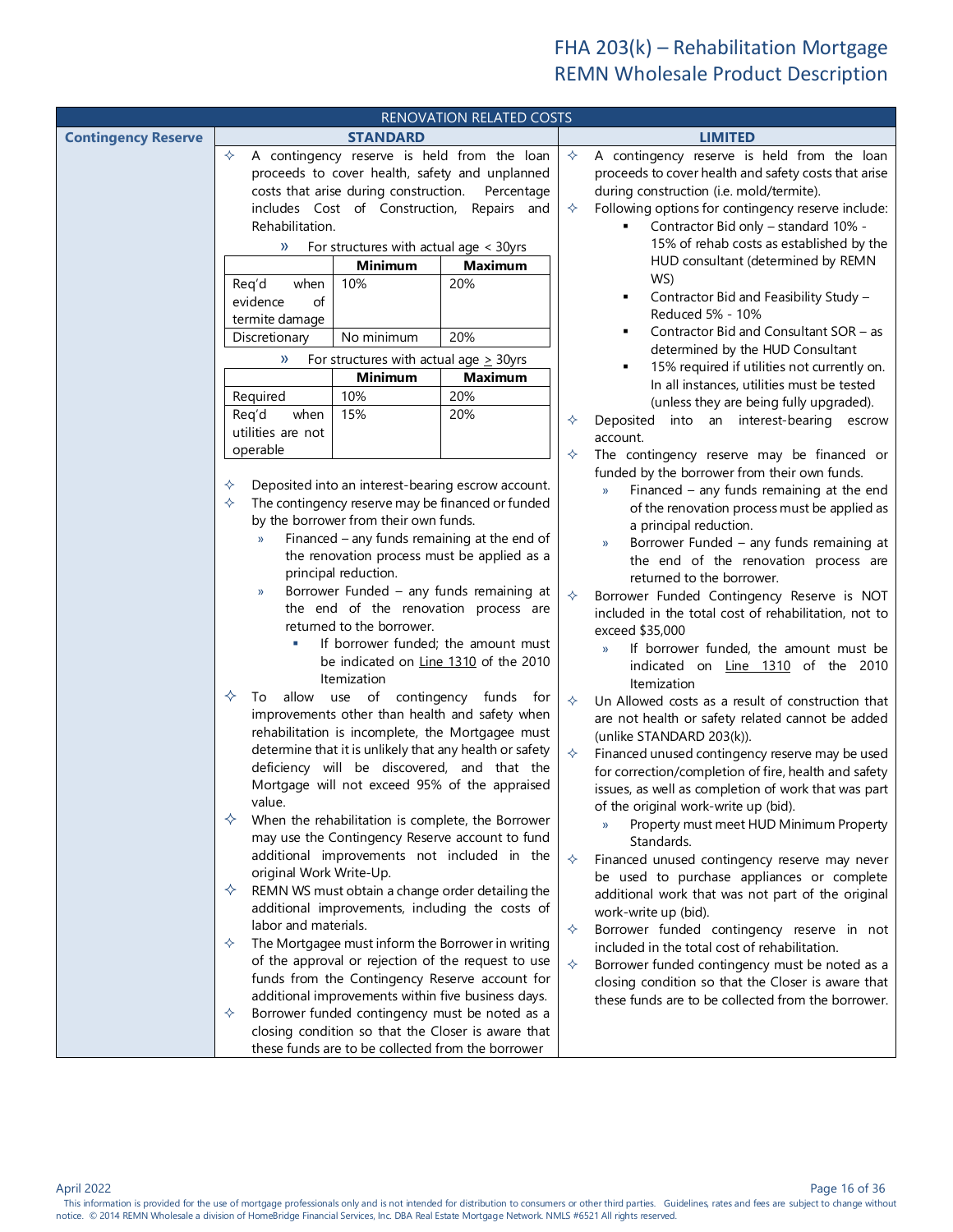<span id="page-16-2"></span><span id="page-16-1"></span><span id="page-16-0"></span>

|                       | RENOVATION RELATED COSTS                                                             |                                                                                                     |  |  |  |  |
|-----------------------|--------------------------------------------------------------------------------------|-----------------------------------------------------------------------------------------------------|--|--|--|--|
| <b>Material Draws</b> | <b>STANDARD</b>                                                                      | <b>LIMITED</b>                                                                                      |  |  |  |  |
|                       | Renovation Concierge Services will manage the<br>✧                                   | Renovation Concierge Services will manage the<br>✧                                                  |  |  |  |  |
|                       | renovation process.                                                                  | renovation process.                                                                                 |  |  |  |  |
|                       | Prior to Closing $-$ a call is placed to the<br>$\mathcal{V}$                        | Prior to Closing $-$ a call is placed to the<br>$\mathcal{V}$                                       |  |  |  |  |
|                       | Borrower and Contractor to confirm details<br>of the transaction.                    | Borrower and Contractor to confirm<br>details of the transaction.                                   |  |  |  |  |
|                       | Post-Closing - Status check in calls and<br>$\rightarrow$                            | Post-Closing - Status check in calls and<br>$\mathcal{V}$                                           |  |  |  |  |
|                       | emails occur with the Borrower.                                                      | emails occur with the Borrower.                                                                     |  |  |  |  |
|                       | Typically, only soft costs are released at<br>$\mathcal{Y}$                          | Maximum of two (2) draws per contractor.<br>$\rightarrow$                                           |  |  |  |  |
|                       | closing.                                                                             | The amount disbursed at closing is not pre-<br>✧                                                    |  |  |  |  |
|                       | Invoices are required.                                                               | determined.                                                                                         |  |  |  |  |
|                       | One-time Initial Draw for materials allowed:<br>✧                                    | The contractor must provide a statement<br>$\mathcal{Y}$                                            |  |  |  |  |
|                       | REMN is able to release a check directly to<br>$\mathcal{V}$                         | prior to closing requesting the initial                                                             |  |  |  |  |
|                       | either the contractor or borrower for 100%                                           | disbursement amount to be released, as                                                              |  |  |  |  |
|                       | of the documented material cost that were                                            | determined below:                                                                                   |  |  |  |  |
|                       | both ordered from the supplier and paid                                              | REMN WS may disburse up to 50% of the<br>$\mathcal{Y}$<br>estimated material and labor costs before |  |  |  |  |
|                       | for by the contractor or borrower.<br>Evidence of the payment is needed, as well     | beginning construction only when the                                                                |  |  |  |  |
|                       | as authorization from:                                                               | contractor is not willing or able to defer                                                          |  |  |  |  |
|                       | The Contractor when the Borrower                                                     | receipt of payment; or                                                                              |  |  |  |  |
|                       | has paid for the materials.                                                          | Remaining 50% is disbursed when all work is<br>✧                                                    |  |  |  |  |
|                       | The Borrower when the Contractor                                                     | completed, and final inspection and title update                                                    |  |  |  |  |
|                       | has paid for the material.                                                           | are complete.                                                                                       |  |  |  |  |
|                       | 50% of documented material cost that has<br>$\mathcal{Y}$                            | ✧<br>Checks are made payable to both the Borrower                                                   |  |  |  |  |
|                       | been ordered from the supplier but not yet                                           | and Contractor(s) as co-payees, unless the                                                          |  |  |  |  |
|                       | paid for by either contractor or the                                                 | Borrower provides written authorization, at each                                                    |  |  |  |  |
|                       | borrower can be released in the form of a<br>two (2) party check made payable to the | draw, to issue the check directly to the<br>contractor                                              |  |  |  |  |
|                       | Borrower and Contractor.                                                             | Checks are sent via 2 <sup>nd</sup> day UPS.<br>$\rightarrow$                                       |  |  |  |  |
|                       | Checks are made payable to both the Borrower<br>✧                                    | LO will be notified upon final disbursement<br>$\rangle$                                            |  |  |  |  |
|                       | and Contractor(s) as co-payees, unless borrower                                      | check being mailed.                                                                                 |  |  |  |  |
|                       | provides written authorization, at each draw, to                                     | Permits required before disbursement<br>$\mathcal{Y}$                                               |  |  |  |  |
|                       | issue the check directly to the contractor                                           | (PTF)                                                                                               |  |  |  |  |
|                       | Checks are sent via 2 <sup>nd</sup> day UPS.<br>$\mathcal{Y}$                        | Mortgagee may issue checks directly to the<br>✧                                                     |  |  |  |  |
|                       | LO will be notified upon final disbursement<br>$\mathcal{Y}$                         | Borrower alone if the release is for:                                                               |  |  |  |  |
|                       | check being mailed.                                                                  | Materials for work under<br>self-help<br>»                                                          |  |  |  |  |
|                       | Permits required before disbursement<br>(PTF)                                        | agreement; or<br>Materials for items prepaid by the borrower<br>»                                   |  |  |  |  |
|                       | Mortgagee may issue checks directly to the<br>✧                                      | under contract with a supplier.                                                                     |  |  |  |  |
|                       | Borrower alone if the release is for                                                 | Contractor acknowledgement required<br>>>                                                           |  |  |  |  |
|                       | Materials for work under<br>self-help<br>$\mathcal{Y}$                               |                                                                                                     |  |  |  |  |
|                       | agreement; or                                                                        |                                                                                                     |  |  |  |  |
|                       | Materials for items prepaid by the<br>$\rangle$                                      |                                                                                                     |  |  |  |  |
|                       | borrower under contract with a supplier.                                             |                                                                                                     |  |  |  |  |
|                       | Contractor acknowledgement required<br>»                                             |                                                                                                     |  |  |  |  |
|                       |                                                                                      |                                                                                                     |  |  |  |  |

Page 17 of 36<br>This information is provided for the use of mortgage professionals only and is not intended for distribution to consumers or other third parties. Guidelines, rates and fees are subject to change without notice. © 2014 REMN Wholesale a division of HomeBridge Financial Services, Inc. DBA Real Estate Mortgage Network. NMLS #6521 All rights reserved.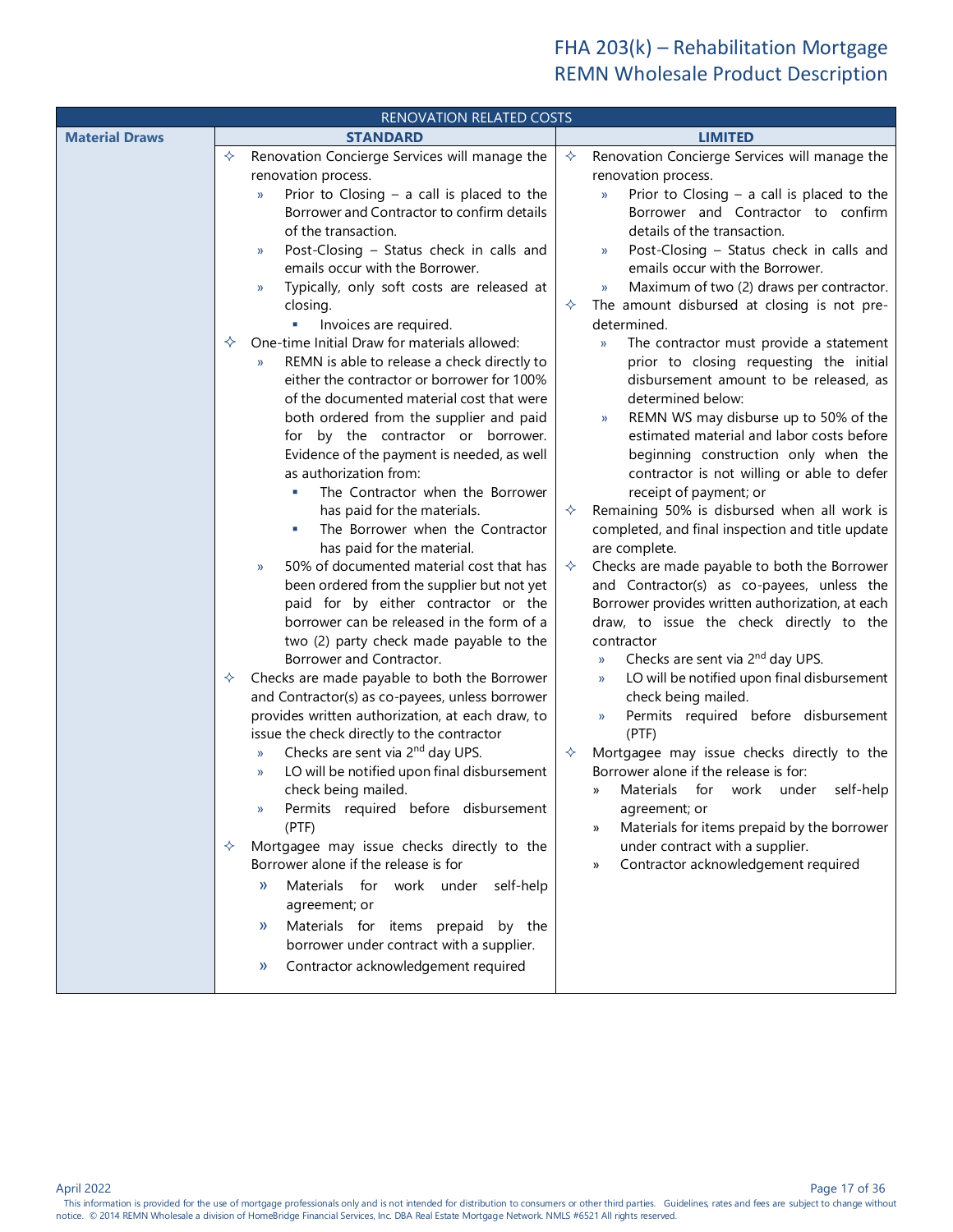<span id="page-17-2"></span><span id="page-17-1"></span><span id="page-17-0"></span>

|                 |                                                      | MAXIMUM MORTGAGE CALCULATION                                                                               |                      |  |
|-----------------|------------------------------------------------------|------------------------------------------------------------------------------------------------------------|----------------------|--|
| <b>Purchase</b> | Step 1                                               | Identify the lesser of the below calculation:                                                              |                      |  |
|                 |                                                      | Purchase Price + Renovation Costs; or                                                                      |                      |  |
|                 |                                                      | As-Is Value* + Renovation Costs; or                                                                        |                      |  |
|                 |                                                      | 110% of After-Improved Value (Condo limited to 100% of After-Improved Value)                               |                      |  |
|                 |                                                      | * HUD does not require an As-Is Value; HUD assumes the purchase price is the As-Is Value.                  |                      |  |
|                 |                                                      | Multiply the lesser of the above calculation by 96.50% to obtain Base Loan Amount.                         |                      |  |
|                 | Step 2                                               | Add UFMIP to Base Loan Amount to obtain Total Loan Amount.                                                 |                      |  |
|                 | Step 3                                               |                                                                                                            |                      |  |
|                 |                                                      | <b>STANDARD</b>                                                                                            |                      |  |
|                 |                                                      | <b>Purchase Price + Renovation Costs</b>                                                                   | <b>Dollar Amount</b> |  |
|                 | <b>Purchase Price</b>                                |                                                                                                            | \$120,000            |  |
|                 |                                                      | Total Cost of Repairs (labor & materials)                                                                  | \$24,500             |  |
|                 |                                                      | Allowable Fees/Costs                                                                                       | \$1,500              |  |
|                 |                                                      | Contingency Reserve (15% of Costs of Construction, Repairs and Rehabilitation)                             | \$3,675              |  |
|                 |                                                      | <b>Total Purchase Price and Renovation Costs</b>                                                           | \$148,175            |  |
|                 |                                                      | 110% of After-Improved Value                                                                               | \$158,950            |  |
|                 |                                                      | After-Improved Value (Located in Reconciliation section of Appraisal)                                      |                      |  |
|                 |                                                      | Maximum Base Loan Amount at 96.5% LTV                                                                      | \$142,989            |  |
|                 |                                                      | <b>Total Mortgage Amount with 1.75% UFMIP</b>                                                              | \$145,491            |  |
|                 |                                                      | In this example the Purchase Price + Renovation Costs is less than 110% of After-Improved Value. Therefore |                      |  |
|                 | \$148,175 is used to calculate the base loan amount. |                                                                                                            |                      |  |
|                 |                                                      | <b>LIMITED</b>                                                                                             |                      |  |
|                 |                                                      | <b>Purchase Price + Renovation Costs</b>                                                                   | <b>Dollar Amount</b> |  |
|                 | <b>Purchase Price</b>                                |                                                                                                            | \$120,000            |  |
|                 |                                                      | Total Cost of Repairs (labor & materials)                                                                  | \$24,500             |  |
|                 |                                                      | Allowable Fees/Costs                                                                                       | \$650                |  |
|                 |                                                      | Contingency Reserve (10% of Costs of Construction, Repairs and Rehabilitation)                             | \$2,450              |  |
|                 |                                                      | <b>Total Purchase &amp; Renovation Costs</b>                                                               | \$147,600            |  |
|                 |                                                      | 110% of After-Improved Value                                                                               | \$176,000            |  |
|                 |                                                      | After-Improved Value (Located in Reconciliation section of Appraisal)                                      |                      |  |
|                 |                                                      | Maximum Base Loan Amount at 96.5% LTV                                                                      | \$142,434            |  |
|                 |                                                      | <b>Total Mortgage Amount with 1.75% UFMIP</b>                                                              | \$144,926            |  |
|                 |                                                      | In this example the Purchase Price + Renovation Costs is less than 110% of After-Improved Value. Therefore |                      |  |
|                 |                                                      | \$147,600 is used to calculate the base loan amount.                                                       |                      |  |

April 2022 Page 18 of 36

Page 18 of 36<br>This information is provided for the use of mortgage professionals only and is not intended for distribution to consumers or other third parties. Guidelines, rates and fees are subject to change without notice. © 2014 REMN Wholesale a division of HomeBridge Financial Services, Inc. DBA Real Estate Mortgage Network. NMLS #6521 All rights reserved.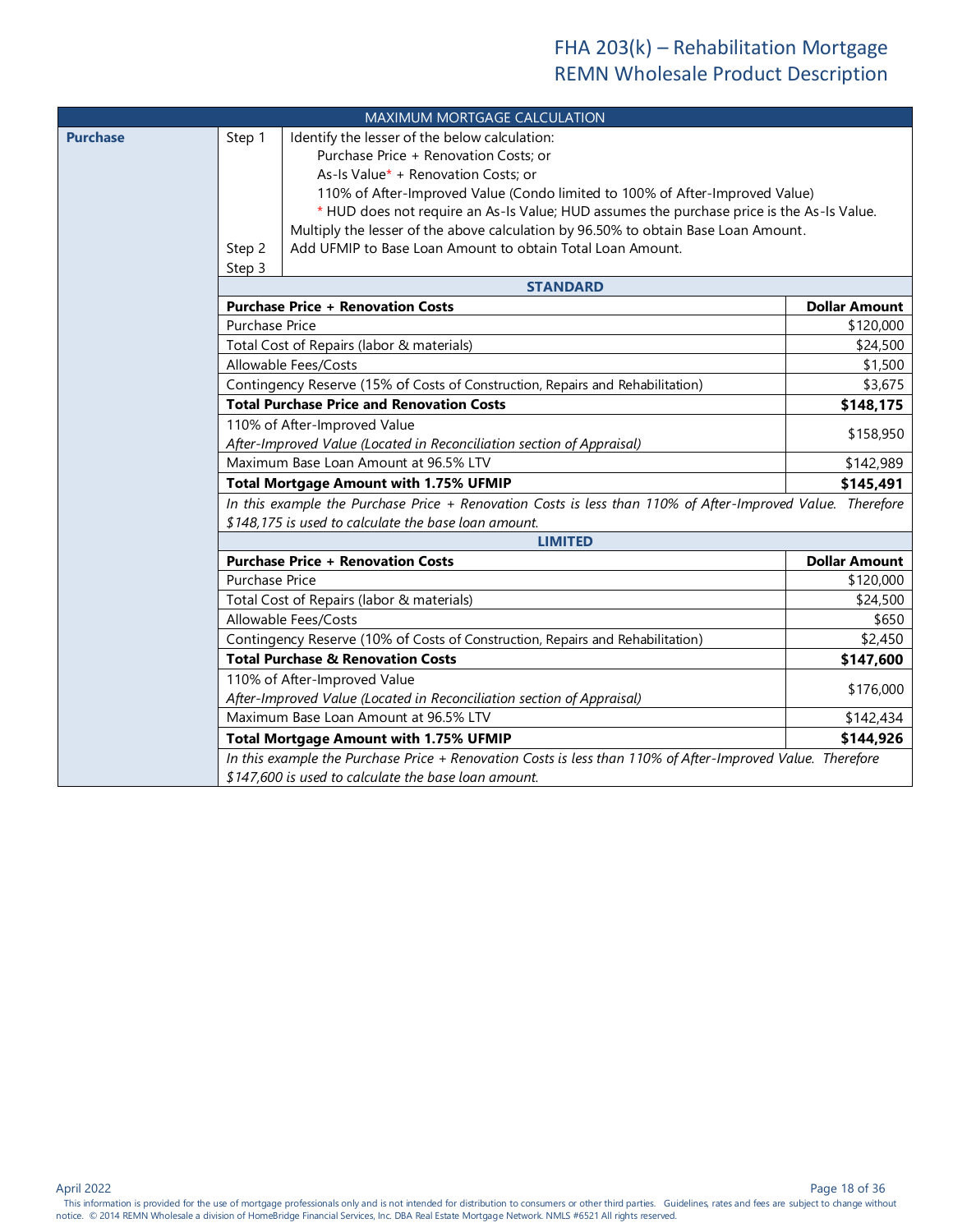<span id="page-18-2"></span><span id="page-18-1"></span><span id="page-18-0"></span>

|                                                    |                                                                                                                                                                                                                                                                                                                                                                                                                                                                                                                                                                                                                                                                                                                                                                                                                                                                                                                                                                                                                                                                                                                                                                                                                                                                                                                                                                                                                                                                                                                                                                                                                                                                                                                                                                                                           | MAXIMUM MORTGAGE CALCULATION                                                                                                                                       |                      |  |
|----------------------------------------------------|-----------------------------------------------------------------------------------------------------------------------------------------------------------------------------------------------------------------------------------------------------------------------------------------------------------------------------------------------------------------------------------------------------------------------------------------------------------------------------------------------------------------------------------------------------------------------------------------------------------------------------------------------------------------------------------------------------------------------------------------------------------------------------------------------------------------------------------------------------------------------------------------------------------------------------------------------------------------------------------------------------------------------------------------------------------------------------------------------------------------------------------------------------------------------------------------------------------------------------------------------------------------------------------------------------------------------------------------------------------------------------------------------------------------------------------------------------------------------------------------------------------------------------------------------------------------------------------------------------------------------------------------------------------------------------------------------------------------------------------------------------------------------------------------------------------|--------------------------------------------------------------------------------------------------------------------------------------------------------------------|----------------------|--|
| \$100 Down Payment<br>(HUD REO)<br><b>Purchase</b> | Identify the lesser of the below calculation:<br>Step 1<br>As-Is Value* + Renovation Costs - (minus) \$100.00; or<br>110% of After-Improved Value (Condo limited to 100% of After-Improved Value)<br>* HUD does not require an As-Is Value; HUD assumes the purchase price is the As-Is Value.<br>Add UFMIP to Base Loan Amount to obtain Total Loan Amount.<br>Step 2<br>The HUD REO property does not qualify for Section 203(b) or Section 203(b) with Repair Escrow and is<br>✧<br>eligible for FHA-insured financing only under Section 203(k).<br>The \$100 Down Sales incentive allows a Borrower to purchase a HUD REO property with FHA-insured<br>✧<br>financing with a minimum down payment of \$100.00<br><b>Contract Sales Terms</b><br>✧<br>Line 4 of the sales contract will specify the Insured HUD REO Purchase Program under which the<br>$\mathcal{D}$<br>Borrower is applying, the down payment and the mortgage amount.<br>Regardless of the Insured HUD REO Purchase Program on Line 4 of the contract, REMN WS must<br>»<br>determine the eligibility of the property, the borrower and the specified HUD REO Property<br>Program that must be used to finance the purchase.<br>The amount of the cash down payment specified on Line 4 will be \$100.<br>»<br>The amount on Line 5 specifies the amount of closing costs that HUD will pay on behalf of the<br>»<br>Borrower. The amounts on Line 6a and 6b represent the sales commission HUD will pay to the<br>selling and listing broker.<br>Contributions by HUD toward the Borrower's closing costs are not defined as Interested Party<br>$\mathcal{Y}$<br>Contributions or Inducements to Purchase.<br>REMN WS will require a 15% Contingency Reserve will be required if utilities are not on/in proper<br>$\mathcal{Y}$ |                                                                                                                                                                    |                      |  |
|                                                    |                                                                                                                                                                                                                                                                                                                                                                                                                                                                                                                                                                                                                                                                                                                                                                                                                                                                                                                                                                                                                                                                                                                                                                                                                                                                                                                                                                                                                                                                                                                                                                                                                                                                                                                                                                                                           |                                                                                                                                                                    |                      |  |
|                                                    |                                                                                                                                                                                                                                                                                                                                                                                                                                                                                                                                                                                                                                                                                                                                                                                                                                                                                                                                                                                                                                                                                                                                                                                                                                                                                                                                                                                                                                                                                                                                                                                                                                                                                                                                                                                                           | <b>STANDARD &amp; LIMITED</b>                                                                                                                                      |                      |  |
|                                                    |                                                                                                                                                                                                                                                                                                                                                                                                                                                                                                                                                                                                                                                                                                                                                                                                                                                                                                                                                                                                                                                                                                                                                                                                                                                                                                                                                                                                                                                                                                                                                                                                                                                                                                                                                                                                           | <b>Purchase Price + Renovation Costs</b>                                                                                                                           | <b>Dollar Amount</b> |  |
|                                                    | <b>Purchase Price</b>                                                                                                                                                                                                                                                                                                                                                                                                                                                                                                                                                                                                                                                                                                                                                                                                                                                                                                                                                                                                                                                                                                                                                                                                                                                                                                                                                                                                                                                                                                                                                                                                                                                                                                                                                                                     |                                                                                                                                                                    | \$100,000            |  |
|                                                    | Total Cost of Repairs (labor & materials)                                                                                                                                                                                                                                                                                                                                                                                                                                                                                                                                                                                                                                                                                                                                                                                                                                                                                                                                                                                                                                                                                                                                                                                                                                                                                                                                                                                                                                                                                                                                                                                                                                                                                                                                                                 | \$3,500                                                                                                                                                            |                      |  |
|                                                    | Allowable Fees/Costs                                                                                                                                                                                                                                                                                                                                                                                                                                                                                                                                                                                                                                                                                                                                                                                                                                                                                                                                                                                                                                                                                                                                                                                                                                                                                                                                                                                                                                                                                                                                                                                                                                                                                                                                                                                      | \$475                                                                                                                                                              |                      |  |
|                                                    |                                                                                                                                                                                                                                                                                                                                                                                                                                                                                                                                                                                                                                                                                                                                                                                                                                                                                                                                                                                                                                                                                                                                                                                                                                                                                                                                                                                                                                                                                                                                                                                                                                                                                                                                                                                                           | Contingency Reserve (15%)                                                                                                                                          |                      |  |
|                                                    |                                                                                                                                                                                                                                                                                                                                                                                                                                                                                                                                                                                                                                                                                                                                                                                                                                                                                                                                                                                                                                                                                                                                                                                                                                                                                                                                                                                                                                                                                                                                                                                                                                                                                                                                                                                                           | <b>Total Purchase Price and Renovation Costs</b>                                                                                                                   | \$104,500            |  |
|                                                    | 110% of After-Improved Value<br>After-Improved Value (Located in Reconciliation section of Appraisal)                                                                                                                                                                                                                                                                                                                                                                                                                                                                                                                                                                                                                                                                                                                                                                                                                                                                                                                                                                                                                                                                                                                                                                                                                                                                                                                                                                                                                                                                                                                                                                                                                                                                                                     |                                                                                                                                                                    | \$110,000            |  |
|                                                    | Maximum Base Loan Amount - \$100<br>\$104,400                                                                                                                                                                                                                                                                                                                                                                                                                                                                                                                                                                                                                                                                                                                                                                                                                                                                                                                                                                                                                                                                                                                                                                                                                                                                                                                                                                                                                                                                                                                                                                                                                                                                                                                                                             |                                                                                                                                                                    |                      |  |
|                                                    | <b>Total Mortgage Amount with 1.75% UFMIP</b><br>\$106,227                                                                                                                                                                                                                                                                                                                                                                                                                                                                                                                                                                                                                                                                                                                                                                                                                                                                                                                                                                                                                                                                                                                                                                                                                                                                                                                                                                                                                                                                                                                                                                                                                                                                                                                                                |                                                                                                                                                                    |                      |  |
|                                                    |                                                                                                                                                                                                                                                                                                                                                                                                                                                                                                                                                                                                                                                                                                                                                                                                                                                                                                                                                                                                                                                                                                                                                                                                                                                                                                                                                                                                                                                                                                                                                                                                                                                                                                                                                                                                           | In this example the Purchase Price + Renovation Costs is less than 110% of After-Improved Value. Therefore<br>\$104,400 is used to calculate the base loan amount. |                      |  |

Page 19 of 36<br>This information is provided for the use of mortgage professionals only and is not intended for distribution to consumers or other third parties. Guidelines, rates and fees are subject to change without notice. © 2014 REMN Wholesale a division of HomeBridge Financial Services, Inc. DBA Real Estate Mortgage Network. NMLS #6521 All rights reserved.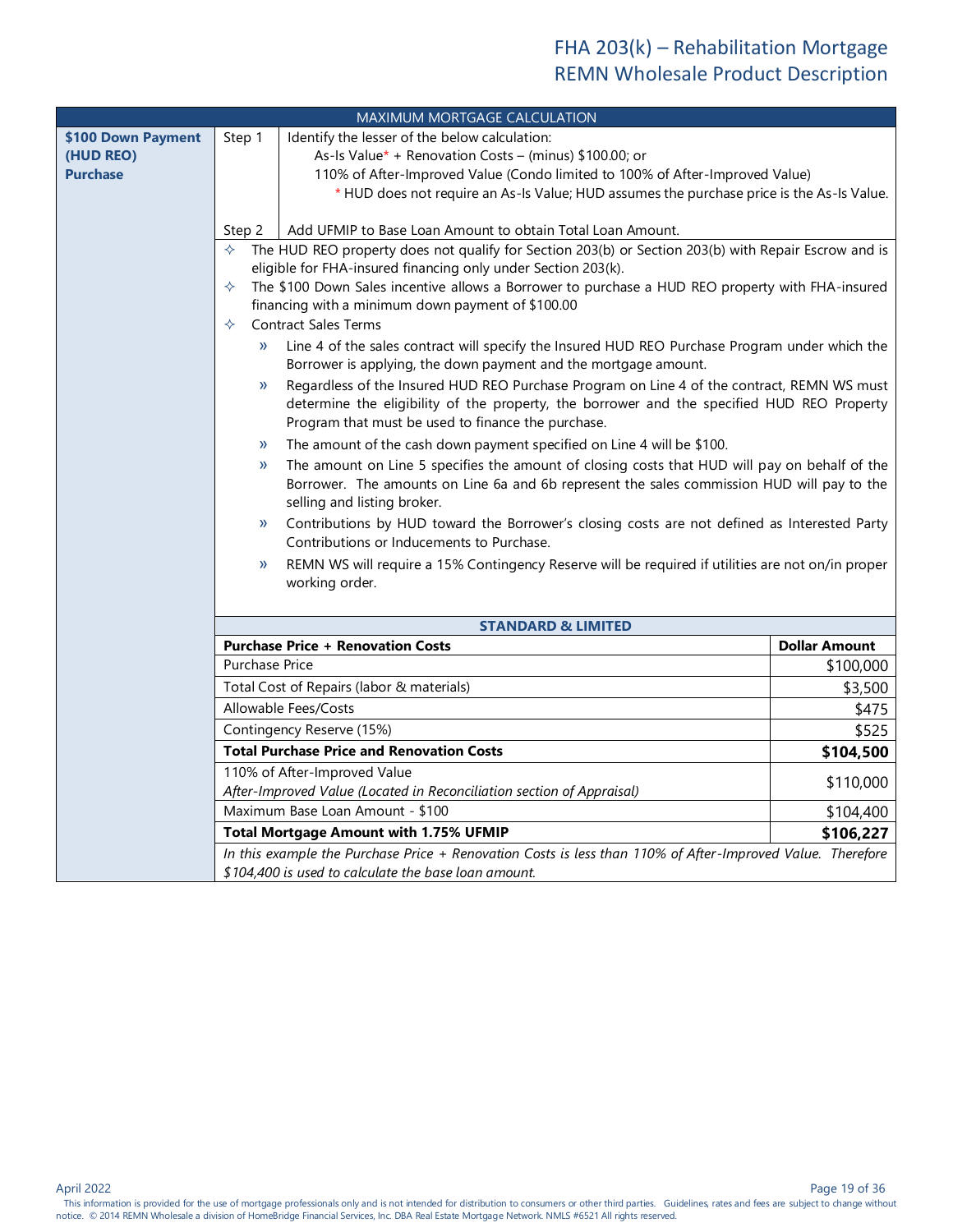<span id="page-19-0"></span>

| <b>HUD REO</b>       |                                                 |                                                          |  |  |  |
|----------------------|-------------------------------------------------|----------------------------------------------------------|--|--|--|
|                      | <b>SUMMARY of HUD REO SALE POLICY CHANGES</b>   |                                                          |  |  |  |
| Policy               | Case Numbers Assigned BEFORE September 14, 2015 | Case Numbers Assigned ON and AFTER September             |  |  |  |
|                      |                                                 | 14, 2015                                                 |  |  |  |
| <b>REO Appraisal</b> | Used to establish REO list price; and<br>✧      | Used to establish list price only<br>✧                   |  |  |  |
|                      | Used to calculate maximum mortgage amount<br>✧  |                                                          |  |  |  |
| Ordering New         | Allowed only when                               | Required for all FHA-insured<br><b>REO</b><br>Sales<br>✧ |  |  |  |
| Appraisal            | REO Appraisal not available; or<br>✧            | transactions                                             |  |  |  |
|                      | REO Appraisal expired; or<br>✧                  |                                                          |  |  |  |
|                      | REO Appraisal has material deficiencies         |                                                          |  |  |  |
| Maximum Mortgage     | Based on the lesser of:                         | Based on Adjusted Value<br>✧                             |  |  |  |
| Amount               | Appraised value; or<br>✧                        |                                                          |  |  |  |
|                      | Sales Price: or                                 |                                                          |  |  |  |
|                      | Original REO List Price                         |                                                          |  |  |  |
| Financing UFMIP on   | Only if total loan amount does not exceed<br>✧  | ✧<br>UPMIP may be financed with NO restriction.          |  |  |  |
| \$100 Down Loans     | appraised value                                 |                                                          |  |  |  |
|                      |                                                 |                                                          |  |  |  |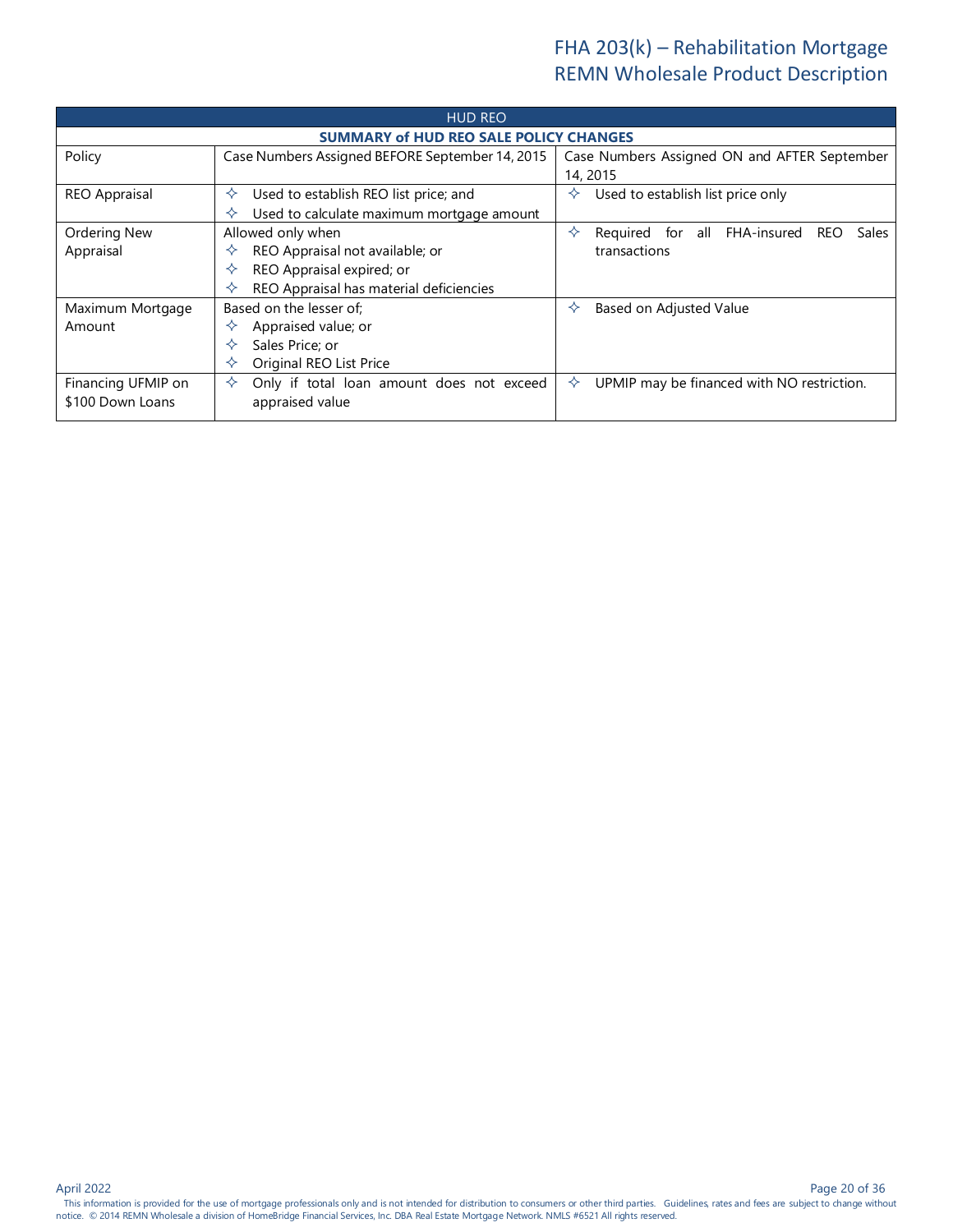<span id="page-20-2"></span><span id="page-20-1"></span><span id="page-20-0"></span>

| <b>REPAIRS</b>          |                                                                                                   |                                                                                                      |  |  |  |
|-------------------------|---------------------------------------------------------------------------------------------------|------------------------------------------------------------------------------------------------------|--|--|--|
| <b>Eligible Repairs</b> | ✧<br>Examples are listed below; however, a more comprehensive list can be found at <b>HUD.Gov</b> |                                                                                                      |  |  |  |
|                         | <b>STANDARD</b>                                                                                   | <b>LIMITED</b>                                                                                       |  |  |  |
|                         | Repair/Replacement roof, gutters and down<br>✧                                                    | Repair/Replacement of roof, gutters and down<br>✧                                                    |  |  |  |
|                         | spouts                                                                                            | spouts                                                                                               |  |  |  |
|                         | Repair/Replacement of flooring<br>✧                                                               | Repair/Replacement/upgrade of existing HVAC<br>✧                                                     |  |  |  |
|                         | Remodeling; such as kitchens and baths<br>✧                                                       | systems                                                                                              |  |  |  |
|                         | Painting, both exterior and interior<br>✧                                                         | Repair/Replacement/upgrade of plumbing and<br>✧                                                      |  |  |  |
|                         | Weatherization; including storm windows and<br>✧                                                  | electrical systems                                                                                   |  |  |  |
|                         | doors, insulation, weather stripping, etc.                                                        | Repair/Replacement of flooring<br>✧                                                                  |  |  |  |
|                         | Purchase and installation of appliances;<br>✧                                                     | Minor remodeling; such as kitchens and baths<br>✧                                                    |  |  |  |
|                         | including free-standing ranges, refrigerators,                                                    | (Cannot involve structural repairs)                                                                  |  |  |  |
|                         | washer/dryers, dishwashers and microwave                                                          | Painting, both exterior and interior<br>✧                                                            |  |  |  |
|                         | ovens                                                                                             | Weatherization; including storm windows and<br>✧                                                     |  |  |  |
|                         | Accessibility improvements for persons with<br>✧<br>disabilities                                  | doors, insulation, weather stripping, etc.<br>Purchase<br>and installation of appliances;<br>✧       |  |  |  |
|                         | Basement finishing and remodeling<br>✧                                                            | including free-standing ranges, refrigerators,                                                       |  |  |  |
|                         | Basement waterproofing<br>✧                                                                       | washer/dryers, dishwashers and microwave                                                             |  |  |  |
|                         | Window and door replacement and exterior wall<br>✧                                                | ovens                                                                                                |  |  |  |
|                         | re-siding                                                                                         | Accessibility improvements for persons with<br>✧                                                     |  |  |  |
|                         | Repair or replace existing well<br>✧                                                              | disabilities                                                                                         |  |  |  |
|                         | Repair or replace existing septic<br>✧                                                            | Lead paint stabilization or abatement of lead-<br>✧                                                  |  |  |  |
|                         | Repair or replace existing driveway<br>✧                                                          | based paint hazards                                                                                  |  |  |  |
|                         | Repair or replace existing fencing<br>✧                                                           | Must follow<br>the<br>$\mathcal{Y}$<br>state<br>and<br>local                                         |  |  |  |
|                         | Repair or replace exterior decks, patios, porches<br>✧                                            | government requirements in which the                                                                 |  |  |  |
|                         | Site improvements such as landscaping, patios,<br>✧                                               | property is located to perform removal                                                               |  |  |  |
|                         | decks, etc. must increase the As Is Property                                                      | and testing of lead-based paint.                                                                     |  |  |  |
|                         | Value equal to the dollar amount spent on the                                                     | Stabilization or abatement must be<br>$\mathcal{Y}$                                                  |  |  |  |
|                         | improvements or be necessary to preserve the                                                      | completed within a 15 - 30-day period.                                                               |  |  |  |
|                         | property from erosion. Appraiser will need to                                                     | Mold remediation<br>✧                                                                                |  |  |  |
|                         | comment on the value added for these types of<br>improvements                                     | Must follow<br>the<br>state<br>local<br>and<br>$\mathcal{Y}$<br>government requirements in which the |  |  |  |
|                         | Pool repairs allowed no dollar limit<br>✧                                                         | property is located to perform removal                                                               |  |  |  |
|                         |                                                                                                   | and testing of mold remediation.                                                                     |  |  |  |
|                         |                                                                                                   | Remediation must be completed within a<br>$\mathcal{Y}$                                              |  |  |  |
|                         | (Continued on following page)                                                                     | $15 - 30$ -day period.                                                                               |  |  |  |
|                         |                                                                                                   | Attics and basements, as long as nothing is<br>✧                                                     |  |  |  |
|                         |                                                                                                   | structural                                                                                           |  |  |  |
|                         |                                                                                                   | Basement finishing and remodeling (cannot<br>✧                                                       |  |  |  |
|                         |                                                                                                   | involve structural repairs)                                                                          |  |  |  |
|                         |                                                                                                   | Basement waterproofing<br>✧                                                                          |  |  |  |
|                         |                                                                                                   | Window and door replacement and exterior wall<br>✧                                                   |  |  |  |
|                         |                                                                                                   | re-siding                                                                                            |  |  |  |
|                         |                                                                                                   | Repair or replace existing well<br>✧                                                                 |  |  |  |
|                         |                                                                                                   | Repair or replace existing septic<br>✧                                                               |  |  |  |
|                         |                                                                                                   | Repair or replace existing driveway<br>✧                                                             |  |  |  |
|                         |                                                                                                   | Repair or replace existing fencing<br>✧<br>Repair or replace exterior decks, patios, porches<br>✧    |  |  |  |
|                         |                                                                                                   | (Continued on following page)                                                                        |  |  |  |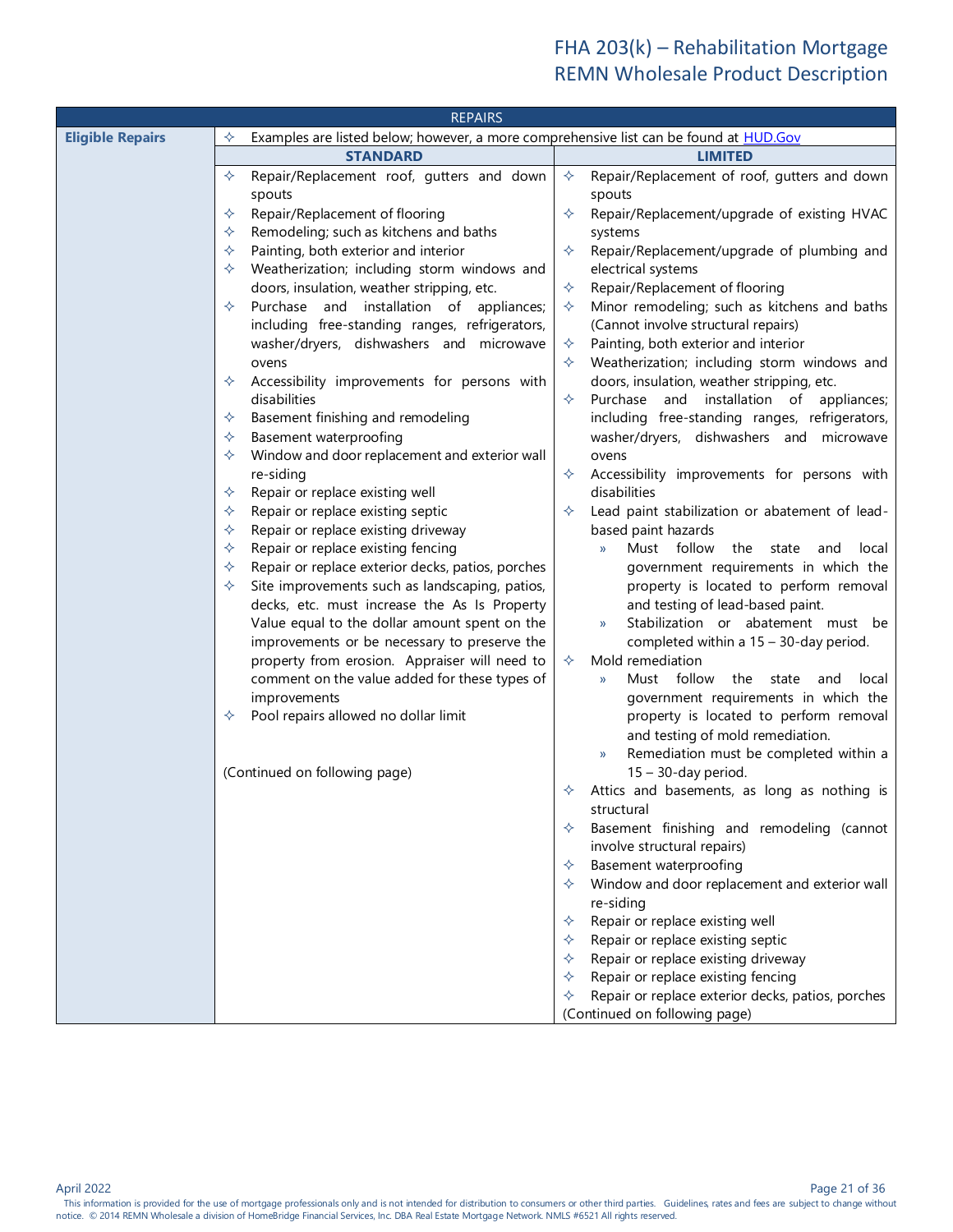<span id="page-21-2"></span><span id="page-21-1"></span><span id="page-21-0"></span>

|                             | <b>REPAIRS</b>                                                                                 |                                                                                                             |  |  |
|-----------------------------|------------------------------------------------------------------------------------------------|-------------------------------------------------------------------------------------------------------------|--|--|
| <b>Eligible Repairs</b>     | <b>STANDARD</b>                                                                                | <b>LIMITED</b>                                                                                              |  |  |
|                             |                                                                                                | If replacing or addition to non-ground floor<br>♦                                                           |  |  |
|                             |                                                                                                | structures requires review and approval by RCS.                                                             |  |  |
|                             |                                                                                                | Pool repairs allowed no dollar limit                                                                        |  |  |
| <b>Repairs Eligible for</b> | ✧                                                                                              | Reconstructing a structure that has been or will be demolished, provided the complete existing              |  |  |
| <b>Standard 203(k)</b>      | foundation system is not affected and still be used.                                           |                                                                                                             |  |  |
|                             | ✧<br>demolished or torn down.                                                                  | Repairing, reconstructing, or elevating an existing foundation where the existing structure will not be     |  |  |
|                             | ✧                                                                                              | Major structural alterations and additions (additions to the structure, finish attics and basements, repair |  |  |
|                             | of termite damage and the treatment against termite infestation, etc.)                         |                                                                                                             |  |  |
|                             | Changes for improved functions and modernization (remodeling kitchens and bathrooms)<br>✧      |                                                                                                             |  |  |
|                             | ✧                                                                                              | Attached room addition                                                                                      |  |  |
|                             | Rehabilitating, improving, or constructing a garage<br>✧                                       |                                                                                                             |  |  |
|                             | Elimination of health and safety hazards<br>✧                                                  |                                                                                                             |  |  |
|                             | Changes for aesthetic appeal and elimination of obsolescence<br>✧                              |                                                                                                             |  |  |
|                             | Major landscaping or site improvements<br>✧                                                    |                                                                                                             |  |  |
|                             | $\mathcal{Y}$<br>health or safety issue and not be considered a luxury improvement             | Landscaping or site improvements must add permanent value to the property; correct any fire,                |  |  |
|                             | $\mathcal{Y}$<br>acceptable.                                                                   | Repair of bulkheads, piers, etc. would be acceptable but new construction of these items is not             |  |  |
|                             | ✧                                                                                              | Site improvements, landscaping, patios, decks and terraces must increase the As-Is Property Value equal     |  |  |
|                             |                                                                                                | to the dollar amount spent on the improvements or be necessary to preserve the Property from erosion.       |  |  |
|                             | Relocation of load bearing walls<br>✧                                                          |                                                                                                             |  |  |
|                             | Other major improvements permanently fixed to the existing foundation or structure<br>✧        |                                                                                                             |  |  |
|                             | Converting multi-unit dwelling to single family or a single family to a multi-family unit<br>✧ |                                                                                                             |  |  |
|                             | ✧                                                                                              | Improvements for disabled persons are allowed for therapeutic items such as special bathtubs and/or         |  |  |
|                             | showers. Creating accessibility for persons with disabilities.                                 |                                                                                                             |  |  |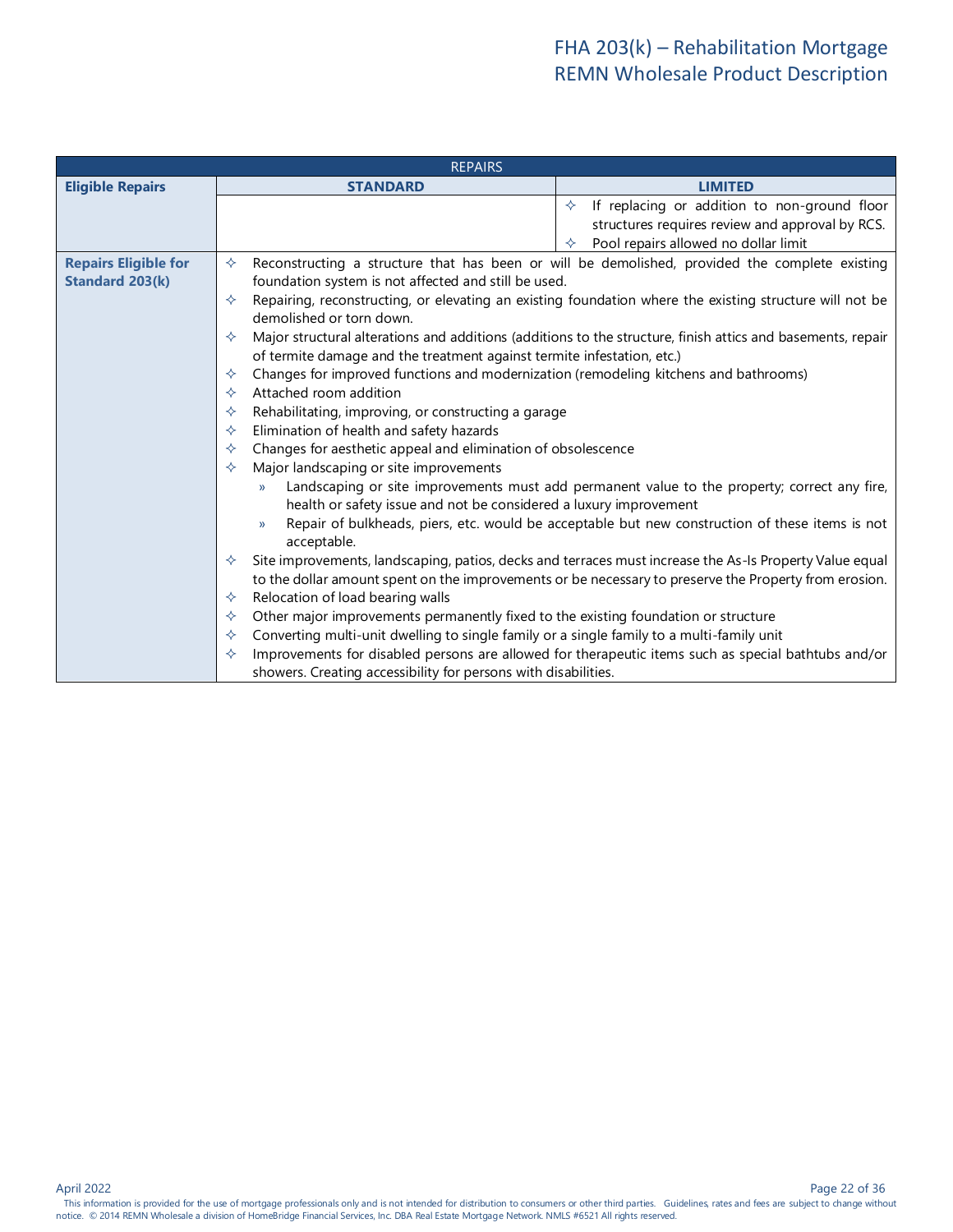<span id="page-22-2"></span><span id="page-22-1"></span><span id="page-22-0"></span>

|                           | <b>REPAIRS</b>                                        |                                                          |
|---------------------------|-------------------------------------------------------|----------------------------------------------------------|
| <b>Ineligible Repairs</b> | <b>STANDARD</b>                                       | <b>LIMITED</b>                                           |
|                           | Items and improvements that do not become a           | Items and improvements that do not become a              |
|                           | permanent part of the real property are not eligible. | permanent part of the real property are not eligible.    |
|                           | Barbeque pit, outdoor fireplaces, hearths,<br>✧       | Barbeque pit, outdoor fireplaces, hearths,<br>✧          |
|                           | bathhouses                                            | bathhouses                                               |
|                           | Exterior hot tubs, saunas, spas or whirlpool<br>✧     | Exterior hot tubs, saunas, spas or whirlpool baths<br>✧  |
|                           | baths                                                 | Dumbwaiters<br>✧                                         |
|                           | Dumbwaiters<br>✧                                      | Photo murals                                             |
|                           | Photo murals<br>✧                                     | Swimming pool installation                               |
|                           | Swimming pool installation<br>✧                       | Television antennas and satellite dishes<br>✧            |
|                           | Television antennas and satellite dishes<br>✧         | Tennis courts                                            |
|                           | Tennis courts<br>✧                                    | Tree surgery                                             |
|                           | Tree surgery<br>✧                                     | Additions or<br>alterations<br>✧<br>provide<br>to<br>for |
|                           | Additions or<br>alterations to provide<br>✧<br>for    | commercial                                               |
|                           | commercial                                            | Generators                                               |
|                           | Generators                                            | Repairs that do not allow the Borrower to                |
|                           |                                                       | occupy the property at closing or within 15 days         |
|                           |                                                       | of closing<br><b>New Construction</b><br>✧               |
|                           |                                                       | Relocation of load bearing walls                         |
|                           |                                                       | Room additions<br>✧                                      |
|                           |                                                       | Repairs of any structural damage                         |
|                           |                                                       | Landscaping on-site amenity improvements                 |
|                           |                                                       | Required repairs arising from the appraisal that:        |
|                           |                                                       | Necessitate a "Consultant" to develop a<br>$\mathcal{V}$ |
|                           |                                                       | "Specification of Repairs/Work Write-Up"                 |
|                           |                                                       | Require plans or architectural exhibits<br>✧             |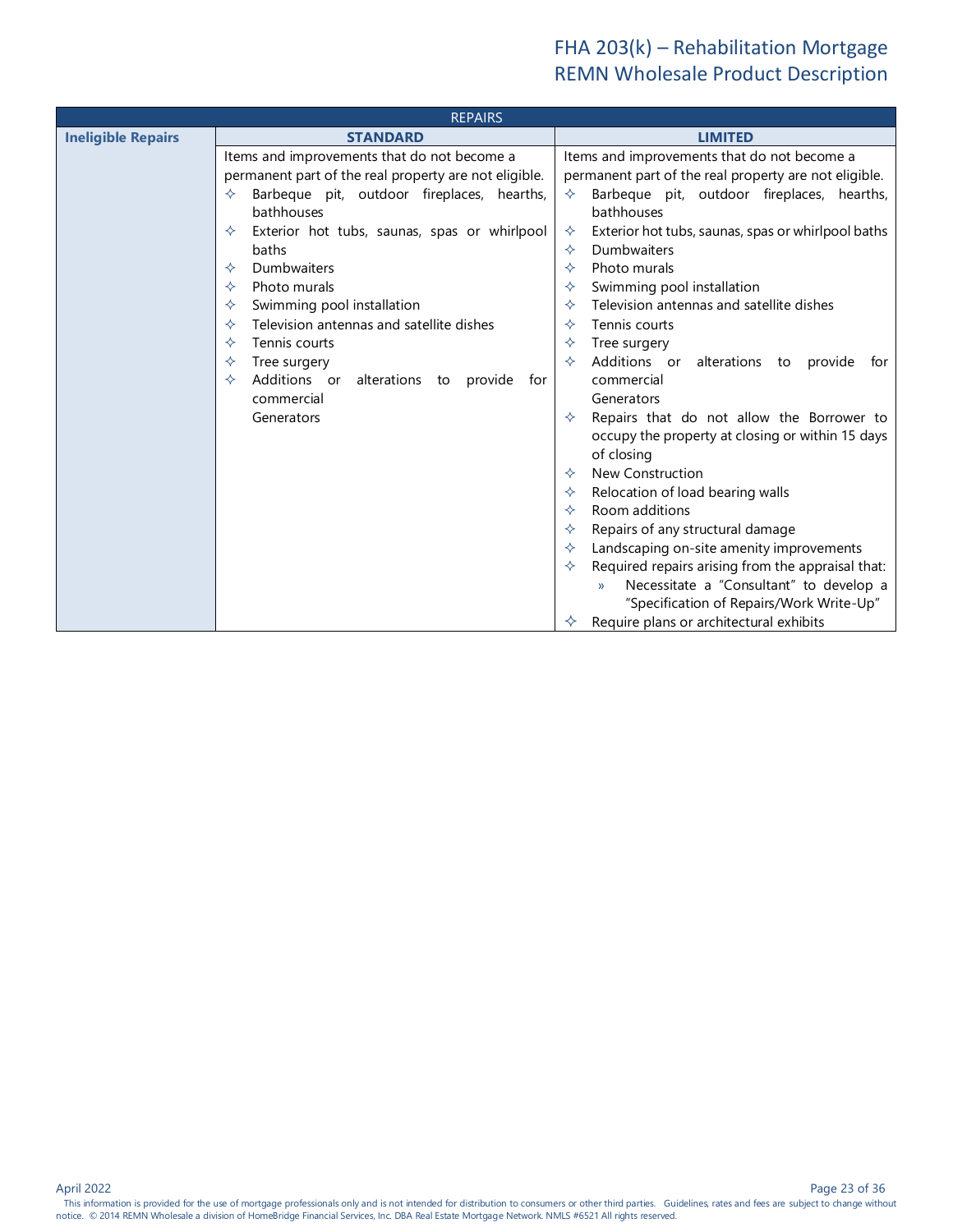<span id="page-23-3"></span><span id="page-23-2"></span><span id="page-23-1"></span><span id="page-23-0"></span>

|                          | APPRAISAL                                                                                                                                                                                                                                                                                                                                                                                                                                                                                                                                                                                                                                                               |
|--------------------------|-------------------------------------------------------------------------------------------------------------------------------------------------------------------------------------------------------------------------------------------------------------------------------------------------------------------------------------------------------------------------------------------------------------------------------------------------------------------------------------------------------------------------------------------------------------------------------------------------------------------------------------------------------------------------|
| <b>Appraisal Reports</b> | <b>Establishing Value</b><br>An appraisal by an FHA Roster Appraiser is always required to establish the After-Improved Value of the<br>✧<br>property. Except as described below in cases of property flipping and refinance transactions, REMN WS<br>is not required to obtain an As-Is Appraisal and may use alternate methods mentioned below to establish<br>the Adjusted As-Is Value. If an As-Is Appraisal is obtained, REMN WS must use it in establishing the<br>Adjusted As-Is Value.<br>Appraisal reports should be noted "subject to the following repairs or alterations".<br>$\rightarrow$                                                                 |
|                          | Market Value; to determine the estimate of market value after rehabilitation in any neighborhood,<br>»<br>the Appraiser must give full consideration to neighborhood improvements that are proposed and<br>in process through government action and/or organized community effort. In areas undergoing<br>rehabilitation or revitalization; either with public help or private funds, the value estimate must use<br>market data from similar areas including those that have been revitalized, as world be done in any<br>other appraisal.                                                                                                                             |
|                          | Site improvements such as landscaping, patios, decks, etc. must increase the As Is Property Value<br>»<br>equal to the dollar amount spent on the improvements or be necessary to preserve the property<br>from erosion. Appraiser will need to comment on the value added for these types of improvements<br>For renovation loans with repair costs $\geq$ \$75,000 (Standard only), appraisers must address, in the<br>✧<br>appraisal addendum, any repairs that must be made to meet fire, health and safety issues, as well as any<br>other property repairs required for the subject property to meet agency minimum property standards.<br><b>Standard 203(k)</b> |
|                          | Appraiser must be provided with a copy of the Contractor bid, Feasibility Study or completed Consultant<br>✧<br>Write-Up and they must remark on appraisal about the scope of work being completed.<br>Appraiser must identify all Fire, Health, and Safety issues OR confirm there are none. See page 546 of<br>✧<br>the 4000.1 Handbook under Determination of Defective Conditions<br>Limited 203(k)                                                                                                                                                                                                                                                                 |
|                          | Appraiser must be provided with a copy of the Contractor bid, Feasibility Study or completed Consultant<br>✧<br>Write-Up and they must remark on appraisal about the scope of work being completed.<br>Appraiser must identify all Fire, Health, and Safety issues OR confirm there are none. See page 546 of<br>✧<br>the 4000.1 Handbook under Determination of Defective Conditions<br>Valuation Analysis and Review<br>✧                                                                                                                                                                                                                                             |
|                          | Complete HUD Form 92700 and 203(k) Maximum Mortgage Worksheet to determine market value<br>$\mathcal{V}$<br>of the subject property after rehabilitation and the maximum mortgage amount.<br>Maximum Mortgage Amount to be shown on the Conditional Commitment/Statement of<br>$\mathcal{Y}$<br>Appraised Value HUD Form 92800.5B.<br>Issue HUD Form 92800.5B with a term of four (4) months.<br>T,                                                                                                                                                                                                                                                                     |
|                          | The value placed on this form should always be the As-Is value $+$ cost of rehabilitation or<br>110% of the value; whichever is less.<br>Input the figure on line C2 for purchase transactions and line D4 for refinance transaction from<br>$\mathcal{V}$<br>HUD Form 92700.                                                                                                                                                                                                                                                                                                                                                                                           |
|                          | Written Proposal and Cost Estimates<br>$\mathcal{Y}$<br>REMN must obtain a written proposal and Cost Estimate from a contractor for each<br>$\bullet$<br>specialized repair or improvement. REMN must ensure that the selected contractor meets<br>all jurisdictional licensing and bonding requirements. The written proposal must indicate<br>Work Items that require permits and state that repairs are non-structural. The Cost<br>Estimate must state the nature and type of repair and cost for each Work Item, broken<br>down by labor and materials.                                                                                                            |
|                          | REMN must obtain written Cost Estimates for each Work Item, broken down by labor and<br>٠<br>materials, to be performed by the Borrower under a self-help agreement.<br>A statement from the contractor signed by the borrower detailing that the repair does<br>٠<br>not prevent the borrower(s) from occupying the Property for more than fifteen (15) days<br>during the rehabilitation period.                                                                                                                                                                                                                                                                      |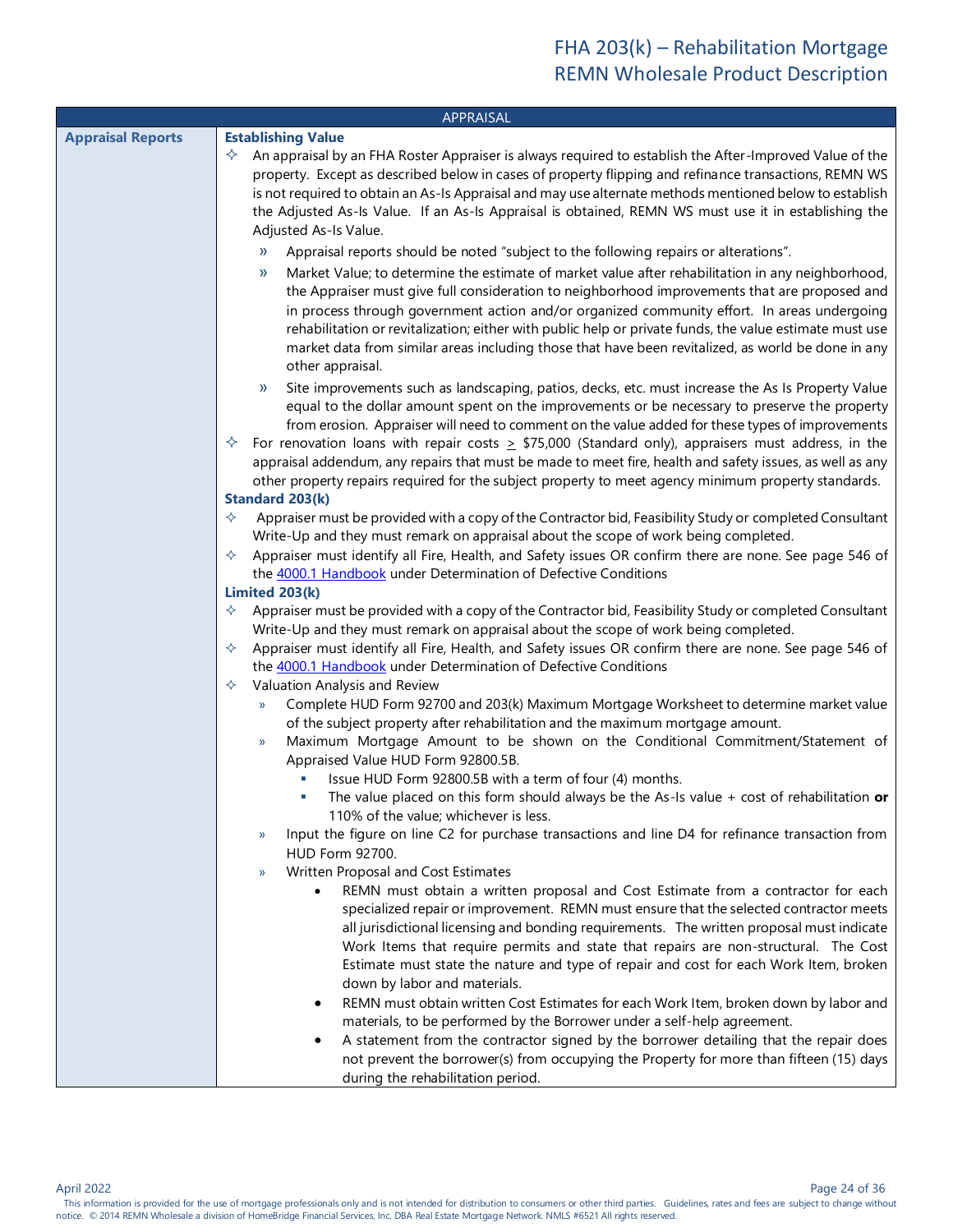<span id="page-24-1"></span><span id="page-24-0"></span>

|                             | <b>APPRAISAL</b>                                                                                                                                                                                   |
|-----------------------------|----------------------------------------------------------------------------------------------------------------------------------------------------------------------------------------------------|
| <b>Adjusted As-Is Value</b> | <b>Purchase Transactions</b> - the Adjusted As-Is Value is the lesser of:                                                                                                                          |
|                             | The purchase price less any inducements to purchase; or<br>✧                                                                                                                                       |
|                             | The As-Is Property Value, as determined by an FHA Roster Appraiser, when an as-is appraisal is obtained.<br>✧                                                                                      |
|                             | In the case of property flipping, REMN WS must obtain an As-Is Appraisal if needed to comply with<br>»<br>the property flipping guidelines.                                                        |
|                             | When the existing debt, plus items listed below does not exceed the After-Improved Value, a second<br>✧<br>"As-Is" Appraisal is optional.                                                          |
|                             | Financeable Repairs & Improvement Costs;<br>»                                                                                                                                                      |
|                             | Financeable Mortgage Fees;<br>$\rightarrow$                                                                                                                                                        |
|                             | Financeable Contingency Reserves; and<br>»                                                                                                                                                         |
|                             | Financeable Mortgage Payment Reserves (Standard 203k ONLY)<br>$\rightarrow$                                                                                                                        |
|                             | The "Adjusted As-Is" Value is calculated using the existing debt, plus closing costs and pre-paid costs                                                                                            |
|                             | of the new mortgage.                                                                                                                                                                               |
|                             | NOTE: When using this calculation for the Adjusted As-Is value, in lieu of obtaining a second appraisal,                                                                                           |
|                             | the maximum mortgage amount is limited to 97.75% of the Adjusted As-Is Value, plus the financeable                                                                                                 |
|                             | items above. The borrower will be required to document the assets for the remaining 2.25% of the                                                                                                   |
|                             | total payoffs, closing costs, and financeable repair items to bring to the closing table.<br>When the borrower opts to obtain a second, "As-Is" Appraisal, and the value exceeds this calculation, |
|                             | the "As-Is" Value becomes the Adjusted As Is Value, and the borrower can include all payoffs, closing                                                                                              |
|                             | costs, and financeable repair items in the mortgage up to 97.75% of the "As-Is" Value.                                                                                                             |
|                             | Existing debt includes:<br>✧                                                                                                                                                                       |
|                             | The unpaid principal balance of the $1st$ mortgage as of the month prior to REMN WS disbursement;<br>$\gg$                                                                                         |
|                             | The unpaid principal balance of any purchase money junior mortgage as of the month prior to the<br>$\rightarrow$                                                                                   |
|                             | REMN WS disbursement;                                                                                                                                                                              |
|                             | The unpaid principal balance of any junior liens over twelve (12) months old as of the date of the<br>$\rightarrow$                                                                                |
|                             | REMN WS disbursement. If the balance of any portion of an equity line of credit in excess of \$1,000                                                                                               |
|                             | was advanced within the past twelve (12) months and was for purposes other than repairs and                                                                                                        |
|                             | rehabilitation of the property, that portion above and beyond \$1,000 of the line of credit is not                                                                                                 |
|                             | eligible for inclusion in the new mortgage;                                                                                                                                                        |
|                             | Interest due on the existing mortgage(s);<br>$\rightarrow$                                                                                                                                         |
|                             | MIP due on existing mortgage;<br>$\rightarrow$                                                                                                                                                     |
|                             | Any prepayment penalties assessed;<br>»                                                                                                                                                            |
|                             | Late charges; and escrow shortages.<br>))                                                                                                                                                          |

<span id="page-24-4"></span><span id="page-24-3"></span><span id="page-24-2"></span>

| APPRAISAL                                                                      |                                                                                                                                                                                                                                                  |  |
|--------------------------------------------------------------------------------|--------------------------------------------------------------------------------------------------------------------------------------------------------------------------------------------------------------------------------------------------|--|
| <b>Appraisal</b>                                                               | <b>Repairs Noted by Appraiser</b><br>If health and safety repairs noted in the appraisal are not included in the Consultant Work Write-Up,<br>✧<br>REMN WS must ensure those repairs are included in a revised Work Write-Up and Contractor Bid. |  |
| <b>After Improved Value</b>                                                    | To establish the After-Improved Value, REMN WS must obtain an appraisal of the property subject to<br>the repairs and improvements.                                                                                                              |  |
| Documents to be<br>provided to the<br><b>Appraiser at</b><br><b>Assignment</b> | REMN WS must provide the Appraiser with a copy of the Consultant's Work Write-Up and Cost Estimate<br>✧<br>for a Standard 203(k), or the work plan, contractor's proposal and Cost Estimates for a Limited 203(k).                               |  |

#### PROPERTY

Page 25 of 36<br>This information is provided for the use of mortgage professionals only and is not intended for distribution to consumers or other third parties. Guidelines, rates and fees are subject to change without notice. © 2014 REMN Wholesale a division of HomeBridge Financial Services, Inc. DBA Real Estate Mortgage Network. NMLS #6521 All rights reserved.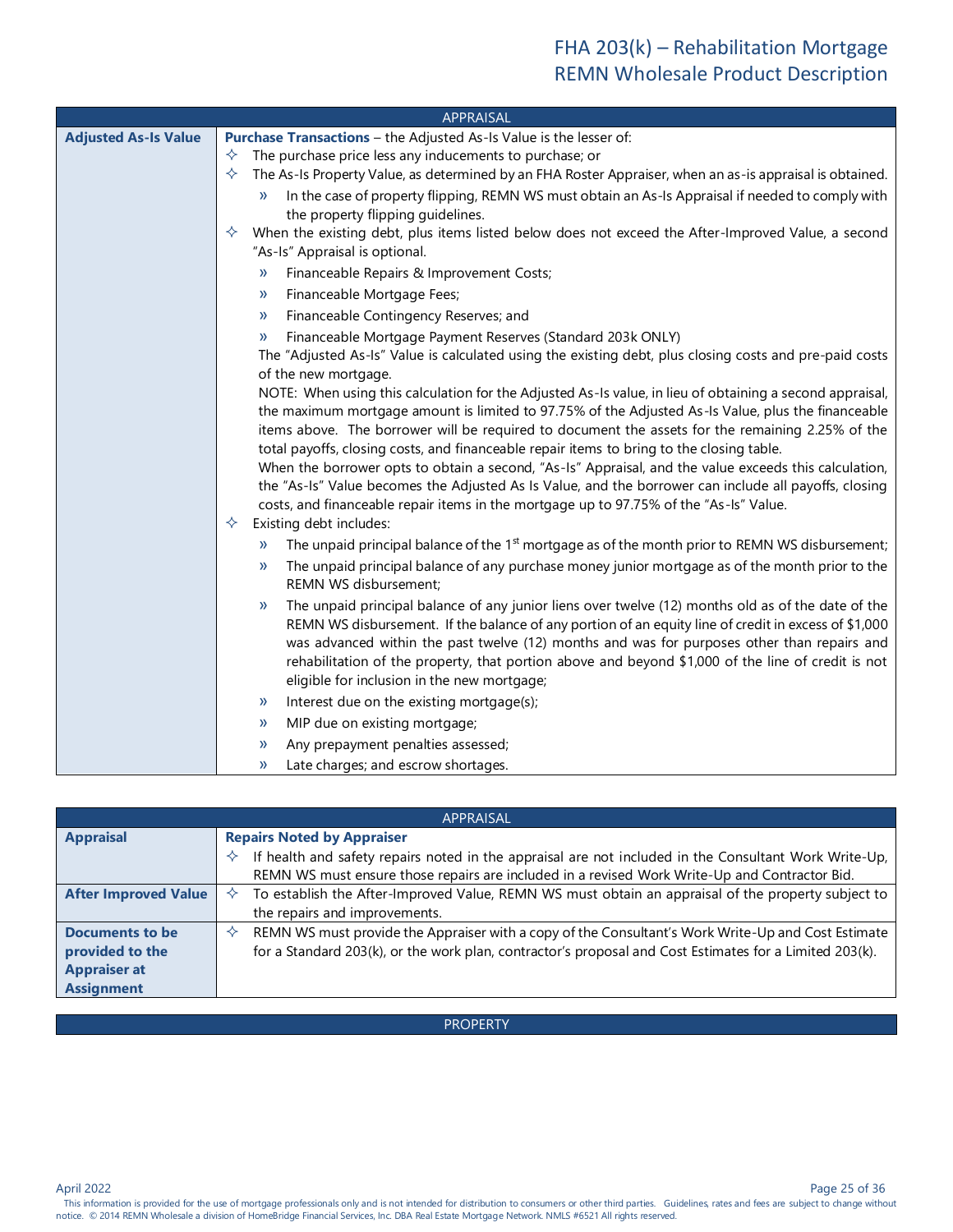<span id="page-25-0"></span>

| <b>Condominium Units</b> | Rehabilitation is limited only to the interior of the unit. Mortgage proceeds are not to be used for the             |  |  |
|--------------------------|----------------------------------------------------------------------------------------------------------------------|--|--|
|                          | rehabilitation of exteriors or other areas which are the responsibility of the condominium association, except       |  |  |
|                          | for the installation of firewalls in the attic for the unit.                                                         |  |  |
|                          | Only the lesser of five (5) units per condominium association, or 25% of the total number of units, can<br>✧         |  |  |
|                          | be undergoing rehabilitation at any one time;                                                                        |  |  |
|                          | The maximum mortgage amount cannot exceed 100% of the After-Improved value.                                          |  |  |
|                          | After rehabilitation is complete, the individual buildings within the condominium must not contain more              |  |  |
|                          | than four units. By law, Section 203(k) can only be used to rehabilitate units in 1-4-unit structures.               |  |  |
|                          | However, this does not mean that the condominium project, as a whole, can only have four (4) units or                |  |  |
|                          | that all individual structures must be detached.                                                                     |  |  |
|                          | Example: A project might consist of six (6) buildings each containing four units, for a total of 24<br>$\mathcal{V}$ |  |  |
|                          | units in the project and, thus, be eligible for Section 203(k). Likewise, a project could contain a                  |  |  |
|                          | row of more than four (4) attached townhouses and be eligible for Section 203(k) because HUD                         |  |  |
|                          | considers each townhouse as one structure, provided each unit is separated by a 11/2 hour firewall                   |  |  |
|                          | (from foundation up to the roof). Similar to a project with a condominium unit with a mortgage                       |  |  |
|                          | insured under Section 234(c) of the National Housing Act, the condominium project must be                            |  |  |
|                          | approved by HUD prior to the closing of any individual mortgages on the condominium units.                           |  |  |
|                          | REMN WS OVERLAY: Project must be approved by HUD at time of case number assignment<br>issuance.                      |  |  |
|                          | Reminder; four (4) unit limitation applies to "apartment style condominiums"; it does not apply to<br>y)             |  |  |
|                          | "townhouse style condominiums" if the condominium has the 11/2 hour firewall (from foundation                        |  |  |
|                          | up to the roof) as indicated above.                                                                                  |  |  |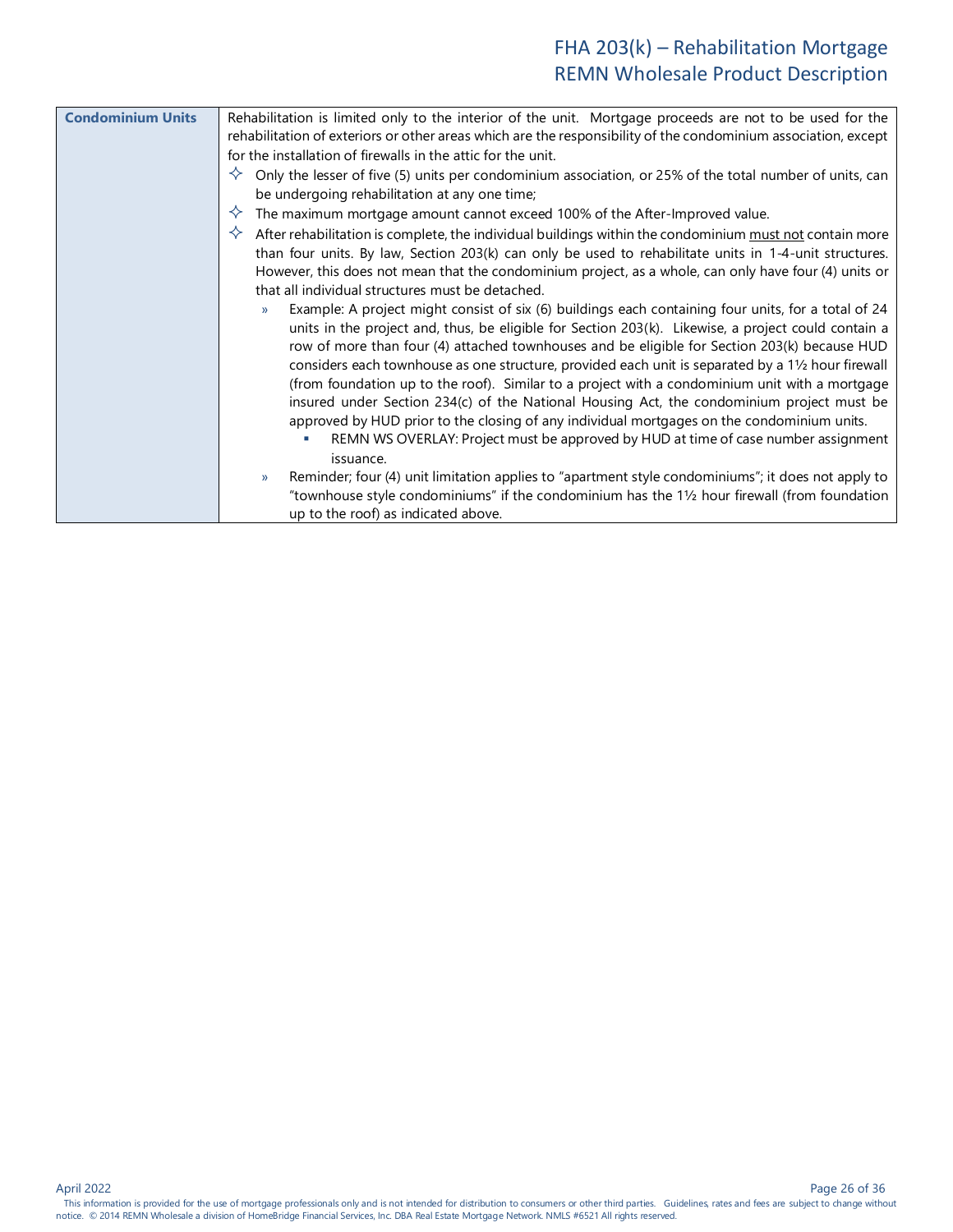<span id="page-26-4"></span><span id="page-26-3"></span><span id="page-26-2"></span><span id="page-26-1"></span><span id="page-26-0"></span>

|                  |                                                                                |                                                                                                                                                                                                                                                                                                                                                                                                                                                                                                  | <b>PROPERTY</b>                                                                                                                |                                                          |     |                                                                                                                                                                                                                                                                                                                                                                                                                                                                                                                                                                                                                                              |
|------------------|--------------------------------------------------------------------------------|--------------------------------------------------------------------------------------------------------------------------------------------------------------------------------------------------------------------------------------------------------------------------------------------------------------------------------------------------------------------------------------------------------------------------------------------------------------------------------------------------|--------------------------------------------------------------------------------------------------------------------------------|----------------------------------------------------------|-----|----------------------------------------------------------------------------------------------------------------------------------------------------------------------------------------------------------------------------------------------------------------------------------------------------------------------------------------------------------------------------------------------------------------------------------------------------------------------------------------------------------------------------------------------------------------------------------------------------------------------------------------------|
| <b>Utilities</b> | ✧<br>✧<br>✧<br>$\mathcal{V}$<br>✧<br>✧<br><b>Winterized</b><br><b>Property</b> | Property" whether the utilities were on or off at the time of the appraisal inspection.<br>reserve to be established.<br>contractors/consultants or other industry professionals.<br>This includes winterized and/or REO properties.<br>"Estimate". No price expiration dates should be present.<br>were on and properly functioning if the subject property is vacant or in need of repairs.<br>proper working order at the time the winterization was completed.                               |                                                                                                                                |                                                          |     | If the property is vacant, the appraiser should note in the "Improvements" section under "Condition of<br>If the utilities were not on at time of the appraisal inspection; REMN WS will require a 15% contingency<br>In all instances, the functionality of electrical and plumbing is addressed by independent<br>Contractors or consultants must address possible repairs in their bid. Bids should be marked "Final" not<br>Below are examples of documentation that can be received to provide a reasonable expectation that utilities<br>Certification from vendor who conducted the winterization indicating utilities were on and in |
|                  | Water /<br><b>Plumbing</b>                                                     | Extensive work write-up that addresses all utility related issues.<br>Home inspection that was completed at the time the water was on and properly functioning.<br>Plumbing pressurized test.<br>Professional inspection performed by licensed specialty contractor (i.e. plumber). *<br>Extensive work write-up that addresses all plumbing related issues.                                                                                                                                     |                                                                                                                                |                                                          |     |                                                                                                                                                                                                                                                                                                                                                                                                                                                                                                                                                                                                                                              |
|                  | <b>Electric</b>                                                                | Home inspection that was completed at the time the electric was on and properly functioning.<br>Professional inspection performed by licensed specialty contractor (i.e. electrician). *<br>Extensive work write-up that addresses all electric related issues.                                                                                                                                                                                                                                  |                                                                                                                                |                                                          |     |                                                                                                                                                                                                                                                                                                                                                                                                                                                                                                                                                                                                                                              |
|                  | <b>HUD REO</b><br><b>Properties</b>                                            | If the utilities are off at the time of inspection, the Appraiser must ask to have them turned on<br>and complete all requirements under Mechanical Components. However, if it is not feasible to<br>have the utilities turned on, then the appraisal must be completed without the utilities turned<br>on or the mechanical system functioning.<br>The appraisal report must include the applicable property specific appraisal reporting form, all<br>required exhibits and a copy of the PCR. |                                                                                                                                |                                                          |     |                                                                                                                                                                                                                                                                                                                                                                                                                                                                                                                                                                                                                                              |
|                  |                                                                                |                                                                                                                                                                                                                                                                                                                                                                                                                                                                                                  | <b>Property Condition Report</b><br><b>Item Functionality</b><br>Item Description/Condition<br><b>Functionality/Test Notes</b> |                                                          |     |                                                                                                                                                                                                                                                                                                                                                                                                                                                                                                                                                                                                                                              |
|                  |                                                                                | <b>Cooling/Air-Conditioner: OK</b><br>--Heating/Furnace:<br>--HVAC System Duct:                                                                                                                                                                                                                                                                                                                                                                                                                  | οк<br>ОΚ                                                                                                                       | <b>HVAC tested and</b><br>functional?:                   | Yes | The HVAC system was powered with a 220V generator and no<br>apparent deficiencies were revealed.<br>The drop temperature test on ac side<br>showed temperature test on ac side<br>showed temperature dropped but on the<br>heat side could no                                                                                                                                                                                                                                                                                                                                                                                                |
|                  |                                                                                | <b>Electrical Wiring:</b><br>--Other:<br>--Other:                                                                                                                                                                                                                                                                                                                                                                                                                                                | OK<br>N/A<br>N/A                                                                                                               | Electric supply<br>tested and<br>functional?:            | Yes | The electrical system was powered with<br>a 220V generator and no<br>apparent deficiencies were revealed.<br>Electric worked in all rooms.                                                                                                                                                                                                                                                                                                                                                                                                                                                                                                   |
|                  |                                                                                | Stove/Range/Oven:<br>--Kitchen Cabinets:<br>--Other:                                                                                                                                                                                                                                                                                                                                                                                                                                             | ОΚ<br>OK<br>ОΚ                                                                                                                 | <b>Built-in appliances</b><br>tested and<br>functional?: | Yes | All built in appliances were powered with<br>a 220V generator and no<br>apparent deficiencies were revealed.                                                                                                                                                                                                                                                                                                                                                                                                                                                                                                                                 |
|                  |                                                                                | Plumbing:<br>--Sink:<br>--Other:                                                                                                                                                                                                                                                                                                                                                                                                                                                                 | OK<br>ок<br>N/A                                                                                                                | Water supply<br>tested and<br>functional?:               | Yes | Active pressure was applied with a<br>compressor to the plumbing<br>system and it held pressure at 30 psi.                                                                                                                                                                                                                                                                                                                                                                                                                                                                                                                                   |
|                  |                                                                                | Water Heater:                                                                                                                                                                                                                                                                                                                                                                                                                                                                                    | OK                                                                                                                             | <b>Water heater</b><br>functional?:                      | Yes | Our assessment of the water heater<br>revealed no apparent deficiencies at the<br>time of the inspection.                                                                                                                                                                                                                                                                                                                                                                                                                                                                                                                                    |
|                  |                                                                                | Sewer/Septic System:<br>--Toilet:<br>--Other:                                                                                                                                                                                                                                                                                                                                                                                                                                                    | ОΚ<br>ок<br>N/A                                                                                                                | Sanitary &<br>plumbing system<br>functional?:            | Yes | Our assessment of the sewage system<br>revealed no apparent<br>deficiencies at the time of the inspection.                                                                                                                                                                                                                                                                                                                                                                                                                                                                                                                                   |
|                  |                                                                                | Roof:<br>--Other:                                                                                                                                                                                                                                                                                                                                                                                                                                                                                | ОΚ<br>N/A                                                                                                                      | Roofing in<br>acceptable<br>condition?:                  | Yes | The shingles on the structure have two<br>or more years of useful life                                                                                                                                                                                                                                                                                                                                                                                                                                                                                                                                                                       |
|                  |                                                                                | (GC's) are not eligible to perform the aforementioned professional inspections.                                                                                                                                                                                                                                                                                                                                                                                                                  |                                                                                                                                |                                                          |     | State/Local requirements must be followed when obtaining individuals or vendors to complete the<br>certification. The certification and work may be performed by the same individual/vendor. General contractors                                                                                                                                                                                                                                                                                                                                                                                                                             |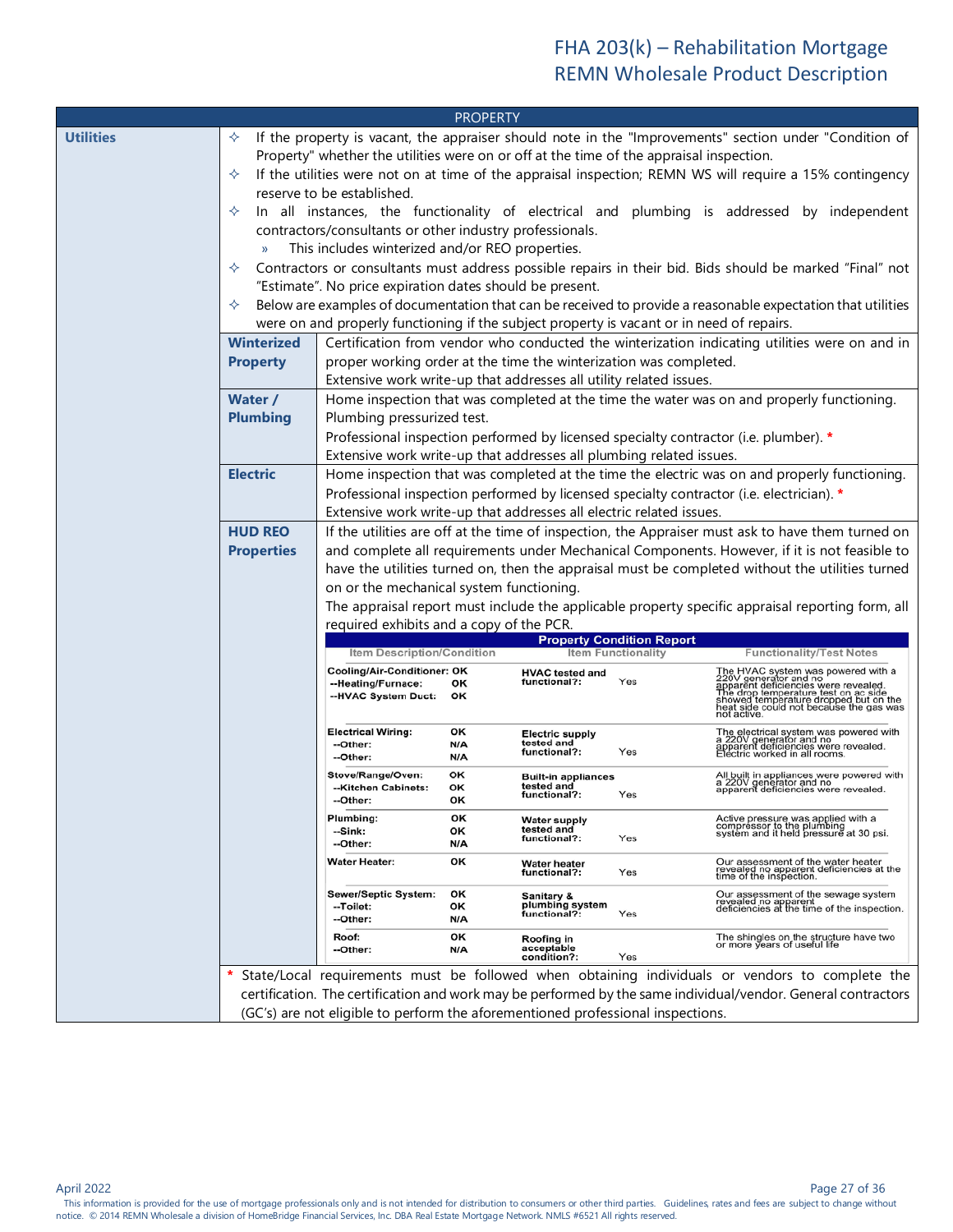<span id="page-27-2"></span><span id="page-27-1"></span><span id="page-27-0"></span>

| <b>CONTRACTOR &amp; REHABILITATION PROCESS</b> |                                                                                                            |                                                                                                                |  |  |
|------------------------------------------------|------------------------------------------------------------------------------------------------------------|----------------------------------------------------------------------------------------------------------------|--|--|
| <b>Contractor Selection</b>                    | <b>STANDARD</b>                                                                                            | <b>LIMITED</b>                                                                                                 |  |  |
|                                                | The Borrower will select the general Contractor(s);                                                        | The Borrower will select the Contractor(s); up to a                                                            |  |  |
|                                                | maximum of one (1) Allowed, who will provide the                                                           | maximum of three (3) allowed, who will provide the                                                             |  |  |
|                                                | estimate for the work to be done. REMN WS will                                                             | estimate for the work to be done. REMN WS will                                                                 |  |  |
|                                                | review the Borrower's proposed work plan and cost                                                          | review the Borrower's proposed work plan and cost                                                              |  |  |
|                                                | estimates to ensure the planned work meets all                                                             | estimates to ensure the planned work meets all                                                                 |  |  |
|                                                | program and repair recommendations as noted in the                                                         | program and repair recommendations as noted in the                                                             |  |  |
|                                                | appraisal report. The Borrower must provide REMN                                                           | appraisal report. The written proposal must indicate<br>Work Items that require permits and state that repairs |  |  |
|                                                | WS with written references from a duly licensed and<br>bonded Contractor(s) for each specialized repair or | are non-structural. The Borrower must provide REMN                                                             |  |  |
|                                                | improvement.                                                                                               | WS with written cost estimate(s) and references from                                                           |  |  |
|                                                | $\diamondsuit$ Contractor(s) must be licensed and insured as                                               | a duly licensed and bonded Contractor(s) for each                                                              |  |  |
|                                                | required by State and Local (City, County,                                                                 | specialized repair or improvement.                                                                             |  |  |
|                                                | Municipality, etc.) requirements.                                                                          | Contractor(s) must be licensed and insured as                                                                  |  |  |
|                                                | REMN WS will allow additional "specialty<br>✧                                                              | required by State & Local (City, County,                                                                       |  |  |
|                                                | Contractor" for very special technical items such                                                          | Municipality, etc.) requirements.                                                                              |  |  |
|                                                | as; pool repair, fencing, well/septic, lead based                                                          | The repairs and improvements must meet any<br>✧                                                                |  |  |
|                                                | paint, etc. contact RCS for details.                                                                       | local codes and ordinances and the Contractor                                                                  |  |  |
|                                                | The repairs and improvements must meet any                                                                 | must obtain all required permits prior to the                                                                  |  |  |
|                                                | local codes and ordinances and the Contractor                                                              | commencement of the work.                                                                                      |  |  |
|                                                | must obtain all required permits prior to the 1 <sup>st</sup>                                              | The cost estimate(s) must clearly state the nature<br>✧                                                        |  |  |
|                                                | draw. Renovation Refinances where the scope of                                                             | and type of repair and the cost for completion of<br>the work item.                                            |  |  |
|                                                | work includes major additions to the current                                                               |                                                                                                                |  |  |
|                                                | structure and/or building additional detached                                                              | REMN WS will review the Contractor's<br>✧                                                                      |  |  |
|                                                | structures such as ADUs or garages require:                                                                | credentials, work experience, social media                                                                     |  |  |
|                                                | all permits to be obtained prior to<br>$\circ$<br>Funding                                                  | postings, public record information, and                                                                       |  |  |
|                                                | evidence that no zoning or property                                                                        | client references. REMN WS may require the                                                                     |  |  |
|                                                | variance approval is required                                                                              | additional<br>Borrower to<br>provide<br>cost                                                                   |  |  |
|                                                | REMN WS will review the Contractor's<br>✧                                                                  | estimates if necessary.                                                                                        |  |  |
|                                                | credentials, work experience, social media                                                                 | ♦<br>After REMN WS review the selected Contractor(s)                                                           |  |  |
|                                                | postings, public record information, and                                                                   | must agree in writing to complete the work for<br>the amount of the cost estimate and within the               |  |  |
|                                                | client references. REMN WS may require the                                                                 | allotted time frame.                                                                                           |  |  |
|                                                | Borrower to provide<br>additional cost                                                                     | ✧<br>Contractor's<br>estimate(s)<br>cost<br>and<br>the                                                         |  |  |
|                                                | estimates if necessary.                                                                                    | Homeowner/Contractor Agreement(s) must be in                                                                   |  |  |
|                                                | After REMN WS review the selected Contractor(s)                                                            | the loan file.                                                                                                 |  |  |
|                                                | must agree in writing to complete the work for                                                             | The Contractor(s) must finish the work in<br>✧                                                                 |  |  |
|                                                | the amount of the cost estimate and within the                                                             | accordance with the written estimate and                                                                       |  |  |
|                                                | allotted time frame.                                                                                       | Home/Contractor<br>Agreement(s)<br>and<br>any                                                                  |  |  |
|                                                | The Contractor(s) must finish the work in<br>✧                                                             | approved change order.                                                                                         |  |  |
|                                                | accordance with the written estimate and                                                                   | Rehabilitation Construction Period begins when<br>✧                                                            |  |  |
|                                                | Home/Contractor<br>Agreement(s)<br>and<br>any                                                              | the mortgage loan is closed.                                                                                   |  |  |
|                                                | approved change order.                                                                                     |                                                                                                                |  |  |
|                                                | Rehabilitation Construction Period begins when<br>✧                                                        |                                                                                                                |  |  |
|                                                | the mortgage loan is closed.                                                                               |                                                                                                                |  |  |

Page 28 of 36<br>This information is provided for the use of mortgage professionals only and is not intended for distribution to consumers or other third parties. Guidelines, rates and fees are subject to change without notice. © 2014 REMN Wholesale a division of HomeBridge Financial Services, Inc. DBA Real Estate Mortgage Network. NMLS #6521 All rights reserved.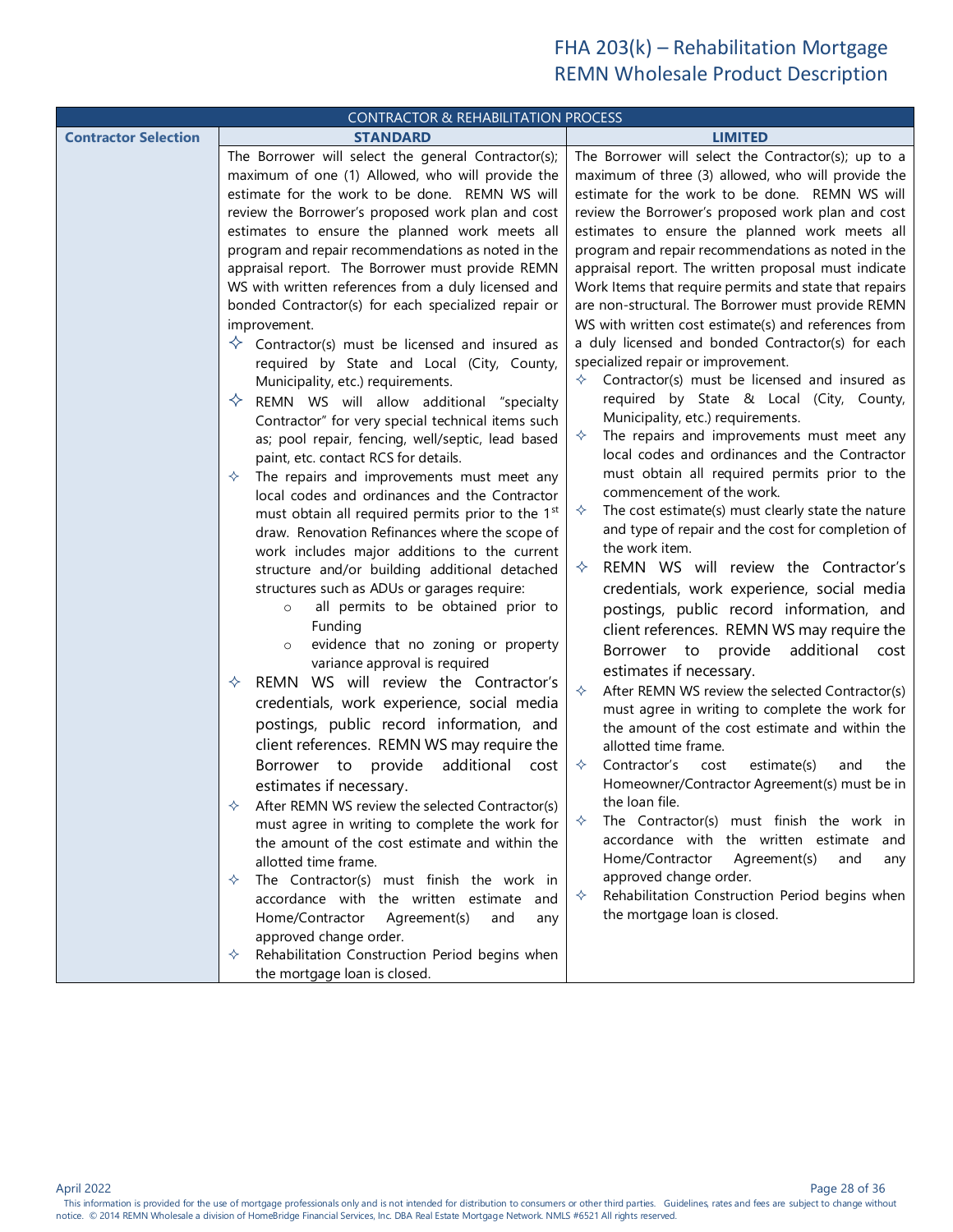<span id="page-28-0"></span>

|                            | <b>CONTRACTOR &amp; REHABILITATION PROCESS</b>                                                                       |  |  |  |
|----------------------------|----------------------------------------------------------------------------------------------------------------------|--|--|--|
| <b>Contractor Required</b> | Mortgagee Letter 1998-11 required REMN WS to "approve" Contractors prior to closing and numerous                     |  |  |  |
| <b>Information</b>         | questions have surfaced regarding the intent of this requirement. HUD does not expect REMN WS to actually            |  |  |  |
|                            | approve Contractors, but rather assure that an "acceptable" general Contractor (or specialized Contractor)           |  |  |  |
|                            | has been hired and by contract agrees to complete the work described in the work write-up for the amount             |  |  |  |
|                            | of the cost estimate and within the allotted time frame. Contractors are required to provide the following           |  |  |  |
|                            | information:                                                                                                         |  |  |  |
|                            | Contractor Profile Report<br>✧                                                                                       |  |  |  |
|                            | If the Contractor has been accepted by RCS, this form is not required for each loan submission -<br>$\mathcal{Y}$    |  |  |  |
|                            | RCS will advise when a new contractor profile is required.                                                           |  |  |  |
|                            | Applicable licenses as required by the state, local municipality, county and city jurisdictions.<br>✧                |  |  |  |
|                            | Verification of current active licenses may be obtained from individual State maintained websites;<br>$\mathcal{V}$  |  |  |  |
|                            | provided sufficient information is available to RCS (name of company, name or primary principal,                     |  |  |  |
|                            | address, type of license, license number and expiration date).                                                       |  |  |  |
|                            | Applicable proof of insurance as required by the local, state, county and city jurisdictions                         |  |  |  |
|                            | \$1,000,000 General Liability (as required by the state)<br>$\mathcal{V}$                                            |  |  |  |
|                            | Workmen's Compensation<br>$\mathcal{Y}$                                                                              |  |  |  |
|                            | Builder Risk (required only if Master Insurance does not cover construction)<br>$\mathcal{V}$                        |  |  |  |
|                            | Three (3) business references, similar to the proposed subject project.<br>✧                                         |  |  |  |
|                            | Include the name and address of the reference, scope of work and cost of work completed.<br>$\mathcal{V}$            |  |  |  |
|                            | Completed Federal W-9<br>✧                                                                                           |  |  |  |
|                            | Homeowner/Contractor Agreement<br>✧                                                                                  |  |  |  |
|                            | Contractor Acknowledgement<br>✧                                                                                      |  |  |  |
|                            | Signed detailed bid itemizing the specific cost (material and labor) of each individual repair. Bids should<br>✧     |  |  |  |
|                            | be marked "Final" not "Estimate". No price expiration dates should be present.                                       |  |  |  |
|                            | REMN WS will limit the number of Contractor's to one (1) under the Standard program.<br>✧                            |  |  |  |
|                            | REMN WS will allow additional "specialty Contractor" for very special technical items such as; pool<br>$\mathcal{V}$ |  |  |  |
|                            | repair, fencing, well/septic, lead based paint, etc. contact RCS for details.                                        |  |  |  |
|                            | REMN WS will limit the number of Contractor's to three (3) under the Limited program.<br>✧                           |  |  |  |
|                            | REMN WS Concierge Services will maintain a database of validated Contractors and their expiration                    |  |  |  |
|                            | dates.                                                                                                               |  |  |  |

Page 29 of 36<br>This information is provided for the use of mortgage professionals only and is not intended for distribution to consumers or other third parties. Guidelines, rates and fees are subject to change without notice. © 2014 REMN Wholesale a division of HomeBridge Financial Services, Inc. DBA Real Estate Mortgage Network. NMLS #6521 All rights reserved.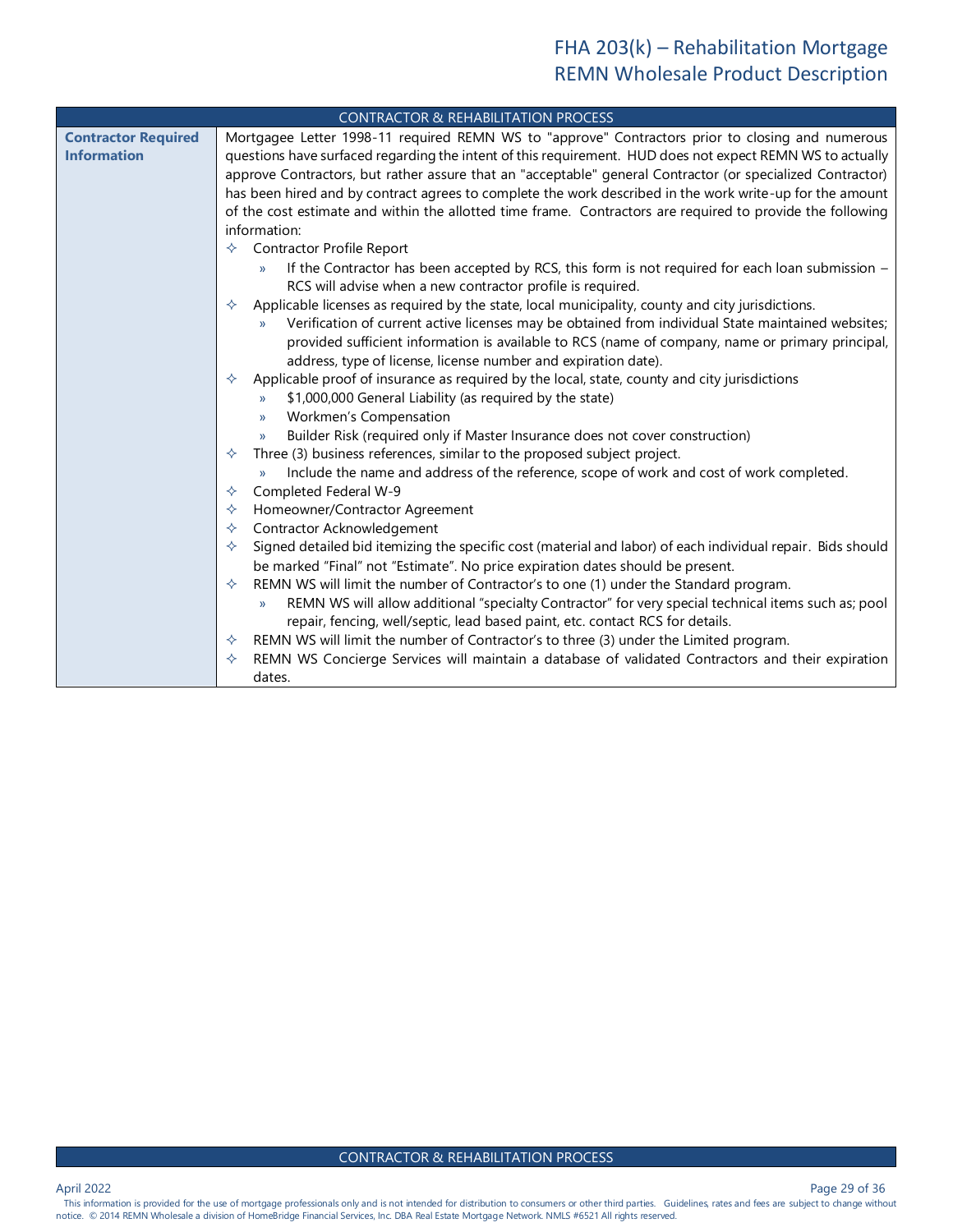<span id="page-29-0"></span>

| <b>REMN WS Contractor</b>  | REMN WS must review the following items pursuant to the proposed Contractor; credentials, work experience, licensing               |  |  |
|----------------------------|------------------------------------------------------------------------------------------------------------------------------------|--|--|
| <b>Review Requirements</b> | information, type of work performed, experience, social media postings, public record information, and client references.          |  |  |
|                            | Also, it is required that Borrowers and Contractors complete an agreement that outlines the rights, responsibilities of each       |  |  |
|                            | party.                                                                                                                             |  |  |
|                            | ✧<br>Renovation Concierge Services will not review a contractor for acceptance until the loan file has become an                   |  |  |
|                            | application.                                                                                                                       |  |  |
|                            | ✧<br>Contractors are not approved by HUD or REMN WS; we will only accept or reject the submitted request.                          |  |  |
|                            | REMN WS Renovation Concierge Services is responsible to Contractor acceptance.<br>$\mathcal{Y}$                                    |  |  |
|                            | Contractor Bids - Limited ONLY<br>✧                                                                                                |  |  |
|                            | While REMN WS is not a Contractor, participation in this program requires that we examine the Contractor's<br>$\mathcal{Y}$        |  |  |
|                            | bid(s) and determine that they fall within the usual and customary range for similar work. REMN WS must also                       |  |  |
|                            | ensure that the selected Contractor(s) meet all jurisdictional licensing and bonding requirements.                                 |  |  |
|                            | Every bid received must include the Borrower(s) name and property address and must be signed by both the<br>$\mathcal{Y}$          |  |  |
|                            | Borrower and Contractor.                                                                                                           |  |  |
|                            | Bids received from Contractors; LIMITED ONLY<br>$\mathcal{Y}$                                                                      |  |  |
|                            | Should clearly state the nature and type of repair/renovation and cost for completion of each work item                            |  |  |
|                            | to be performed.                                                                                                                   |  |  |
|                            | Should be very detailed to show the following<br>٠                                                                                 |  |  |
|                            | Material and labor cost of each item.<br>$\bullet$                                                                                 |  |  |
|                            | General description of material items.                                                                                             |  |  |
|                            | No expiration date should be shown on any cost estimate as date of completion is unknown at<br>۰                                   |  |  |
|                            | time of bid write up.                                                                                                              |  |  |
|                            | Cost + Bids are not acceptable.<br>r.                                                                                              |  |  |
|                            | Written proposal must indicate Work Items that require permits and state that repairs are non-structural.<br>✧<br>✧                |  |  |
|                            | For projects with General Contractors with direct hard costs of \$15,000 to \$35,000, the Contractor must evidence that            |  |  |
|                            | they have been licensed and insured over the most previous twelve (12) months from the application date                            |  |  |
|                            | For projects with General Contractors with direct hard costs of \$35,001 to \$75,000, the following would apply:                   |  |  |
|                            | Contractors will need to show a minimum two (2) year history of performing similar projects<br>>>                                  |  |  |
|                            | Contactors must show that they have been licensed and insured over the most previous 24mos from the<br>$\rangle$                   |  |  |
|                            | application date<br>Contractors will need to show a minimum of 25% of the direct hard costs in available business lines of         |  |  |
|                            | $\rangle$<br>credit and/or business cash/checking accounts.                                                                        |  |  |
|                            | ✧<br>For projects with General Contractors with direct hard costs of \$75,000 or higher, the following would apply:                |  |  |
|                            | Contractors will need to show a minimum of three (3) year history of performing similar projects<br>$\rangle\!\rangle$             |  |  |
|                            | Contactors must show that they have been licensed and insured over the most previous 36mos from the<br>$\mathcal{V}$               |  |  |
|                            | application date                                                                                                                   |  |  |
|                            | Contactors will need to show a minimum of 25% of the direct project cost in available lines of credit and/or<br>$\rangle\!\rangle$ |  |  |
|                            | business cash                                                                                                                      |  |  |
|                            | The Concierge Service group will run a LexisNexis Business Report on the contractor/business, which will<br>$\rightarrow$          |  |  |
|                            | need to reflect an acceptable business and credit profile.                                                                         |  |  |
|                            | Post-Closing Contractor Rehire Fee Structure:                                                                                      |  |  |
|                            | For a new General Contractor (GC) - \$150<br>X)                                                                                    |  |  |
|                            | For any additional Specialty Contractor(s) - \$100<br>$\mathcal{Y}$                                                                |  |  |

April 2022 Page 30 of 36

Page 30 of 36<br>This information is provided for the use of mortgage professionals only and is not intended for distribution to consumers or other third parties. Guidelines, rates and fees are subject to change without notice. © 2014 REMN Wholesale a division of HomeBridge Financial Services, Inc. DBA Real Estate Mortgage Network. NMLS #6521 All rights reserved.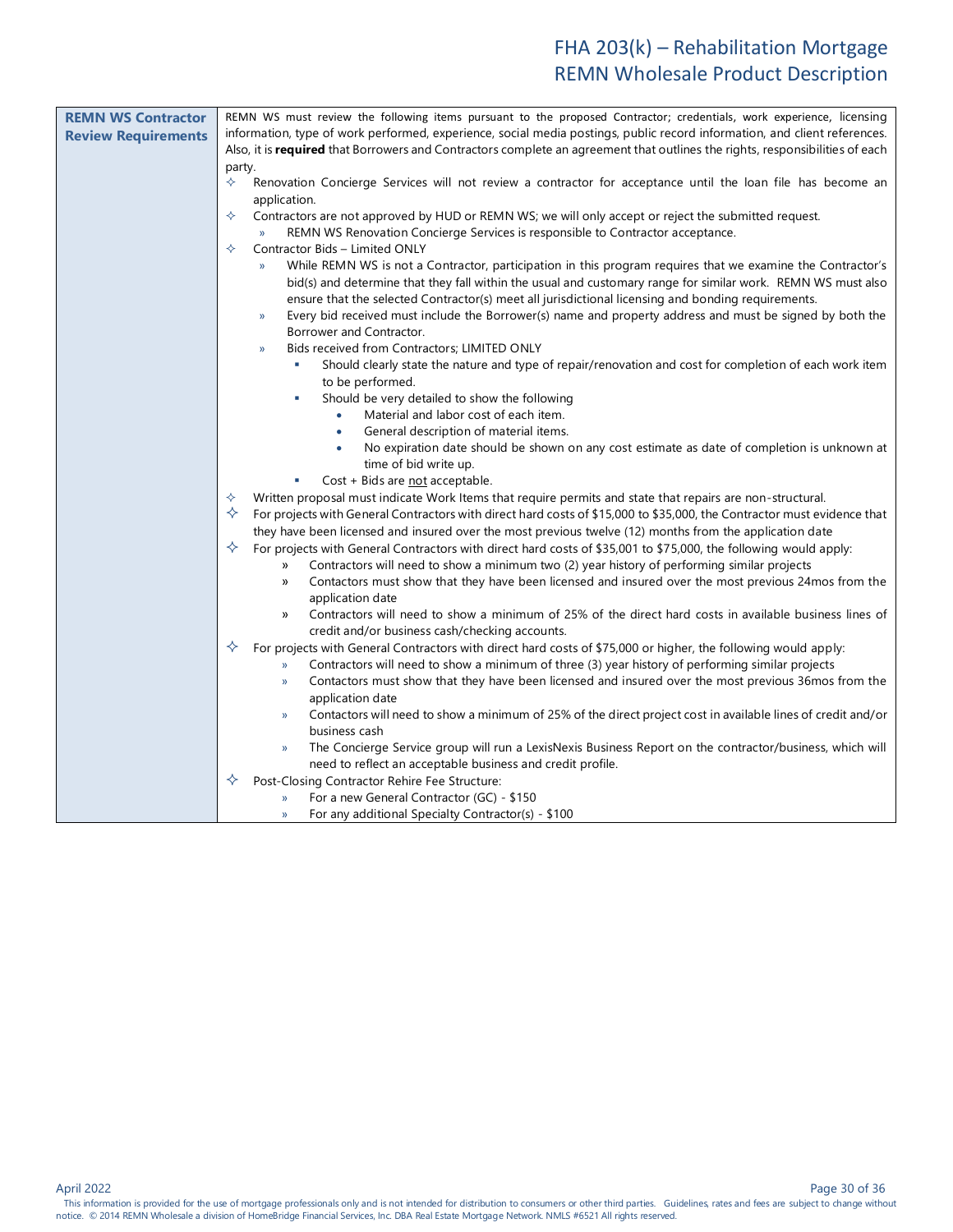<span id="page-30-0"></span>

| <b>Standard Self-Help</b> | ✧<br>REMNWS only allows "Self-help" by exception basis, from Executive Management, prior to loan submission.             |
|---------------------------|--------------------------------------------------------------------------------------------------------------------------|
|                           | ✧<br>In the event, self-help exception is approved, the below applies.                                                   |
|                           | ✧<br>Consultant must complete a full write up and loan amount must include the estimated cost of labor and material      |
|                           | even though borrower will not be reimbursed for labor cost.                                                              |
|                           | ✧<br>REMN WS must document approval for the Borrower to act as the general contractor or to complete their own work.     |
|                           | ✧<br>REMN WS must verify and document that the Borrower is either a licensed general contractor or can document          |
|                           | experience in completing rehabilitation projects.                                                                        |
|                           | ✧<br>REMN WS must ensure the Borrower demonstrates the necessary expertise and experience to perform the specific        |
|                           | repair competently and timely.                                                                                           |
|                           | ✧<br>REMN WS must instruct the Borrower of the requirement to maintain complete records showing the actual cost of       |
|                           | rehabilitation, including paid receipts for materials and Lien Waivers from any licensed and insured contractors, hired  |
|                           | by the borrower and validated by RCS.                                                                                    |
|                           | ✧<br>Licensed and insured contractors hired by the borrower and validated by RCS, can receive payment directly.          |
|                           | Maximum of three (3) independent licensed contractors can be used on any project.                                        |
|                           | ✧<br>Licensed and insured contractors hired by the borrower and validated by RCS, cannot have Identity or Conflict of    |
|                           | Interest.                                                                                                                |
|                           | ✧<br>REMN WS must ensure all permits are obtained prior to commencement of work. Renovation Refinances where the         |
|                           | scope of work includes major additions to the current structure and/or building additional detached structures such      |
|                           | as ADUs or garages require                                                                                               |
|                           | all permits to be obtained prior to Funding.<br>$\rangle$                                                                |
|                           | evidence that no zoning or property variance approval is required<br>»                                                   |
|                           | ✧<br>REMN WS must obtain Cost Estimates that clearly state the cost for completion of each Work Item, including the cost |
|                           | of labor and materials; however, only materials cost will be reimbursed.                                                 |
|                           | REMN WS must obtain a signed Rehabilitation (Self-Help) Loan Agreement from the Borrower.<br>✧                           |
|                           | ✧<br>Borrower must submit a Work Plan that includes a detailed narrative describing the total scope of work being        |
|                           | completed by the borrower and any work being completed by independent licensed contractors.                              |
|                           | ✧<br>Self-Help is NOT allowed in Texas.                                                                                  |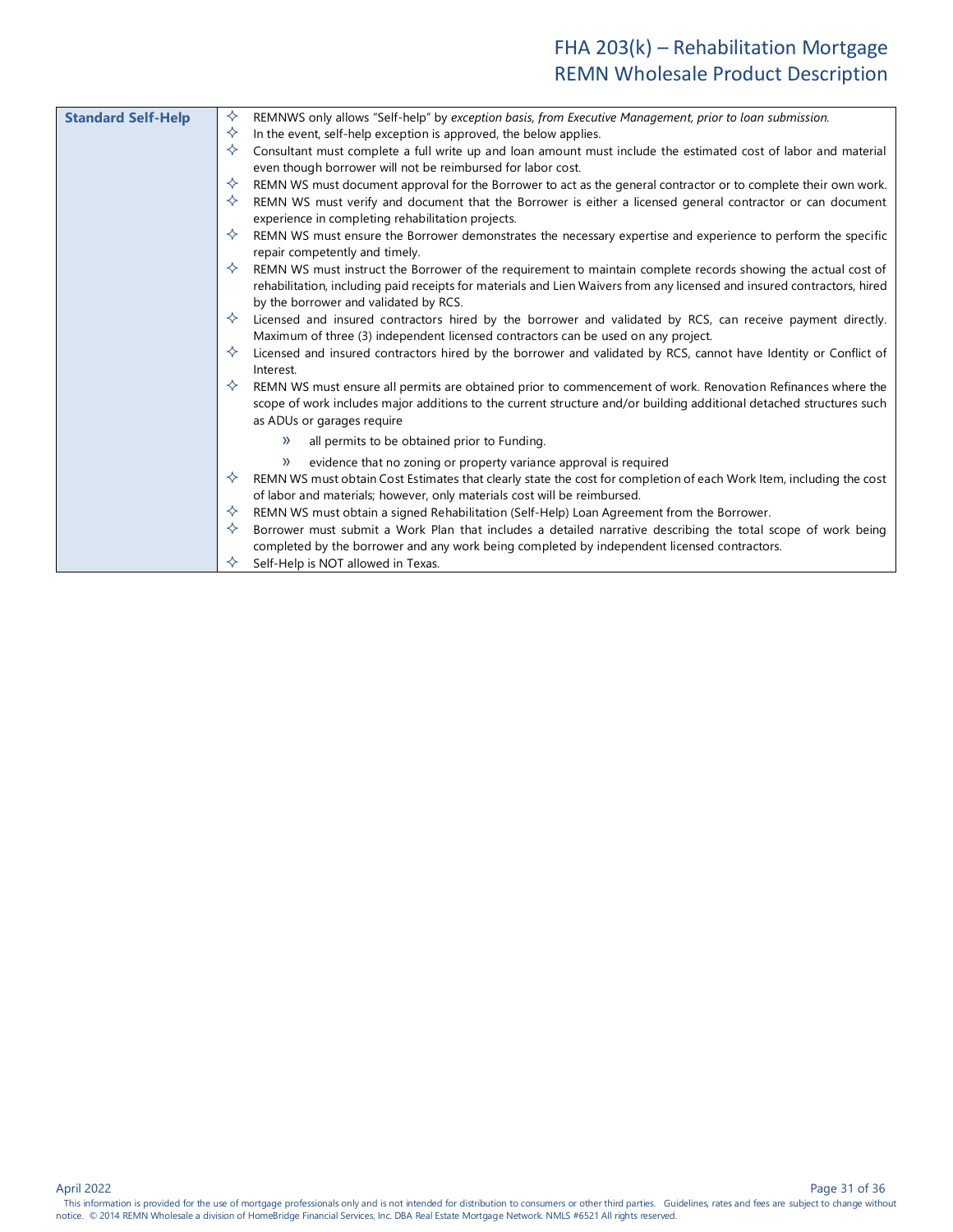<span id="page-31-0"></span>

| <b>CONTRACTOR &amp; REHABILITATION PROCESS</b> |                                                                                                                                                            |  |
|------------------------------------------------|------------------------------------------------------------------------------------------------------------------------------------------------------------|--|
| <b>Limited Self-Help</b>                       | REMNWS only allows "Self-help" by exception basis, from Executive Management, prior to loan<br>✧                                                           |  |
|                                                | submission.                                                                                                                                                |  |
|                                                | In the event, self-help exception is approved, the below applies.<br>✧                                                                                     |  |
|                                                | While not prohibited, the Department of Housing & Urban Development urges REMN WS to exercise<br>✧                                                         |  |
|                                                | extreme caution in approving 203(k) loan applications where the Borrower wants to act as the General                                                       |  |
|                                                | Contractor.                                                                                                                                                |  |
|                                                | Only in those cases where REMN WS has verified that the Borrower is a general Contractor or can<br>✧                                                       |  |
|                                                | document experience in completing rehabilitation projects, may we approve "self-help" arrangements.                                                        |  |
|                                                | A HUD consultant feasibility study is required for all Self-Help projects to ensure property after repairs<br>✧                                            |  |
|                                                | meeting HUD Minimum Property Standards.                                                                                                                    |  |
|                                                | The Borrower must also understand that they will get paid only for materials and not for their labor<br>✧                                                  |  |
|                                                | ("sweat equity") on work that they perform. Licensed and insured sub-contractors hired by the borrower,<br>validated by RCS, can receive payment directly. |  |
|                                                | Licensed and insured sub-contractors hired by the borrower, validated by RCS, cannot have Identity or<br>✧                                                 |  |
|                                                | Conflict of Interest.                                                                                                                                      |  |
|                                                | For Borrowers performing their own work under the Rehabilitation Self-Help Agreement, the Borrower<br>✧                                                    |  |
|                                                | must submit a work plan detailing the work items to be performed by the Borrower, a Cost Estimate and                                                      |  |
|                                                | a contractor (other than the Borrower) that provides a breakdown of the cost for labor and material for                                                    |  |
|                                                | each Work Item. The Contractor(s) must be licensed and bonded if required by the local jurisdiction.                                                       |  |
|                                                | Borrower must not be reimbursed for labor costs.                                                                                                           |  |
|                                                | The Borrower should maintain records documenting actual costs and lien waivers in the same way that<br>✧<br>a General Contractor would.                    |  |
|                                                | HUD discourages the use of Self Help with the exception of very small projects<br>$\mathcal{Y}$                                                            |  |
|                                                | Borrower is only reimbursed for cost of material; no sweat equity and no checks/disbursements<br>$\mathcal{Y}$                                             |  |
|                                                | are made until the project is complete (REMN WS will not disburse 50% at closing)                                                                          |  |
|                                                | If the Borrower is using a big box store company (i.e. Home Depot, Lowes, Sears, etc.)<br>٠                                                                |  |
|                                                | for minor items such as flooring, appliances, wall coverings, etc. and there is no other                                                                   |  |
|                                                | work being completed, REMN WS will view the store as a simple supplier of the                                                                              |  |
|                                                | material; thus no contractor docs would be necessary.                                                                                                      |  |
|                                                | In these instances; on a case-by-case basis REMN WS may disburse up to                                                                                     |  |
|                                                | 50% of the cost of the material at closing directly to the store/material                                                                                  |  |
|                                                | supplier to get the order started.                                                                                                                         |  |
|                                                | Remaining balance would then be disbursed when the job has been<br>completed.                                                                              |  |
|                                                | Due to Texas 50(a)(6) restrictions, when a property is located in TX, REMN WS must pay the supplier of<br>✧                                                |  |
|                                                | material directly.                                                                                                                                         |  |
|                                                | REMN WS must obtain a signed Rehabilitation (Self-Help) Loan Agreement from the Borrower.<br>✧                                                             |  |
|                                                | Self-Help is NOT allowed in Texas.<br>✧                                                                                                                    |  |

Page 32 of 36<br>This information is provided for the use of mortgage professionals only and is not intended for distribution to consumers or other third parties. Guidelines, rates and fees are subject to change without notice. © 2014 REMN Wholesale a division of HomeBridge Financial Services, Inc. DBA Real Estate Mortgage Network. NMLS #6521 All rights reserved.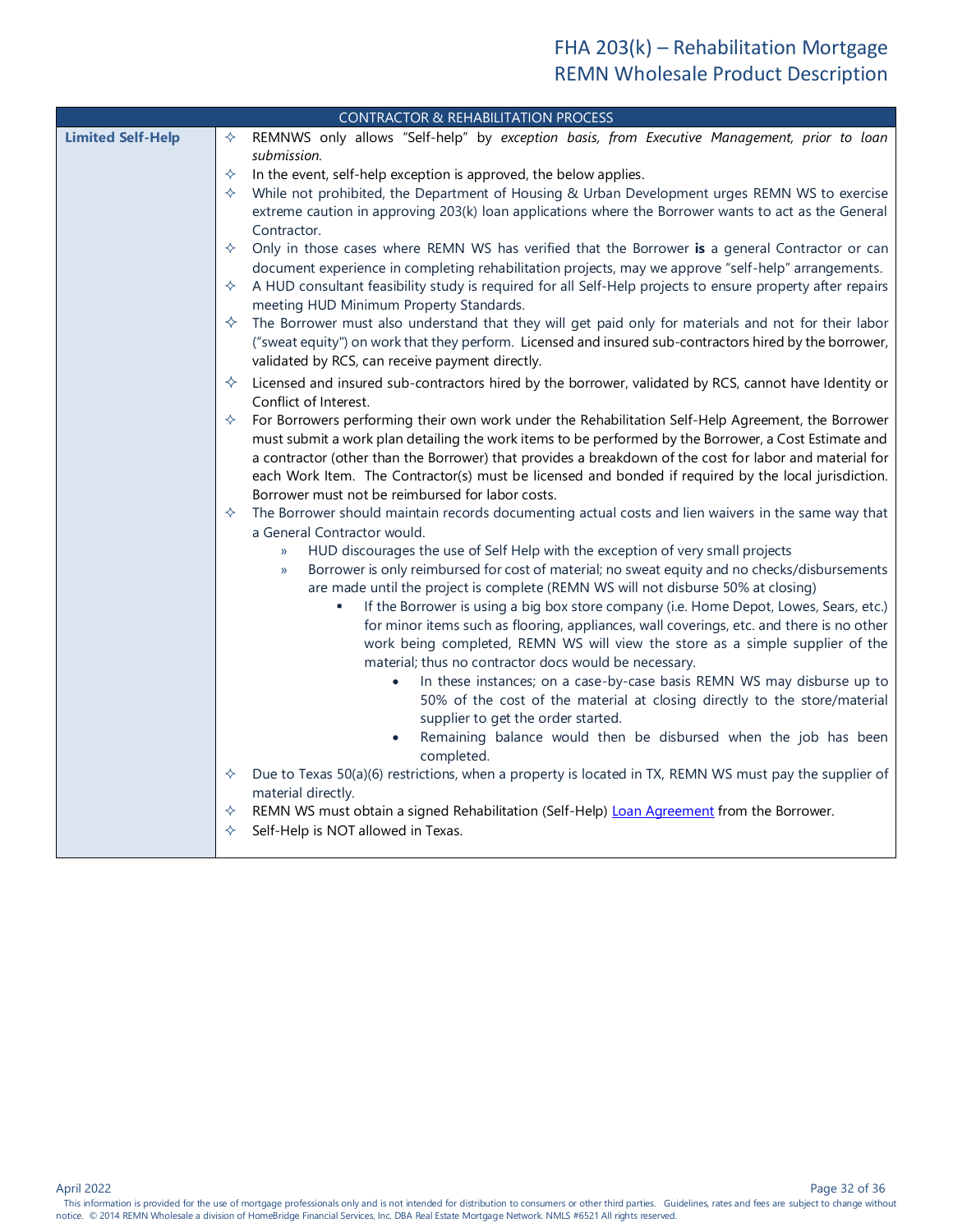<span id="page-32-3"></span><span id="page-32-2"></span><span id="page-32-1"></span><span id="page-32-0"></span>

| <b>HUD CONSULTANT</b> |                                                                                                                                                                                       |  |
|-----------------------|---------------------------------------------------------------------------------------------------------------------------------------------------------------------------------------|--|
| <b>203(k) HUD</b>     | A FHA-Approved 203(k) Consultant is required for all Standard 203(k) mortgages and may be used for Limited<br>✧                                                                       |  |
| <b>Consultant</b>     | 203(k) mortgages. Any Consultant who performs work on a 203(k) must be listed on the FHA 203(k) Consultant                                                                            |  |
|                       | Roster. The Consultant inspects the property and prepares the architectural exhibits, the Work Write-Up and                                                                           |  |
|                       | Cost Estimate.                                                                                                                                                                        |  |
|                       | <b>203k Consultants</b>                                                                                                                                                               |  |
|                       | The 203k Consultant window allows users to search for 203k Consultants by name and/or city and state. Detailed help is available online. For comments or other questions, click here. |  |
|                       | <b>Consultant ID:</b>                                                                                                                                                                 |  |
|                       |                                                                                                                                                                                       |  |
|                       | <b>First Name</b><br><b>Last Name</b>                                                                                                                                                 |  |
|                       | Name:                                                                                                                                                                                 |  |
|                       | City:                                                                                                                                                                                 |  |
|                       |                                                                                                                                                                                       |  |
|                       | State:<br><b>Select State</b>                                                                                                                                                         |  |
|                       |                                                                                                                                                                                       |  |
|                       | Status:<br>Active<br>$\blacktriangledown$                                                                                                                                             |  |
|                       | Reset                                                                                                                                                                                 |  |
|                       | The HUD Consultant can do the inspections during the construction stage.<br>✧                                                                                                         |  |
|                       | The HUD Consultant cannot be the Contractor on the job, because it is considered a conflict-of-interest.<br>$\rightarrow$                                                             |  |
|                       | The HUD Consultant manages the entire project<br>✧                                                                                                                                    |  |
|                       | Consultant(s) work for HomeBridge Financial Services, Inc., DBA Real Estate Mortgage Network<br>$\mathcal{Y}$                                                                         |  |
|                       | Consultant(s) work directly with the borrower(s) and contractor(s).<br>$\rightarrow$                                                                                                  |  |
|                       | Gives a Work Write-Up copy to the Borrower, so their Contractor can put his prices on the plan.<br>$\rightarrow$                                                                      |  |
|                       | Contractor signs and acknowledges the Scope of Repairs from the HUD consultant as the approved                                                                                        |  |
|                       | documents.                                                                                                                                                                            |  |
|                       | The Consultant's pricing should be based on current market costs or materials and labor.<br>$\rightarrow$                                                                             |  |
|                       | The Consultant's Work Write-Up is supplied to the Appraiser for the after-improved appraisal.<br>$\rightarrow$                                                                        |  |
|                       | Determines if property uninhabitable and number of months PITI escrows can be escrowed.<br>»                                                                                          |  |
|                       | The HUD Consultant performs draw inspections to approve disbursement to Contractor.<br>»<br><b>Consultant Duties</b>                                                                  |  |
|                       | The Consultant must perform the following duties in accordance with the requirements set forth below.                                                                                 |  |
|                       | <b>Feasibility Study</b>                                                                                                                                                              |  |
|                       | If requested by the Borrower or REMN WS to determine if a project is financially feasible, the Consultant must                                                                        |  |
|                       | prepare a Feasibility Study.                                                                                                                                                          |  |
|                       | » A Feasibility Study consists of a preliminary inspection of the property and an estimate of the materials and                                                                       |  |
|                       | cost for the work that will be necessary to comply with HUD requirements.<br><b>Consultant Inspection</b>                                                                             |  |
|                       | The Consultant must inspect the property to ensure:<br>✧                                                                                                                              |  |
|                       | There are no rodents, dry rot, termites and other infestation on the property;<br>»                                                                                                   |  |
|                       | There are no defects that will affect the health and safety of the occupants;<br>»                                                                                                    |  |
|                       | There exists adequate structural, heating, plumbing, electrical and roofing systems; and<br>»                                                                                         |  |
|                       | There are upgrades to the structure's thermal protection (when necessary).<br>$\gg$                                                                                                   |  |
|                       | (Continued on following page)                                                                                                                                                         |  |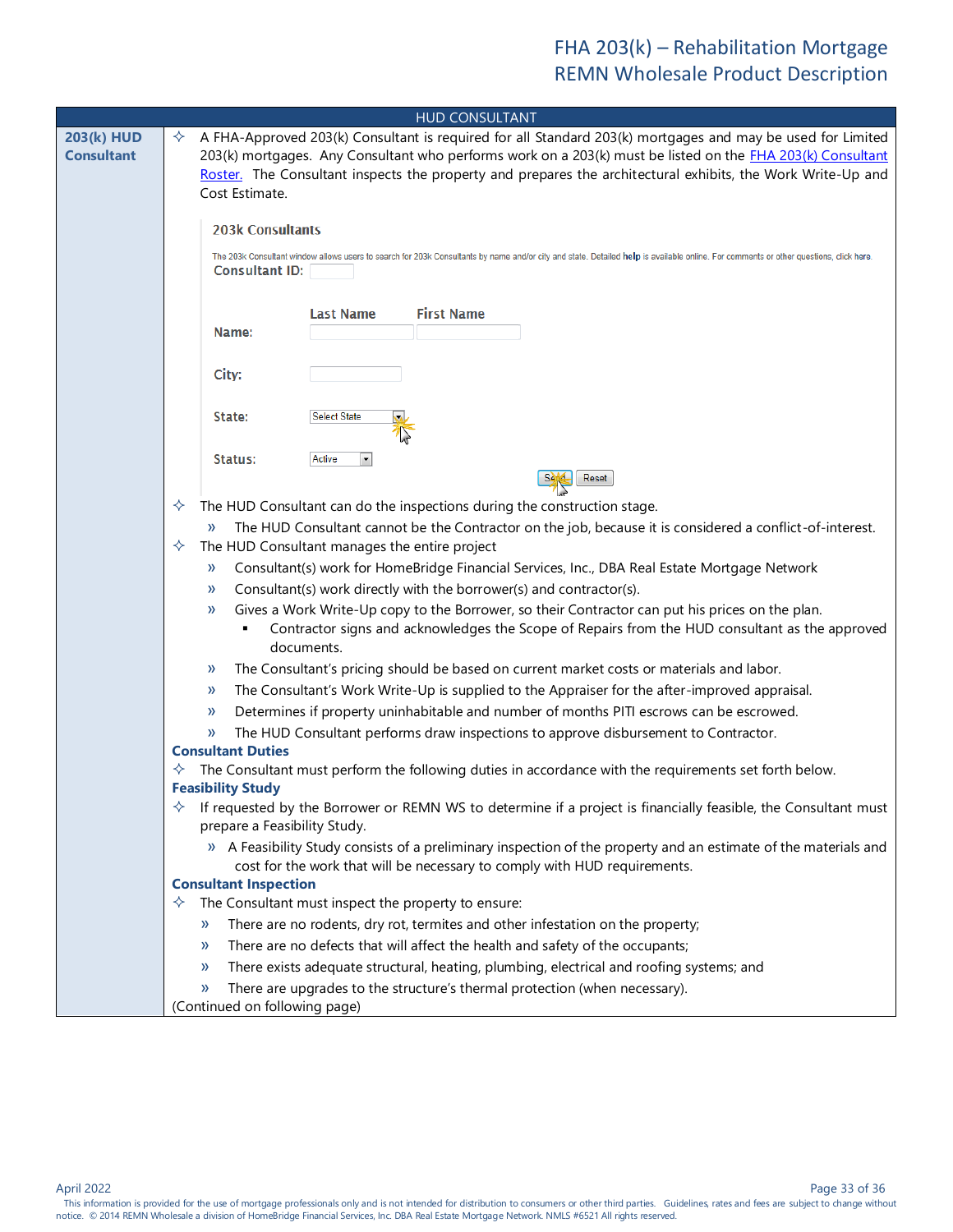<span id="page-33-6"></span><span id="page-33-5"></span><span id="page-33-4"></span><span id="page-33-3"></span><span id="page-33-2"></span><span id="page-33-1"></span><span id="page-33-0"></span>

| <b>HUD CONSULTANT</b> |                                                                                                                                        |  |
|-----------------------|----------------------------------------------------------------------------------------------------------------------------------------|--|
| <b>203K HUD</b>       | The Consultant must prepare a report on the current condition of the property that categorically examines the<br>✧                     |  |
| <b>Consultant</b>     | structure utilizing the 35 Point Checklist. The report must address any deficiencies that exist and certify the                        |  |
|                       | condition of all major systems; electrical, plumbing, heating, roofing and structural.                                                 |  |
|                       | The Consultant must determine the repairs/improvements that are required to meet HUD's Minimum Property<br>✧                           |  |
|                       | Requirements (MPR), Minimum Property Standards (MPS) and local requirements.                                                           |  |
|                       | <b>Architectural Exhibits</b>                                                                                                          |  |
|                       | The Consultant is responsible for identifying all required architectural exhibits. The Consultant must prepare<br>✧                    |  |
|                       | the exhibits, or, if not qualified to prepare all the necessary exhibits, must obtain the exhibits from a qualified                    |  |
|                       | subcontractor.                                                                                                                         |  |
|                       | <b>Work Write-Up and Cost Estimate</b>                                                                                                 |  |
|                       | The Consultant must prepare an unbiased Work Write-Up and Cost Estimate without the use of the contractor's<br>✧                       |  |
|                       | estimate. The Work Write-Up and Cost Estimate must be detailed as to work being performed per the project                              |  |
|                       | proposal, including the necessary reports described in Architectural Exhibit Review section.                                           |  |
|                       | <b>Draw Request Inspection</b>                                                                                                         |  |
|                       | $\Diamond$ The Consultant must inspect the work for completion and quality of workmanship at each draw request.<br><b>Change Order</b> |  |
|                       | $\Diamond$ At the Borrower's or REMN WS's request, the Consultant must review the proposed changes to the Work Write-                  |  |
|                       | Up and prepare a change order.                                                                                                         |  |
|                       | <b>Work Stoppages or Deviations from the Approved Write-Up</b>                                                                         |  |
|                       | The Consultant must inform the Mortgagee of the progress of the rehabilitation and of any problems that<br>✧                           |  |
|                       | arise, including:                                                                                                                      |  |
|                       | Work stoppages of more than 30 consecutive Days or work not progressing reasonably during the<br>$\gg$                                 |  |
|                       | rehabilitation period;                                                                                                                 |  |
|                       | Significant deviations from the Work Write-Up without the Consultant's approval;<br>»                                                  |  |
|                       | Any issues that could affect adherence to the program requirements or property eligibility; or<br>»                                    |  |
|                       | Any issues that could affect the health and safety of the occupants or the security of the structure.<br>»                             |  |
|                       | <b>Consultant Fee Schedule</b>                                                                                                         |  |
|                       | <b>Feasibility Study</b>                                                                                                               |  |
|                       | » If requested by the Borrower or REMN WS to determine if a 203(k) mortgage is feasible, the Consultant                                |  |
|                       | may charge and additional fee of \$100.00 for the preparation of a Feasibility Study.                                                  |  |
|                       | <b>Work Write-Up</b>                                                                                                                   |  |
|                       | » The Consultant may charge fees listed below for preparation of the Work Write-Up and review of                                       |  |
|                       | architectural exhibits:                                                                                                                |  |
|                       | \$400.00 for repairs less than \$7,500.00                                                                                              |  |
|                       | \$500.00 for repairs between \$7,501.00 and \$15,000.00                                                                                |  |
|                       | \$600.00 for repairs between \$15,001.00 and \$30,000.00                                                                               |  |
|                       | \$700.00 for repairs between \$30,001.00 and \$50,000.00                                                                               |  |
|                       | \$800.00 for repairs between \$50,001.00 and \$75,000.00                                                                               |  |
|                       | \$900.00 for repairs between \$75,001.00 and \$100,000.00                                                                              |  |
|                       | \$1,000.00 for repairs over \$100,000.00                                                                                               |  |
|                       | » The Consultant may charge and additional \$25.00 per additional Dwelling Unit.                                                       |  |
|                       | (Continued on following page)                                                                                                          |  |

<span id="page-33-7"></span>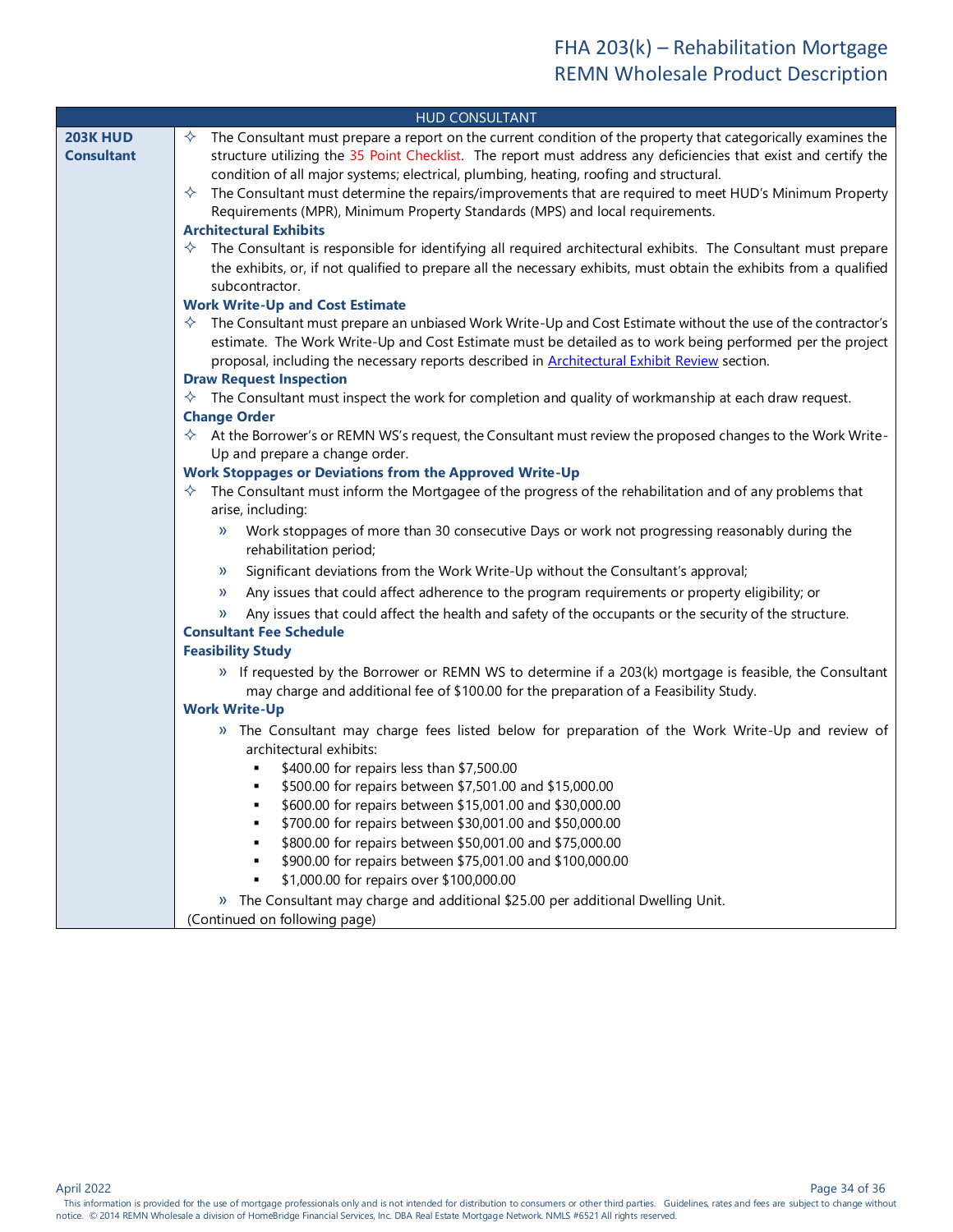<span id="page-34-4"></span><span id="page-34-3"></span><span id="page-34-2"></span><span id="page-34-1"></span><span id="page-34-0"></span>

| <b>HUD CONSULTANT</b> |                                                                                                                                                                                                                                                                                                                                                                                                         |  |
|-----------------------|---------------------------------------------------------------------------------------------------------------------------------------------------------------------------------------------------------------------------------------------------------------------------------------------------------------------------------------------------------------------------------------------------------|--|
| <b>203k HUD</b>       | <b>Draw Inspection Fee</b>                                                                                                                                                                                                                                                                                                                                                                              |  |
| <b>Consultant</b>     | $\Diamond$ For each draw request, The Consultant may charge an inspection fee that is reasonable and customary for work<br>performed in the area where the property is located, provided the fee does not exceed a maximum of \$350.00.                                                                                                                                                                 |  |
|                       | <b>Change Order Fee</b>                                                                                                                                                                                                                                                                                                                                                                                 |  |
|                       | $\Diamond$ The Consultant may charge \$100.00 per change order request.<br><b>Re-Inspection Fee</b>                                                                                                                                                                                                                                                                                                     |  |
|                       | $\Diamond$ The Consultant may charge a \$50.00 fee when re-inspection of a Work Item is requested by the Borrower or                                                                                                                                                                                                                                                                                    |  |
|                       | <b>REMN WS.</b>                                                                                                                                                                                                                                                                                                                                                                                         |  |
|                       | <b>Mileage Fee</b>                                                                                                                                                                                                                                                                                                                                                                                      |  |
|                       | $\Diamond$ The Consultant may charge a mileage fee at the current IRS mileage rate when the Consultant's place of<br>business if more than 15 miles from the property.                                                                                                                                                                                                                                  |  |
|                       | <b>Improvements Standards</b>                                                                                                                                                                                                                                                                                                                                                                           |  |
|                       | $\Leftrightarrow$ General Improvement Standards                                                                                                                                                                                                                                                                                                                                                         |  |
|                       | » The Consultant must ensure that the property will comply with HUD's MPR or HUD's MPS after the<br>improvements have been completed and meet or exceed local building codes.                                                                                                                                                                                                                           |  |
|                       | Improvement Standards for Storm Shelters<br>✧                                                                                                                                                                                                                                                                                                                                                           |  |
|                       | » When a storm shelter is part of the rehabilitation, the Consultant must ensure that its construction is<br>consistent with guidelines issued by the Federal Emergency Management Agency.                                                                                                                                                                                                              |  |
|                       | <b>Foundation Standards</b><br>✧                                                                                                                                                                                                                                                                                                                                                                        |  |
|                       | Existing Structure Moved to a New Foundation<br>»                                                                                                                                                                                                                                                                                                                                                       |  |
|                       | Prior to placement of the existing structure on the new foundation, the Consultant must obtain from<br>٠<br>the Borrower a report from a licensed structural engineer stating that the foundation is structurally<br>sound and capable of supporting the structure.                                                                                                                                     |  |
|                       | After placement of the existing structure on the new foundation, the Consultant must obtain from<br>٠<br>the Borrower a report from a licensed structural engineer stating that the structure has been properly<br>placed and secured to the new foundation.                                                                                                                                            |  |
|                       | Structure is Reconstructed on the Existing Foundation<br>$\blacksquare$                                                                                                                                                                                                                                                                                                                                 |  |
|                       | Prior to reconstruction of the structure, the Consultant must obtain from the Borrower a report from<br>٠<br>a licensed structural engineer stating that the foundation is structurally sound and capable of<br>supporting the proposed construction of the structure.                                                                                                                                  |  |
|                       | Existing Structure will be Elevated<br>»<br>Prior to elevation of the existing structure, the Consultant must obtain from the Borrower a report<br>٠<br>from a licensed structural engineer stating that the foundation is structurally sound and capable of<br>supporting the structure.<br>After elevation of the existing structure, the Consultant must obtain from the Borrower a report from<br>٠ |  |
|                       | a licensed structural engineer stating that the structure has been properly placed and secured to the<br>new foundation.                                                                                                                                                                                                                                                                                |  |